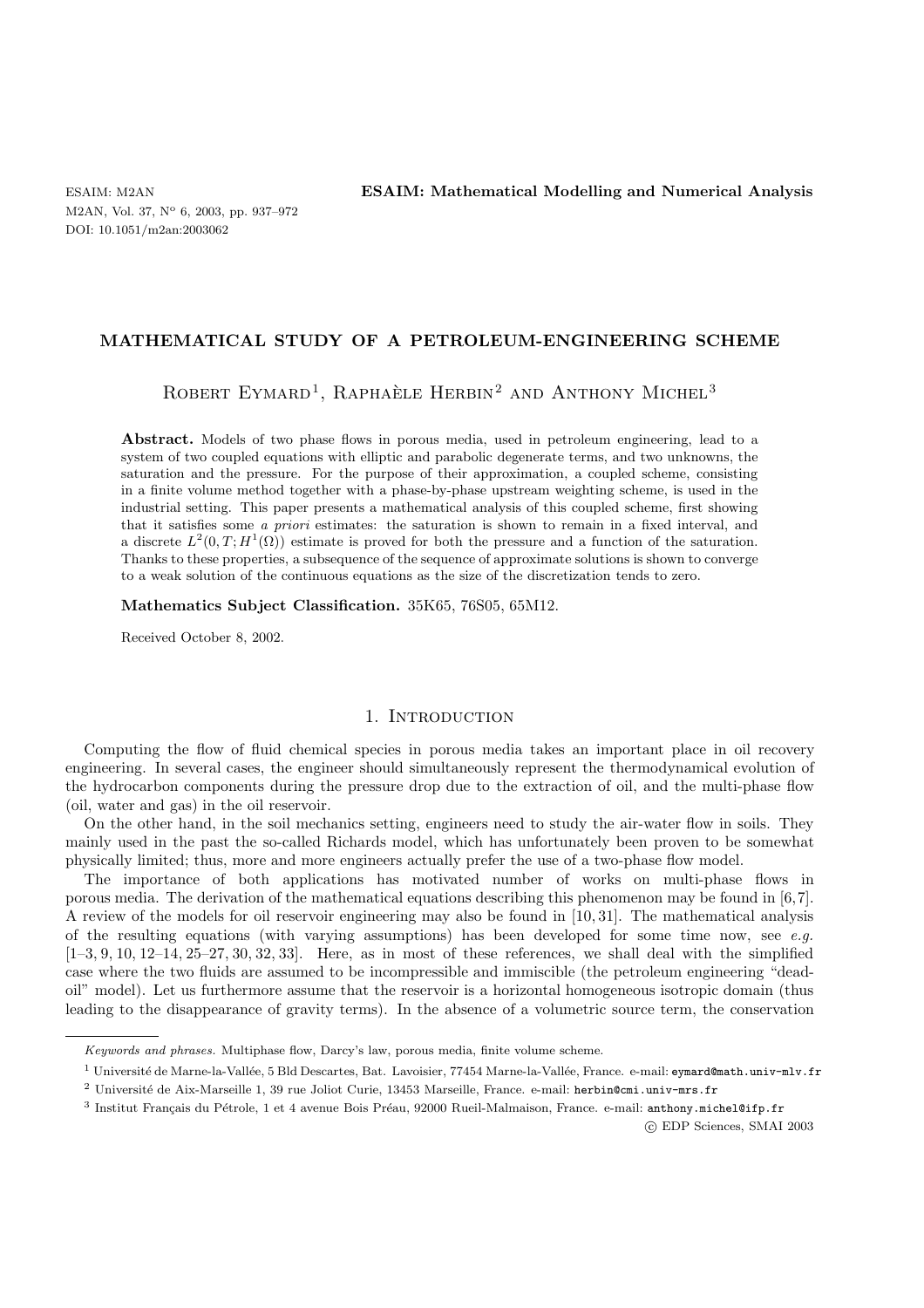equations for such a two-phase flow in this particular case, using Darcy's law, may be written as:

$$
u_t - \operatorname{div}(k_1(u)\nabla p) = 0,
$$
  
\n
$$
(1-u)_t - \operatorname{div}(k_2(u)\nabla q) = 0,
$$
  
\n
$$
q - p = p_c(u),
$$
\n(1.1)

where u and p are respectively the saturation and the pressure of the wetting fluid (the other fluid is called the non-wetting fluid),  $k_1$  and  $k_2$  are respectively the mobilities of the wetting fluid and the mobility of the non-wetting fluid and  $p_c$  is the capillary pressure. In system (1.1), the physical functions  $k_1$ ,  $k_2$  and  $p_c$  are supposed to only depend on the saturation  $u$  of the wetting fluid (in more realistic heterogeneous cases, these functions should also depend on the rock type).

The numerical discretization of the above equations has been the object of several studies during the past decades. The description of the numerical treatment by finite differences may be found in the books by Peaceman [36] and Aziz and Settari [5]. Mixed or hybrid finite element methods were also extensively studied in the past years see *e.g.* [4,10,18,19]; they have the advantage of an amenable mathematical setting. Their use with a lagrangian-eulerian formulation for the treatment of the convection term was also studied [39]. However, finite volume type methods are often preferred in actual computational codes because they are cheap (with respect to the programming and computational times), and because they allow to define the discrete unknowns at the same location. This last property is important when dealing with complex thermodynamics (in reservoir engineering for instance), where algebraic equations between the discrete unknowns must be taken into account. Among the finite volume methods for two-phase flow in porous media one may cite the control volume finite element method [28,29] or the cell-centered finite volume, an introduction to which can be found in [24]. A proof of convergence of these two schemes to a weak solution of system (1.1) in the case  $k_1(u) = u$ ,  $k_2(u) = 1 - u$  and  $p_c = 0$  is given in [20] for the control volume finite element scheme, and in [38] (see also [24]) for the cell-centered finite volume scheme. Let us also mention the earlier works  $[8,37]$  on the convergence of a "phase by phase" upstream weighting cell-centered finite volume in the one dimensional case, with  $p_c = 0$  and in presence of gravity terms.

In the case of more general functions  $k_1$ ,  $k_2$  and  $p_c$ , the convergence of a cell-centered finite volume scheme to a weak solution of system  $(1.1)$  is studied in  $[34]$ : system  $(1.1)$  is first rewritten as

$$
u_t + \text{div}(f_1(u)F) - \Delta g(u) = 0,
$$
\n(1.2)

$$
(1 - u)_t + \operatorname{div}((1 - f_1(u))F) + \Delta g(u) = 0,
$$
\n(1.3)

$$
F + (k_1(u) + k_2(u))\nabla p + k_2(u)\nabla p_c(u) = 0,
$$
\n(1.4)

$$
f_1(u) = k_1(u)/(k_1(u) + k_2(u)),
$$
  

$$
g'(u) = -(k_1(u)k_2(u)p_c'(u))/(k_1(u) + k_2(u)),
$$

and the cell-centered finite volume scheme studied in [34] consists in a centered finite difference scheme for (1.4), and an upstream weighting scheme for  $f_1(u)$  in (1.2, 1.3) coupled with a finite difference scheme for the evaluation of  $\nabla g(u)$ . Although this scheme could be generalized to more realistic physical cases, a cell-centered finite volume scheme, written on the original nonlinear system (1.1), using a "phase by phase" upstream choice for computations of the fluxes (namely scheme  $(3.22)$ – $(3.26)$  presented below) is preferred in the industrial setting. It seems that at least two reasons can explain this preference: the scheme  $(3.22)$ – $(3.26)$  appears to be easier to implement and more robust [35]. However, its mathematical analysis is more difficult because of the upwinding error terms, as we shall see below .

The aim of the present paper is to show that the approximate solution obtained with the finite volume scheme  $(3.22)$ – $(3.26)$  converges, as the mesh size tends to zero, to a solution of system  $(1.1)$  in an appropriate sense defined in Section 2. In Section 3 we introduce the finite volume discretization, the numerical scheme and state the main convergence results. The remainder of the paper is devoted to the proof of this result: in Section 4, *a priori* estimates on the approximate solution are derived; in Section 5 we prove the compactness of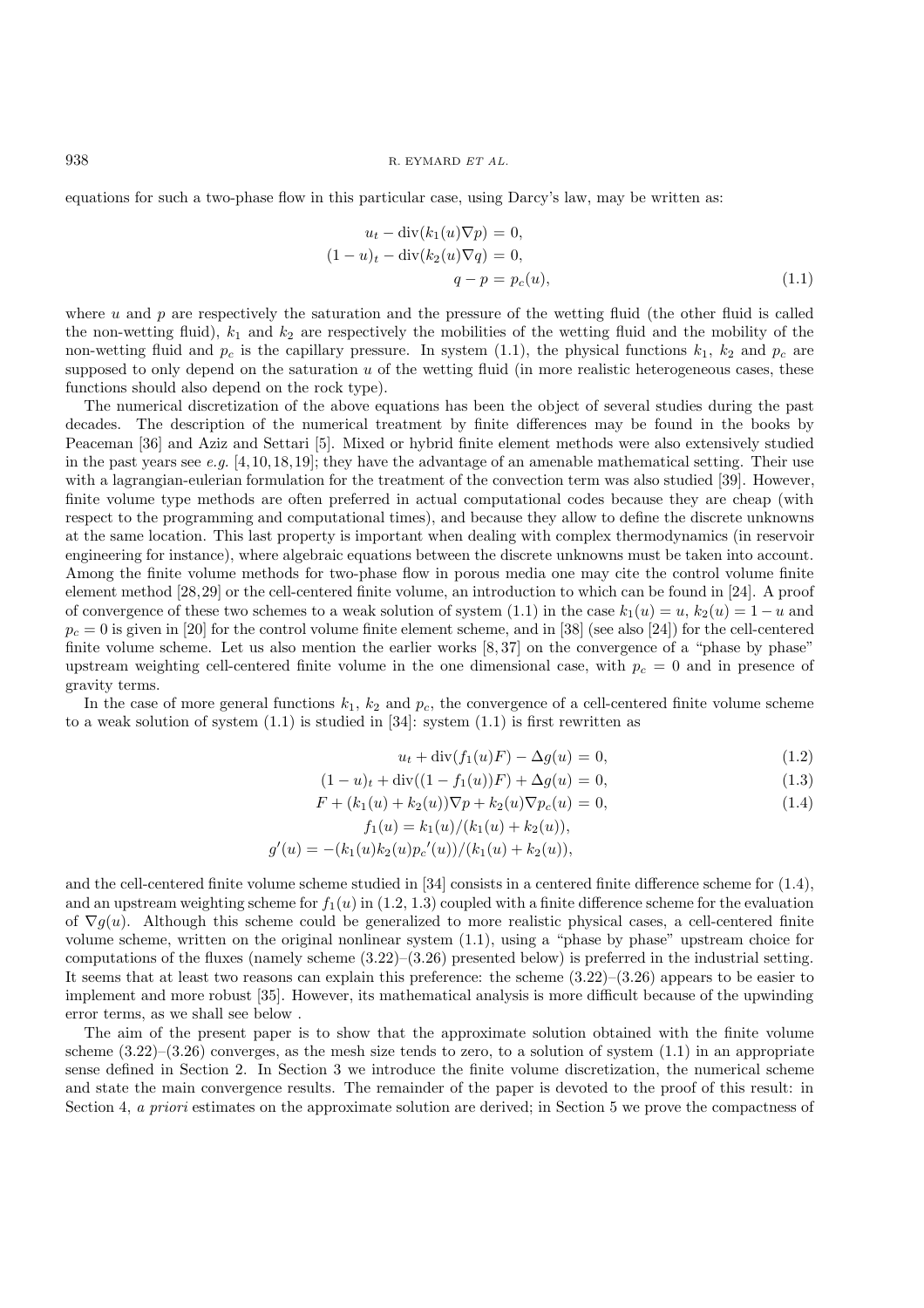sequences of approximate solutions. The passage to the limit on the scheme, performed in Section 6 concludes the proof of convergence and some numerical results are stated in Section 7. We end this paper with some concluding remarks on open problems.

## 2. Mathematical formulation of the continuous problem

We now give a more complete formulation to system (1.1). Let  $\Omega$  be an open bounded subset of  $\mathbb{R}^d(d \geq 0)$ , let  $T \in \mathbb{R}_+$ . The saturation  $u : \Omega \times (0,T) \to \mathbb{R}$  and the pressure  $p : \Omega \times (0,T) \to \mathbb{R}$  of the wetting fluid are solution to the following coupled system:

$$
u_t - \operatorname{div}(k_1(u)\nabla p) = f_1(c)\overline{s} - f_1(u)\underline{s} \text{ on } \Omega \times (0,T), \tag{2.5}
$$

$$
(1-u)_t - \operatorname{div}(k_2(u)\nabla q) = f_2(c)\overline{s} - f_2(u)\underline{s} \text{ on } \Omega \times (0,T), \qquad (2.6)
$$

$$
q - p = p_c(u),\tag{2.7}
$$

with the following Neumann boundary conditions:

$$
\nabla p \cdot \mathbf{n} = 0 \quad \text{on } \partial \Omega \times (0, T), \tag{2.8}
$$

$$
\nabla q \cdot \mathbf{n} = 0 \quad \text{on } \partial\Omega \times (0, T), \tag{2.9}
$$

the following initial condition:

$$
u(\cdot,0) = u_0 \text{ on } \Omega,\tag{2.10}
$$

and, since both fluids are incompressible, we prescribe the following arbitrary condition on  $p$ 

$$
\int_{\Omega} p(x, \cdot) \mathrm{d}x = 0 \text{ on } (0, T). \tag{2.11}
$$

We recall that the functions  $k_1(u)$  and  $k_2(u)$  respectively denote the mobilities of the wetting fluid and of the non-wetting fluid and the function  $p_c(u)$  represents the capillary pressure. The functions  $\overline{s}$  and  $\overline{s}$  stand respectively for an injection and a production volumetric flow rate. The composition of the injected fluid in the wetting and non-wetting components is prescribed by the imposed input saturation c, whereas that of the produced fluid depends on the saturation  $u$ , by the way of the function  $f_1$  which is called "the fractional flow" of the wetting phase *i.e.*:

$$
f_1(a) = \frac{k_1(a)}{k_1(a) + k_2(a)}, \ \forall a \in [0, 1].
$$
\n(2.12)

Similarly, we denote by  $f_2$  the fractional flow of the non-wetting phase, *i.e.*:

$$
f_2(a) = \frac{k_2(a)}{k_1(a) + k_2(a)} = 1 - f_1(a), \ \forall a \in [0, 1].
$$
\n(2.13)

The data is assumed to satisfy the following assumptions:

 $\Omega$  is a polygonal connected subset of  $\mathbb{R}^d$ ,  $d = 2$  or 3,  $T > 0$  is given, (2.14)

$$
u_0 \in L^{\infty}(\Omega) \text{ and } 0 \le u_0 \le 1 \text{ a.e. in } \Omega,
$$
\n
$$
(2.15)
$$

$$
c \in L^{\infty}(\Omega \times (0, T)) \text{ and } 0 \le c \le 1 \text{ a.e. in } \Omega \times (0, T), \tag{2.16}
$$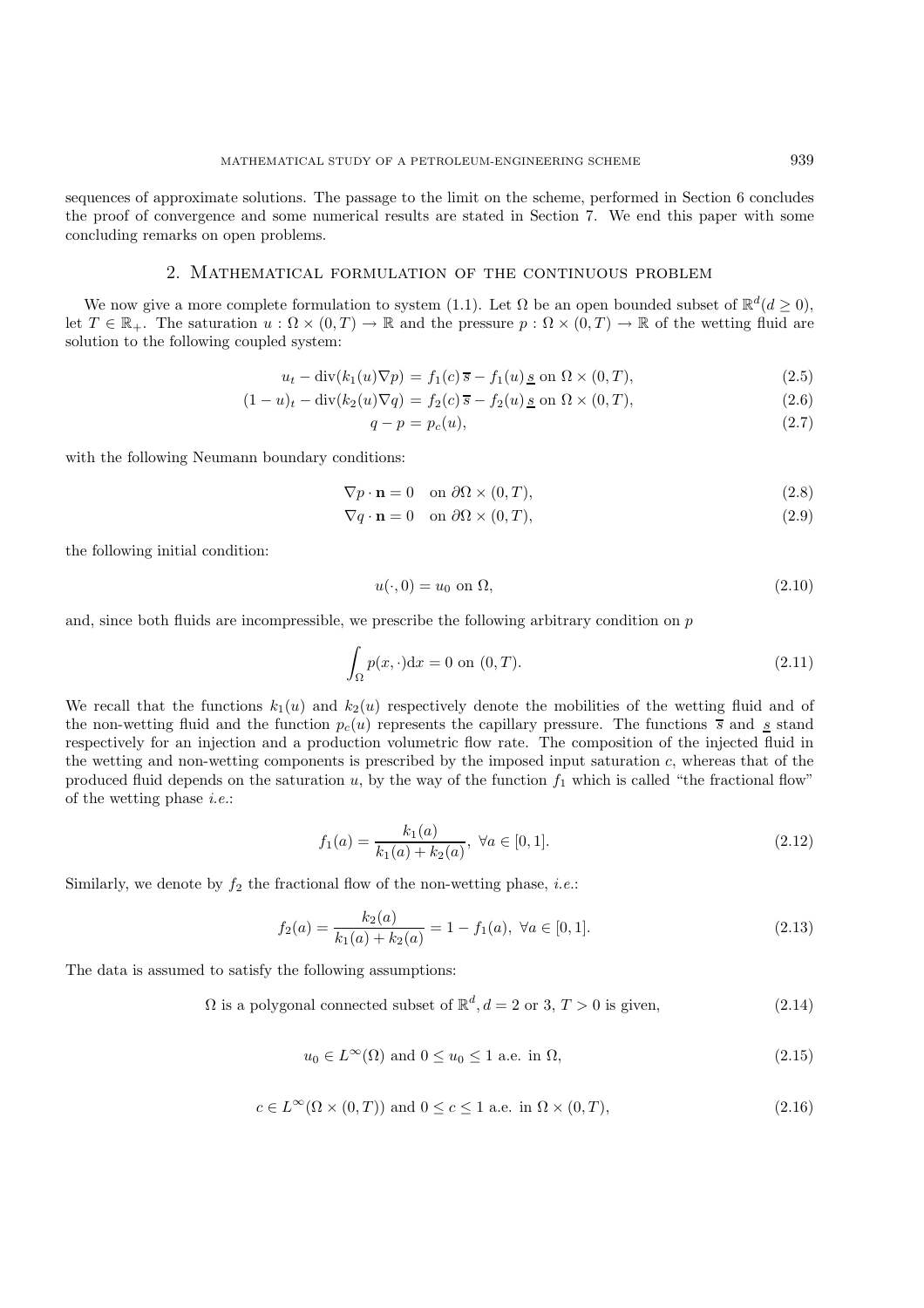940 R. EYMARD  $ETAL$ .

$$
\begin{cases} \overline{s}, \underline{s} \in L^{2}(\Omega \times (0, T)), \overline{s} \text{ and } \underline{s} \ge 0 \text{ a.e.,} \\ \text{and } \int_{\Omega \times (0, T)} (\overline{s}(x, t) - \underline{s}(x, t)) \, dx dt = 0. \end{cases}
$$
\n(2.17)

 $\sqrt{ }$  $\int$  $\overline{\mathcal{L}}$  $k_1$ (resp.  $k_2$ ) is a non-decreasing (resp. nonincreasing) nonnegative continuous function from  $\mathbb R$  to  $\mathbb R$ , and there exists a real value  $\alpha > 0$  such that  $k_1(a) + k_2(a) \ge \alpha$  for all  $a \in [0, 1],$  $k_1(a) = k_1(0)$  and  $k_2(a) = k_2(0)$ , for all  $a \in (-\infty, 0]$ ,  $k_1(a) = k_1(1)$  and  $k_2(a) = k_2(1)$ , for all  $a \in [1, +\infty)$ . (2.18)

$$
\begin{cases}\n p_c \text{ is a nonincreasing continuous function from } \mathbb{R} \text{ to } \mathbb{R} \\
 \text{such that } p_c'_{|(0,1)} \in L^1(0,1), \\
 p_c(a) = p_c(0), \text{ for all } a \in (-\infty,0], \ p_c(a) = p_c(1), \text{ for all } a \in [1,+\infty).\n\end{cases}
$$
\n(2.19)

We show in Figure 1 a typical behaviour of the functions  $k_1, k_2$  (relative mobilities),  $f_1$  (fractional flow),  $k_1 + k_2$ (total mobility) and  $p_c$  (capillary pressure).

**Remark 2.1.** The functions  $k_1$ ,  $k_2$  and  $p_c$  are defined on  $\mathbb{R}$ , and not only on [0, 1], in order to ensure the discrete maximum principle and thus the existence of a physically admissible discrete solution (see Sect. 4).

Following Chavent [10], in order to obtain a weak formulation (which will be shown to be the limit of the numerical scheme), we introduce some artificial pressures, which are however not actually used in the implementation of the scheme. These artificial pressures are denoted by  $p_g$  and  $q_g$  and defined by:

$$
p_g(b) = \int_0^b \frac{k_2(a)}{k_1(a) + k_2(a)} \ p_c'(a) da \text{ and } q_g(b) = \int_0^b \frac{k_1(a)}{k_1(a) + k_2(a)} \ p_c'(a) da, \ \forall b \in [0, 1]
$$
 (2.20)

(note that  $p + p_g(u) = q - q_g(u)$  because of the condition  $q - p = p_c(u)$ ). Let us finally define the function g from  $[0, 1]$  to  $\mathbb R$  by:

$$
g(b) = -\int_0^b \frac{k_1(a)k_2(a)}{k_1(a) + k_2(a)} p_c'(a)da, \,\forall b \in [0, 1].
$$
\n(2.21)

**Definition 2.1** (Weak solution). Under assumptions and Definitions  $(2.12)$ – $(2.21)$ , the pair  $(u, p)$  is a weak solution of problem  $(2.5)$ – $(2.11)$  if

$$
u \in L^{\infty}(\Omega \times (0, T)), \text{ with } 0 \le u(x, t) \le 1 \text{ for a.e. } (x, t) \in \Omega \times (0, T),
$$
  
\n
$$
p \in L^{2}(\Omega \times (0, T)),
$$
  
\n
$$
p + p_{g}(u) \in L^{2}(0, T; H^{1}(\Omega)),
$$
  
\n
$$
g(u) \in L^{2}(0, T; H^{1}(\Omega)),
$$

and for every function  $\varphi \in C^{\infty}(\mathbb{R}^d \times \mathbb{R})$  such that  $\varphi(\cdot, T) = 0$ ,

$$
\int_0^T \int_{\Omega} \left[ u(x,t) \varphi_t(x,t) - (k_1(u(x,t)) \nabla (p + p_g(u))(x,t) - \nabla g(u(x,t))) \cdot \nabla \varphi(x,t) \right] dx dt
$$

$$
+ \int_0^T \int_{\Omega} \left[ f_1(c(x,t)) \overline{s}(x,t) - f_1(u(x,t)) \underline{s}(x,t) \right] \varphi(x,t) dx dt + \int_{\Omega} u_0(x) \varphi(x,0) dx = 0,
$$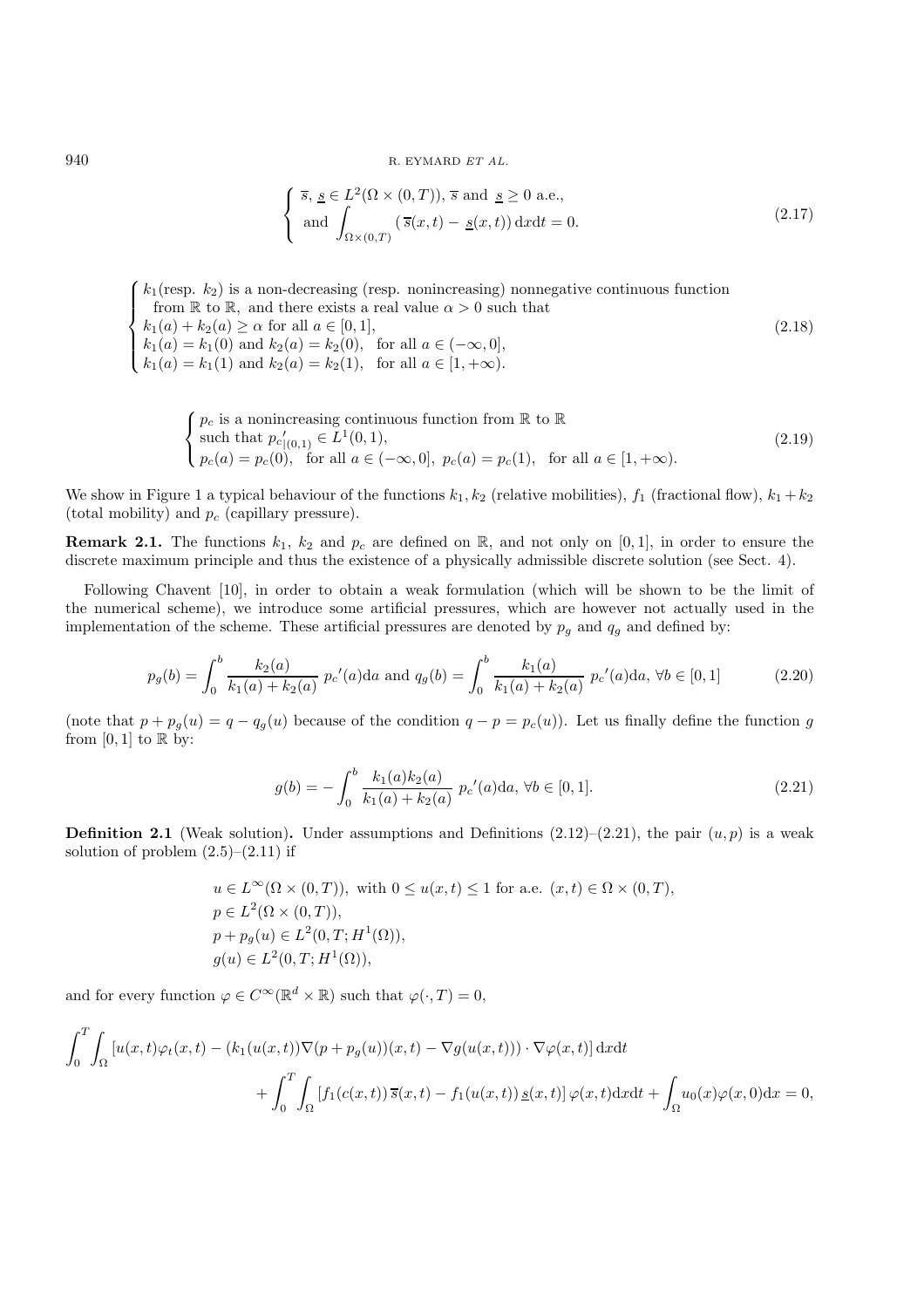

FIGURE 1. Behaviour of the functions  $k_1, k_2, f_1, p_c$ .

$$
\int_0^T \int_{\Omega} \left[ (1 - u(x, t)) \varphi_t(x, t) - (k_2(u(x, t)) \nabla (p + p_g(u))(x, t) + \nabla g(u(x, t))) \cdot \nabla \varphi(x, t) \right] dx dt
$$

$$
+ \int_0^T \int_{\Omega} \left[ f_2(c(x, t)) \overline{s}(x, t) - f_2(u(x, t)) \underline{s}(x, t) \right] \varphi(x, t) dx dt + \int_{\Omega} (1 - u_0(x)) \varphi(x, 0) dx = 0,
$$

$$
\int_{\Omega} p(x, t) dx = 0 \text{ for a.e. } t \in (0, T).
$$

**Remark 2.2.** One may remark that in the above formulation, the fact that  $p \in L^2(\Omega \times (0,T))$  is implied by the fact that  $p+p_g(u) \in L^2(0,T;H^1(\Omega))$  and  $p_g(u)$  is bounded on  $\Omega \times (0,T)$ . Also note that the terms  $k_1(u)\nabla(p+1)$  $p_g(u) - \nabla g(u)$  (resp.  $k_2(u)\nabla(p + p_g(u)) + \nabla g(u)$ ) are formally equal to  $k_1(u)\nabla p$  (resp.  $k_2(u)\nabla(p + p_c(u))$ ). However, these last two terms are not properly defined under the regularity assumptions of the above definition.

The existence of a weak solution  $(u, p)$  to  $(2.5)$ – $(2.11)$  in the sense of Definition 2.1 will be obtained as a by-product of the convergence of the numerical scheme. Note that existence was also shown in [11] for a system taking gravity into account. To our knowledge, no uniqueness result is known under the generic assumptions of Theorem 3.1 below. In [11, 12], uniqueness is proven under a condition which corresponds, roughly speaking, to the assumption that the inequality  $[(k_1 + k_2)'(s)]^2 \leq -Cp_c'(s)\frac{k_1(s)k_2(s)}{k_1(s)+k_2(s)}$  holds for any  $s \in [0,1]^2$ . Note that this condition excludes, for instance, the simple case where  $k_1$  or  $k_2$  are convex functions (see Fig. 1).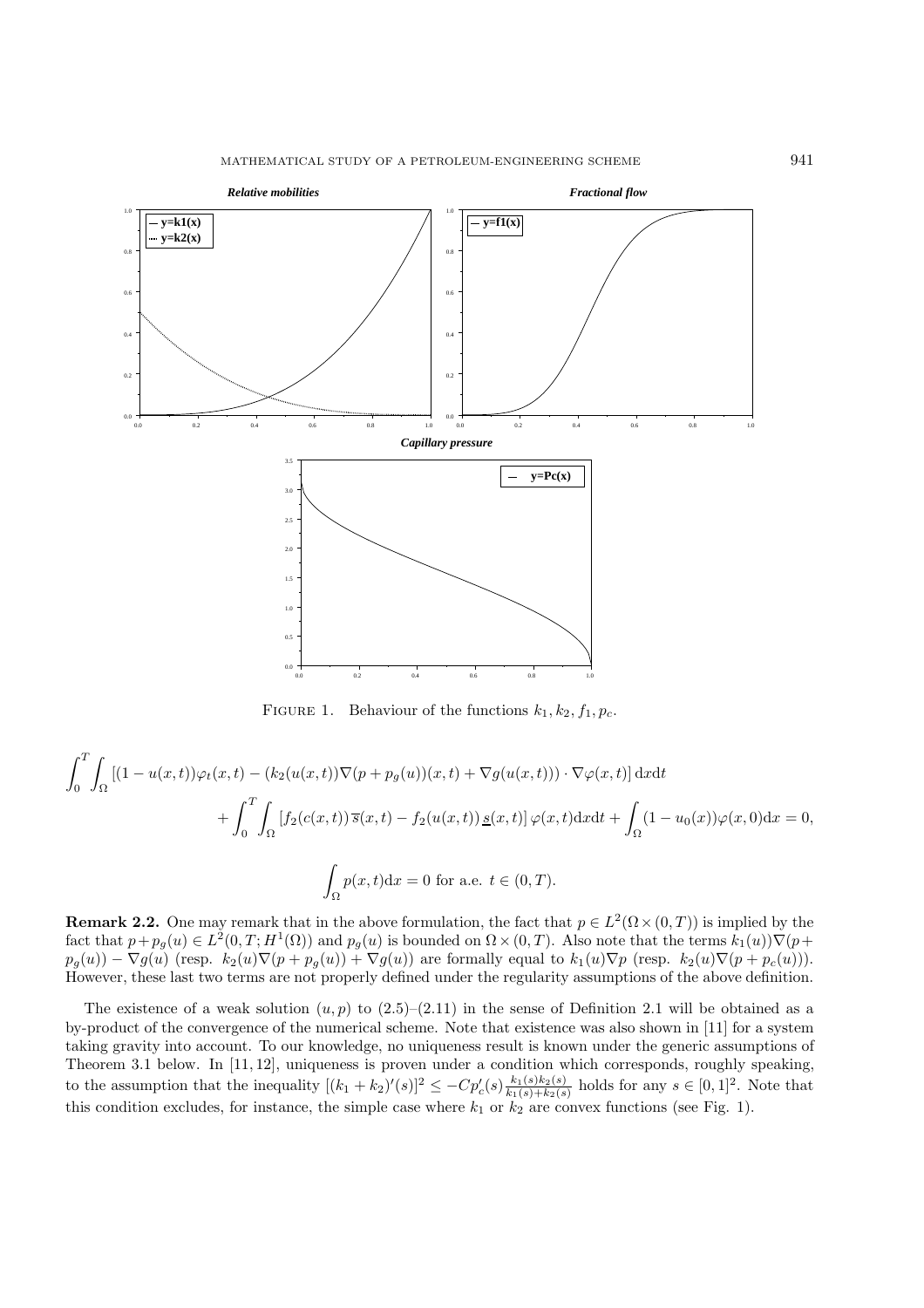#### 942 R. EYMARD ET AL.

### 3. The finite volume scheme

### 3.1. **Finite volume definitions and notations**

Following [24], let us define a finite volume discretization of  $\Omega \times (0, T)$ .

**Definition 3.1** (Admissible mesh of  $\Omega$ ). An admissible mesh T of  $\Omega$  is given by a set of open bounded polygonal convex subsets of  $\Omega$  called control volumes and a family of points (the "centers" of control volumes) satisfying the following properties:

(1) The closure of the union of all control volumes is  $\overline{\Omega}$ . We denote by  $m_K$  the measure of K, and define

$$
size(\mathcal{T}) = max\{diam(K), K \in \mathcal{T}\}\cdot
$$

- (2) For any  $(K, L) \in \mathcal{T}^2$  with  $K \neq L$ , then  $K \cap L = \emptyset$ . One denotes by  $\mathcal{E} \subset \mathcal{T}^2$  the set of  $(K, L)$  such that the d – 1-Lebesgue measure of  $\bar{K} \cap \bar{L}$  is positive. For  $(K, L) \in \mathcal{E}$ , one denotes  $K|L = \bar{K} \cap \bar{L}$  and  $m_{K|L}$ the  $d-1$ -Lebesgue measure of  $K|L$ .
- (3) For any  $K \in \mathcal{T}$ , one defines  $\mathcal{N}_K = \{L \in \mathcal{T}, (K, L) \in \mathcal{E}\}\$  and one assumes that  $\partial K = \bar{K} \backslash K =$  $(\bar{K} \cap \partial \Omega) \cup \bigcup_{L \in \mathcal{N}_K} K | L.$
- (4) The family of points  $(x_K)_{K\in\mathcal{T}}$  is such that  $x_K \in K$  (for all  $K\in\mathcal{T}$ ) and, if  $L\in\mathcal{N}_K$ , it is assumed that the straight line  $(x_K, x_L)$  is orthogonal to  $K|L$ . We set  $d_{K|L} = d(x_K, x_L)$  and  $\tau_{K|L} = \frac{m_{K|L}}{d_{K|L}}$ , that is sometimes called the "transmissivity" through  $K|L$ .

The problem under consideration is time-dependent, hence we also need to discretize the time interval  $(0, T)$ .

**Definition 3.2** (Time discretization). A time discretization of  $(0, T)$  is given by an integer value N and by a strictly increasing sequence of real values  $(t^n)_{n \in [0, N+1]}$  with  $t^0 = 0$  and  $t^{N+1} = T$ . The time steps are then defined by  $\delta t^n = t^{n+1} - t^n$ , for  $n \in [0, N]$ .

We may then define a discretization of the whole domain  $\Omega \times (0,T)$  in the following way:

**Definition 3.3** (Discretization of  $\Omega \times (0,T)$ ). A finite volume discretization D of  $\Omega \times (0,T)$  is defined by

$$
D = (\mathcal{T}, \mathcal{E}, (x_K)_{K \in \mathcal{T}}, N, (t^n)_{n \in [\![ 0, N ]\!]}),
$$

where  $\mathcal{T}, \mathcal{E}, (x_K)_{K \in \mathcal{T}}$  is an admissible mesh of  $\Omega$  in the sense of Definition 3.1 and  $N, (t^n)_{n \in [0, N+1]}$  is a time discretization of  $(0, T)$  in the sense of Definition 3.2. One then sets

$$
size(D) = max(size(T), (\delta t^n)_{n \in [0, N]}).
$$

**Definition 3.4** (Discrete functions and notations). Let D be a discretization of  $\Omega \times (0,T)$  in the sense of Definition 3.3. We use a capital letter with the subscript D to denote any function from  $\mathcal{T} \times [0, N + 1]$  to R  $(U_D \text{ or } P_D \text{ for instance})$  and we denote its value at the point  $(K, n)$  using the subscript K and the superscript n  $(U_K^n$  for instance, we then denote  $U_D = (U_K^n)_{K \in \mathcal{T}, n \in [0, N+1]}$ ). To any discrete function  $U_D$  corresponds an approximate function  $u_D$  defined almost everywhere on  $\Omega \times (0,T)$  by:

$$
u_D(x,t) = U_K^{n+1}
$$
, for a.e.  $(x,t) \in K \times (t^n, t^{n+1}), \forall K \in \mathcal{T}, \ \forall n \in [0, N].$ 

For any continuous function  $f : \mathbb{R} \to \mathbb{R}$ ,  $f(U_D)$  denotes the discrete function  $(K, n) \mapsto f(U_K^{n+1})$ . If  $L \in \mathcal{N}_K$ , and  $U_D$  is a discrete function, we denote by  $\delta_{K,L}^{n+1}(U) = U_L^{n+1} - U_K^{n+1}$ . For example,  $\delta_{K,L}^{n+1}(f_1(U)) = f_1(U_L^{n+1})$  $f_1(U_K^{n+1}).$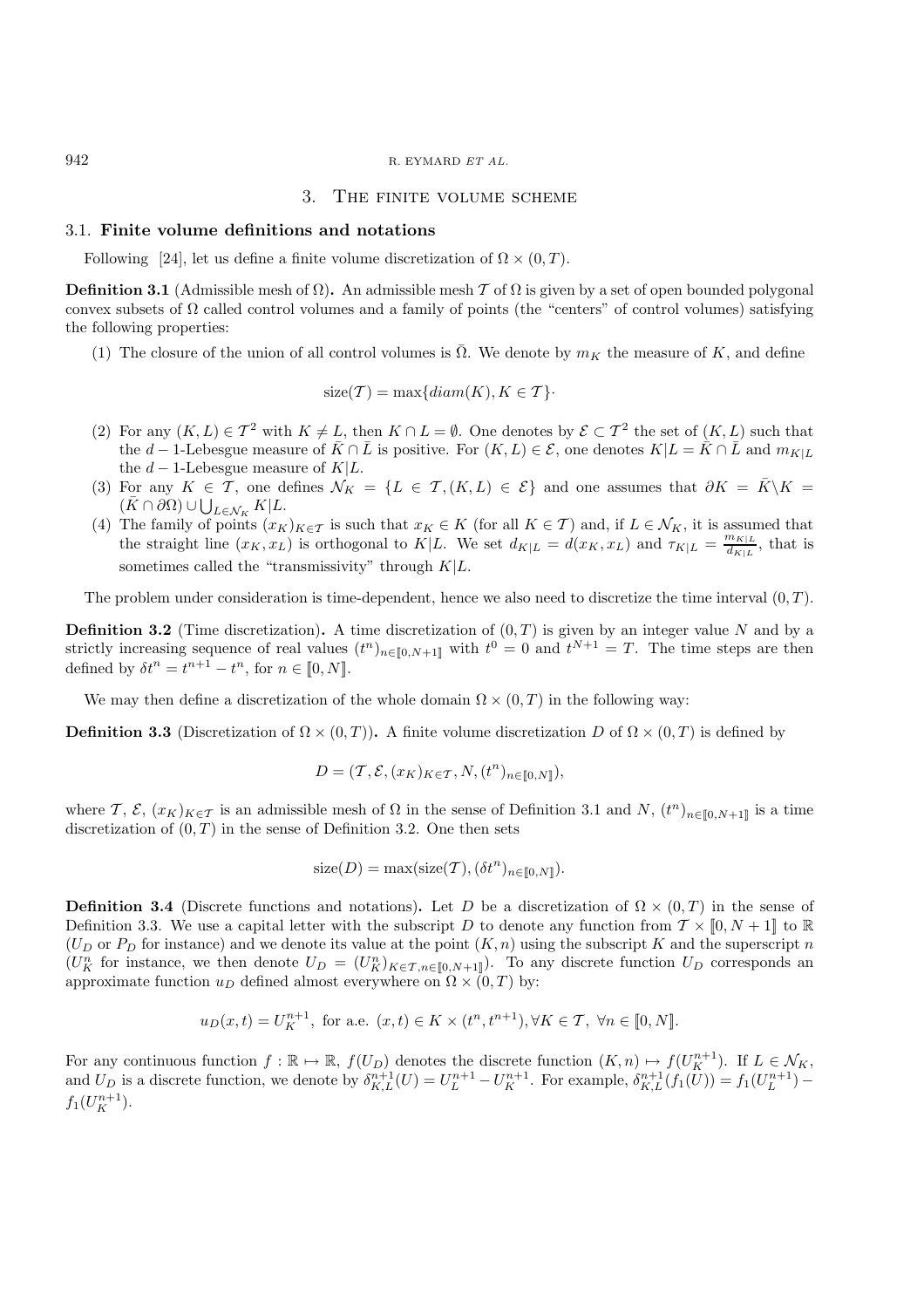# 3.2. **The coupled finite volume scheme**

The finite volume scheme is obtained by writing the balance equations of the fluxes on each control volume. Let D be a discretization of  $\Omega \times (0,T)$  in the sense of Definition 3.3. Let us integrate equations (2.5, 2.6) over each control volume K. By using the Green–Riemann formula, if  $\Phi$  is a vector field, the integral of div( $\Phi$ ) on a control volume K is equal to the sum of the normal fluxes of  $\Phi$  on the edges. Here we apply this formula to  $\Phi_1 = k_1(u)\nabla p$  and  $\Phi_2 = k_2(u)\nabla (p + p_c(u))$ . The resulting equation is discretized with a time implicit finite difference scheme; the normal gradients are discretized with a centered finite difference scheme. If we denote by  $U_D = (U_K^n)_{K \in \mathcal{T}, n \in [0, N+1]}$  and  $P_D = (P_K^n)_{K \in \mathcal{T}, n \in [1, N+1]}$  the discrete unknowns corresponding to u and p, the finite volume scheme that we obtain is the following set of equations:

$$
U_K^0 = \frac{1}{m_K} \int_K u_0(x) dx, \text{ for all } K \in \mathcal{T}, \qquad (3.22)
$$

$$
\frac{U_K^{n+1} - U_K^n}{\delta t^n} m_K - \sum_{L \in \mathcal{N}_K} \tau_{K|L} k_{1,K|L}^{n+1} \delta_{K,L}^{n+1}(P) = m_K(f_1(c_K^{n+1}) \overline{s}_K^{n+1} - f_1(U_K^{n+1}) \underline{s}_K^{n+1}), \tag{3.23}
$$

$$
\frac{(1-U_K^{n+1}) - (1-U_K^n)}{\delta t^n} m_K - \sum_{L \in \mathcal{N}_K} \tau_{K|L} k_{2,K|L}^{n+1} \delta_{K,L}^{n+1}(Q) = m_K(f_2(c_K^{n+1}) \overline{s}_K^{n+1} - f_2(U_K^{n+1}) \underline{s}_K^{n+1}), \tag{3.24}
$$

$$
Q_K^{n+1} - P_K^{n+1} = p_c(U_K^{n+1}), \tag{3.25}
$$

for all  $(K, n) \in T \times [0, N]$ , and

$$
\sum_{K \in \mathcal{T}} m_K P_K^{n+1} = 0, \text{ for all } n \in [0, N],
$$
\n(3.26)

where

- $c_K^{n+1}$  is the mean value of c over the time-space cell  $K \times (t^n, t^{n+1})$ ,
- $\bar{s}_{K}^{n+1}$  and  $\underline{s}_{K}^{n+1}$  denote the mean values of  $\bar{s}$  and  $\underline{s}$  over the time-space cell  $K \times (t^{n}, t^{n+1}),$
- $k_{1,K|L}^{n+1}$  and  $k_{2,K|L}^{n+1}$  denote the upwind discretization of  $k_1(u)$  (or  $k_2(u)$ ) on the interface  $K|L$ , which are defined by:

$$
k_{1,K|L}^{n+1} = k_1(U_{1,K|L}^{n+1}) \text{ and } k_{2,K|L}^{n+1} = k_2(U_{2,K|L}^{n+1}),\tag{3.27}
$$

with

$$
\begin{cases}\nU_{1,K|L}^{n+1} = \begin{cases}\nU_{K}^{n+1} & \text{if } (K,L) \in \mathcal{E}_{1}^{n+1}, \\
U_{L}^{n+1} & \text{otherwise,} \n\end{cases} & U_{2,K|L}^{n+1} = \begin{cases}\nU_{K}^{n+1} & \text{if } (K,L) \in \mathcal{E}_{2}^{n+1}, \\
U_{L}^{n+1} & \text{otherwise,} \n\end{cases} \\
\text{where } \mathcal{E}_{1}^{n+1} & \text{and } \mathcal{E}_{2}^{n+1} & \text{are two subsets of } \mathcal{E} \text{ such that} \\
\{(K,L) \in \mathcal{E}, \delta_{K,L}^{n+1}(P) (= P_{L}^{n+1} - P_{K}^{n+1}) < 0\} \subset \mathcal{E}_{1}^{n+1} \subset \{(K,L) \in \mathcal{E}, \delta_{K,L}^{n+1}(P) \le 0\} \\
\{(K,L) \in \mathcal{E}, \delta_{K,L}^{n+1}(Q) < 0\} \subset \mathcal{E}_{2}^{n+1} \subset \{(K,L) \in \mathcal{E}, \delta_{K,L}^{n+1}(Q) \le 0\} \\
\forall (K,L) \in \mathcal{E}, \ [(K,L) \in \mathcal{E}_{1}^{n+1} \text{ and } (L,K) \notin \mathcal{E}_{1}^{n+1}] \text{ or } [(L,K) \in \mathcal{E}_{2}^{n+1} \text{ and } (K,L) \notin \mathcal{E}_{2}^{n+1}].\n\end{cases} (3.28)
$$
\n
$$
\forall (K,L) \in \mathcal{E}, \ [(K,L) \in \mathcal{E}_{2}^{n+1} \text{ and } (L,K) \notin \mathcal{E}_{2}^{n+1}] \text{ or } [(L,K) \in \mathcal{E}_{2}^{n+1} \text{ and } (K,L) \notin \mathcal{E}_{2}^{n+1}].\n\end{cases}
$$

**Remark 3.1.** The formulae  $(3.28)$  express a phase by phase upstream choice: the value of the mobility of each phase on the edge  $(K, L)$  is determined by the sign of the difference of the discrete pressure. Note that, for all  $(K, L) \in \mathcal{E}$  and  $n \in [0, N]$  such that  $P_K^{n+1} = P_L^{n+1}$ , the choice between  $(K, L) \in \mathcal{E}_1^{n+1}$  and  $(L, K) \in \mathcal{E}_1^{n+1}$  can be arbitrarily done, without modifying the equation (3.23) (the same remark holds for the set  $\mathcal{E}_2^{n+1}$ , the equation (3.24) and all the pairs  $(K, L) \in \mathcal{E}$  and  $n \in [0, N]$  such that  $Q_K^{n+1} = Q_L^{n+1}$ ). Thus, the scheme  $(3.22)$ – $(3.26)$  does not depend on the choice of the pair of subsets  $(\mathcal{E}_1^{n+1}, \mathcal{E}_2^{n+1})$  satisfying  $(3.28)$  when there are more than one such pair (there exists at least one).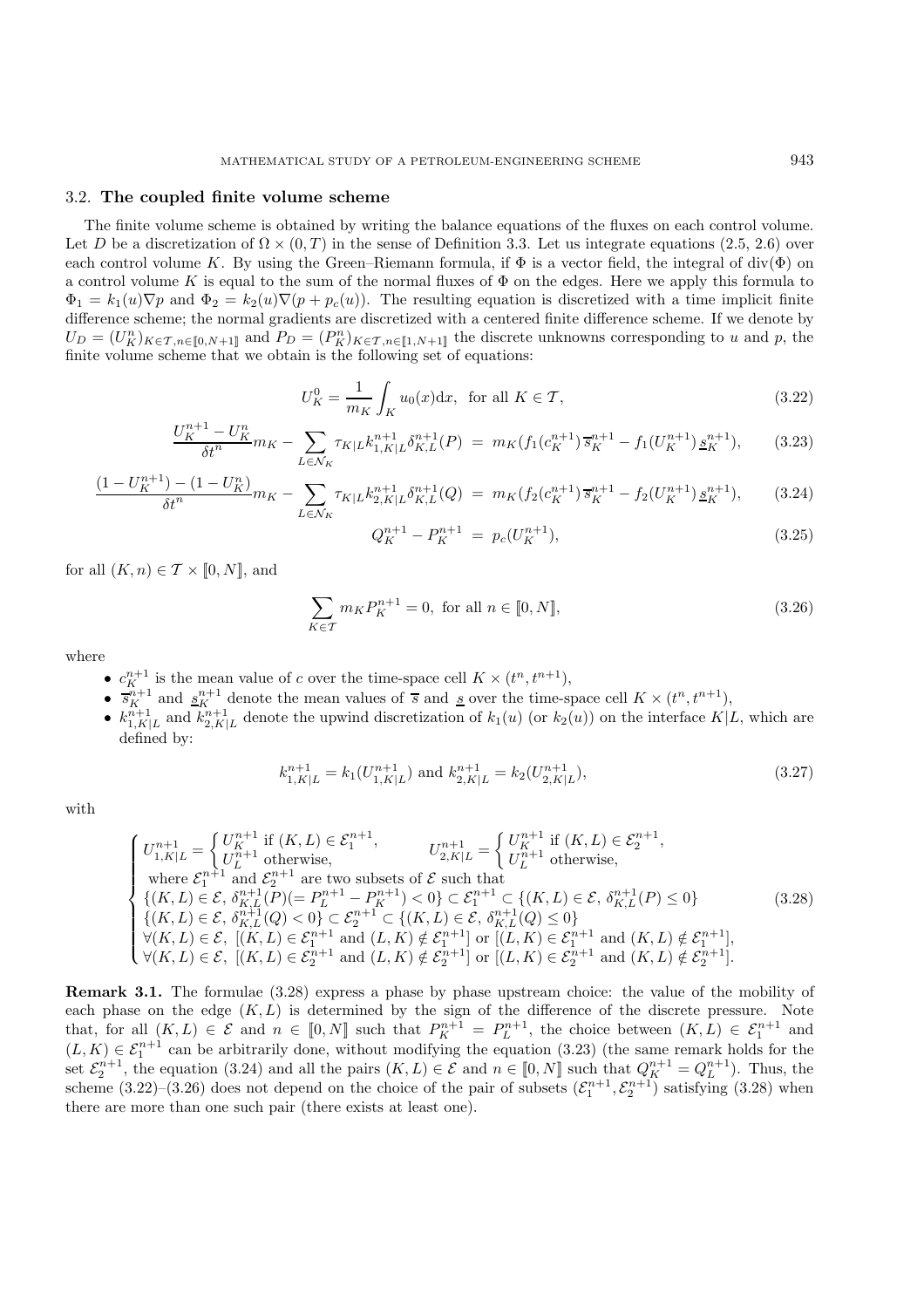We show below (see Prop. 4.3) that there exists at least one solution to this scheme. From this discrete solution, we build an approximate solution  $(u_D, p_D)$  defined almost everywhere on  $\Omega \times (0, T)$  by (see Def. 3.4):

$$
u_D(x,t) = U_K^{n+1}, \quad \forall x \in K, \forall t \in (t^n, t^{n+1}),
$$
  
\n
$$
p_D(x,t) = P_K^{n+1}, \quad \forall x \in K, \forall t \in (t^n, t^{n+1}).
$$
\n(3.29)

**Remark 3.2.** The discretization scheme yields a nonlinear system of equations which is solved in practice by the Newton method. Numerical experiments show that if the time step is adequately chosen, the Newton procedure converges with a small number of iterations. Hence, although it is implicit, this scheme is cheaper than the analogous explicit one, since (disregarding the problem of accuracy) the time step may be taken much larger than the explicit time step given by the CFL condition.

We may now state the main convergence result.

**Theorem 3.1.** *Under assumptions (2.14)–(2.19), let us furthermore assume that:*

$$
\begin{cases}\nk_1(0) = k_2(1) = 0 \text{ and, for } i = 1, 2, \ k'_i \in L^{\infty}(0, 1) \text{ and there exist } \theta_i \ge 1 \text{ and } \alpha_i > 0 \\
\text{such that } \alpha_1 b^{\theta_1 - 1} \le k'_1(b) \le \frac{1}{\alpha_1} b^{\theta_1 - 1} \text{ and} \\
\alpha_2 (1 - b)^{\theta_2 - 1} \le -k'_2(b) \le \frac{1}{\alpha_2} (1 - b)^{\theta_2 - 1}, \text{ for a.e. } b \in (0, 1),\n\end{cases} \tag{3.30}
$$

$$
\begin{cases} \text{there exist } \alpha_0 > 0, \beta_0 > 0, \beta_1 > 0, \text{ such that} \\ \frac{1}{\alpha_0} b^{\beta_0 - 1} (1 - b)^{\beta_1 - 1} \ge -p_c'(b) \ge \alpha_0 b^{\beta_0 - 1} (1 - b)^{\beta_1 - 1}, \text{ for a.e. } b \in (0, 1). \end{cases} (3.31)
$$

 $Let (D_m)_{m \in \mathbb{N}}$  *be a sequence of discretizations of*  $\Omega \times (0,T)$  *in the sense of Definition 3.3 such that*  $\lim_{m \to \infty} \text{size}(D_m) =$ 0 *and satisfying the following uniform regularity property:*

$$
\exists \theta \in \mathbb{R}_+ \text{ such that } \forall K \in \mathcal{T}_m, \sum_{L \in \mathcal{N}_K} m_{K|L} d_{K|L} \leq \theta m_K. \tag{3.32}
$$

Let  $(u_{D_m}, p_{D_m})_{m\in\mathbb{N}}$  *be a sequence of approximate solutions defined by (3.29) and the finite volume scheme (3.22)–(3.28) for the sequence of discretizations*  $(D_m)_{m\in\mathbb{N}}$ . Then there exists a subsequence  $of (u_{D_m}, p_{D_m})_{m \in \mathbb{N}}$ , still denoted  $(u_{D_m}, p_{D_m})_{m \in \mathbb{N}}$ , and a weak solution  $(u, p)$  of  $(2.5)$ – $(2.11)$  such that  $u_{D_m}$ *tends to* u *in*  $L^r(\Omega \times (0,T))$  *for all*  $r \in [1,+\infty)$  *and*  $p_{D_m}$  *tends to* p *weakly in*  $L^2(\Omega \times (0,T))$ *, as* m *tends to infinity.*

*Proof.* Let  $(D_m)_{m\in\mathbb{N}}$  be a sequence of admissible discretizations  $(D_m)_{m\in\mathbb{N}}$  such that  $\lim_{m\to+\infty}$  size $(D_m) = 0$ . Thanks to Proposition 4.3, of Section 4 below, there exists a sequence of approximate solutions  $(u_{D_m}, p_{D_m})_{m\in\mathbb{N}}$ given by the finite volume scheme (3.22)–(3.28) for the sequence of discretizations  $(D_m)_{m\in\mathbb{N}}$ . Thanks to the  $L^{\infty}$ estimate which is established in Proposition 4.1 of Section 4, and to the compactness properties given in Corollary 5.2 and Proposition 5.1 of Section 5, we find that the sequence  $(g(u_{D_m}))_{m\in\mathbb{N}}$  satisfies the hypotheses of Corollary 9.1 of Kolmogorov's theorem (this corollary is given in the appendix). Hence there exists a function  $\tilde{g} \in L^2(\Omega \times (0,T))$  such that, up to a subsequence,  $g(u_{D_m})$  tends to  $\tilde{g}$  in  $L^2(\Omega \times (0,T))$  as m tends to infinity. Passing to the limit in (4.64) of Corollary 4.1 as m tends to infinity, we get that  $\tilde{q} \in L^2(0,T;H^1(\Omega))$ . Since g is increasing and  $u_{D_m}$  remains bounded, it follows that  $u_{D_m}$  tends to  $u := g^{-1}(\tilde{g})$  in  $L^r(\Omega \times (0,T))$  for all  $r \in [1, +\infty)$ , and that  $p_g(u_{D_m})$  tends to  $p_g(u)$  in  $L^r(\Omega \times (0, T))$  for all  $r \in [1, +\infty)$ , as m tends to infinity.

Let us then remark that  $\int_{\Omega} p_{D_m}(x)dx = 0$ , that  $\int_{\Omega} p_g(u_{D_m})(x)dx$  is bounded. Hence since  $\Omega$  is connected, we may use the discrete Poincaré–Wirtinger inequality [24] to obtain from the discrete  $H<sup>1</sup>$  estimate (4.45) given in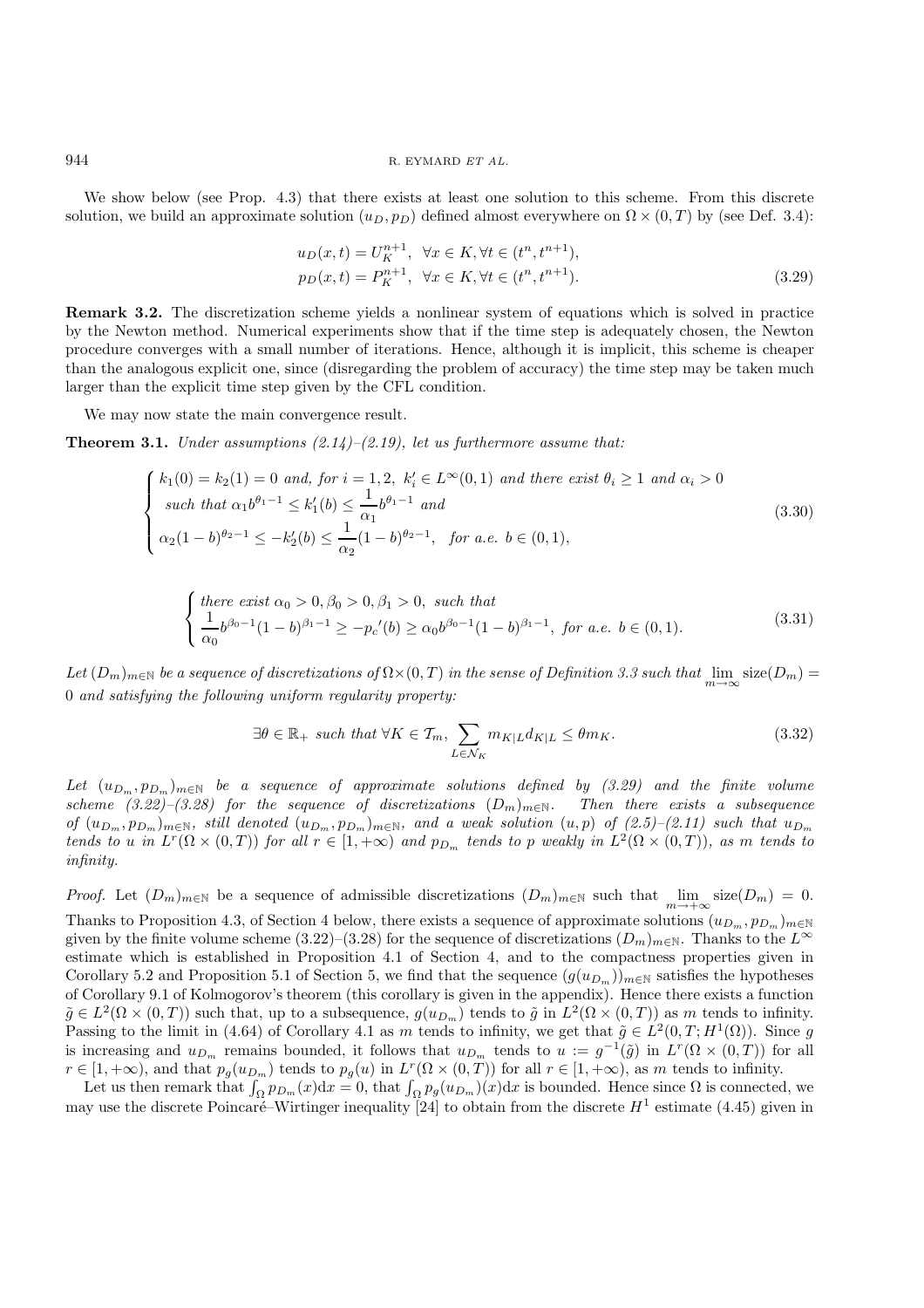Proposition 4.2 that  $p_{D_m} + p_g(u_{D_m})$  remains bounded in  $L^2(\Omega \times (0,T))$ ; therefore there exists  $\tilde{p} \in L^2(\Omega \times (0,T))$ such that  $p_{D_m} + p_g(u_{D_m})$  tends to  $\tilde{p}$  weakly in  $L^2(\Omega \times (0,T))$  as m tends to infinity. Thanks to the estimate on the translates of the pressure (5.65) given in Proposition 5.1 (in Sect. 5) we then obtain, using regular test functions  $\varphi$ , that  $\int_{\Omega \times (0,T)} \tilde{p}(x,t) \partial \varphi_i(x,t) dx dt \leq C_1 ||\varphi||_{L^2(\Omega \times (0,T))}$ . Hence  $\tilde{p} \in L^2(0,T;H^1(\Omega))$ . It follows that  $p_{D_m}$  tends to  $p := \tilde{p} - p_g(u) \in L^2(\Omega \times (0,T))$  weakly in  $L^2(\Omega \times (0,T))$  as m tends to infinity. In order to conclude the proof of Theorem 3.1, there only remains to prove that  $(u, p)$  is a weak solution of problem (2.5)–(2.11) in the sense of Definition 2.1. This is a direct consequence of Theorem 6.1 given in Section 6.

**Remark 3.3.** If uniqueness of the weak solution holds, then of course, by a classical argument, the whole sequence  $(u_{D_m}, p_{D_m})_{m \in \mathbb{N}}$  of approximate solutions can be shown to converge to the weak solution. An error estimate might then also be obtained. However, as we earlier mentioned, uniqueness of the solution under the present assumptions is still an open problem.

# 4. A priori estimates and existence of the approximate solution

In this section, we develop the first part of the proof of Theorem 3.1. The method used to prove these estimates is quite different from the one used in the previous related papers [23, 34]. Note that all of these estimates hold even in the strongly degenerate case, that is if  $p_c' = 0$  on a nonempty open subset of  $(0, 1)$  (no other assumption than (2.19) is needed on the capillary pressure), except Corollary 4.1. However, this corollary is essential for the convergence Theorem 3.1.

### 4.1. **The maximum principle**

Let us show here that the phase by phase upstream choice yields the  $L^{\infty}$  stability of the scheme.

**Proposition 4.1** (Maximum principle)**.** *Under assumptions and notations (2.12)–(2.21), we denote by*  $u_{\min}, u_{\max} \in [0, 1]$  *some real values such that*  $u_{\min} \leq u_0 \leq u_{\max}$  *a.e.* in  $\Omega$  *and*  $u_{\min} \leq c \leq u_{\max}$  *a.e.*  $in \Omega \times (0,T)$ *. Let*  $D = (T, \mathcal{E}, (x_K)_{K \in T}, N, (t^n)_{n \in [0,N]})$  *be a discretization of*  $\Omega \times (0,T)$  *in the sense of Definition 3.3 and assume that*  $(U_D, P_D)$  *is a solution of the finite volume scheme (3.22)–(3.26). Then the following maximum principle holds:*

$$
u_{\min} \le U_K^n \le u_{\max}, \ \ \forall K \in \mathcal{T}, \forall n \in [0, N+1]. \tag{4.33}
$$

*Proof.* By symmetry, we only need to prove the right part of inequality (4.33). By contradiction, let us assume that the maximum value of  $U_D$  on  $\mathcal{T} \times [0, N + 1]$  is larger than  $u_{\text{max}}$ . Then this maximum value cannot be attained for  $U_K^0$ , since the initial condition (3.22) clearly implies that  $U_K^0 \le u_{\text{max}}$ . Hence there exists  $n \ge 0$ such that the maximum value of  $U_D$  is  $U_K^{n+1}$ . If n is chosen minimal,  $U_K^{n+1} > U_K^n$  so by using (3.23) and (3.24) we have:

$$
\sum_{L \in \mathcal{N}_K} \tau_{K|L} k_{1,K|L}^{n+1} \delta_{K,L}^{n+1}(P) + m_K(f_1(c_K^{n+1}) \overline{s}_K^{n+1} - f_1(U_K^{n+1}) \underline{s}_K^{n+1}) > 0,
$$
\n(4.34)

$$
-\sum_{L\in\mathcal{N}_K} \tau_{K|L} k_{2,K|L}^{n+1} \delta_{K,L}^{n+1}(Q) - m_K(f_2(c_K^{n+1})\overline{s}_K^{n+1} - f_2(U_K^{n+1})\underline{s}_K^{n+1}) > 0. \tag{4.35}
$$

By definition of the upwind approximation (3.27), the terms  $\tau_{K|L} k_{1,K|L}^{n+1} \delta_{K,L}^{n+1}(P)$  and  $-\tau_{K|L} k_{2,K|L}^{n+1} \delta_{K,L}^{n+1}(Q)$  are nondecreasing with respect to  $U_L^{n+1}$  so that, inequalities (4.34) and (4.35) remain valid replacing  $U_L^{n+1}$  by  $U_K^{n+1}$ .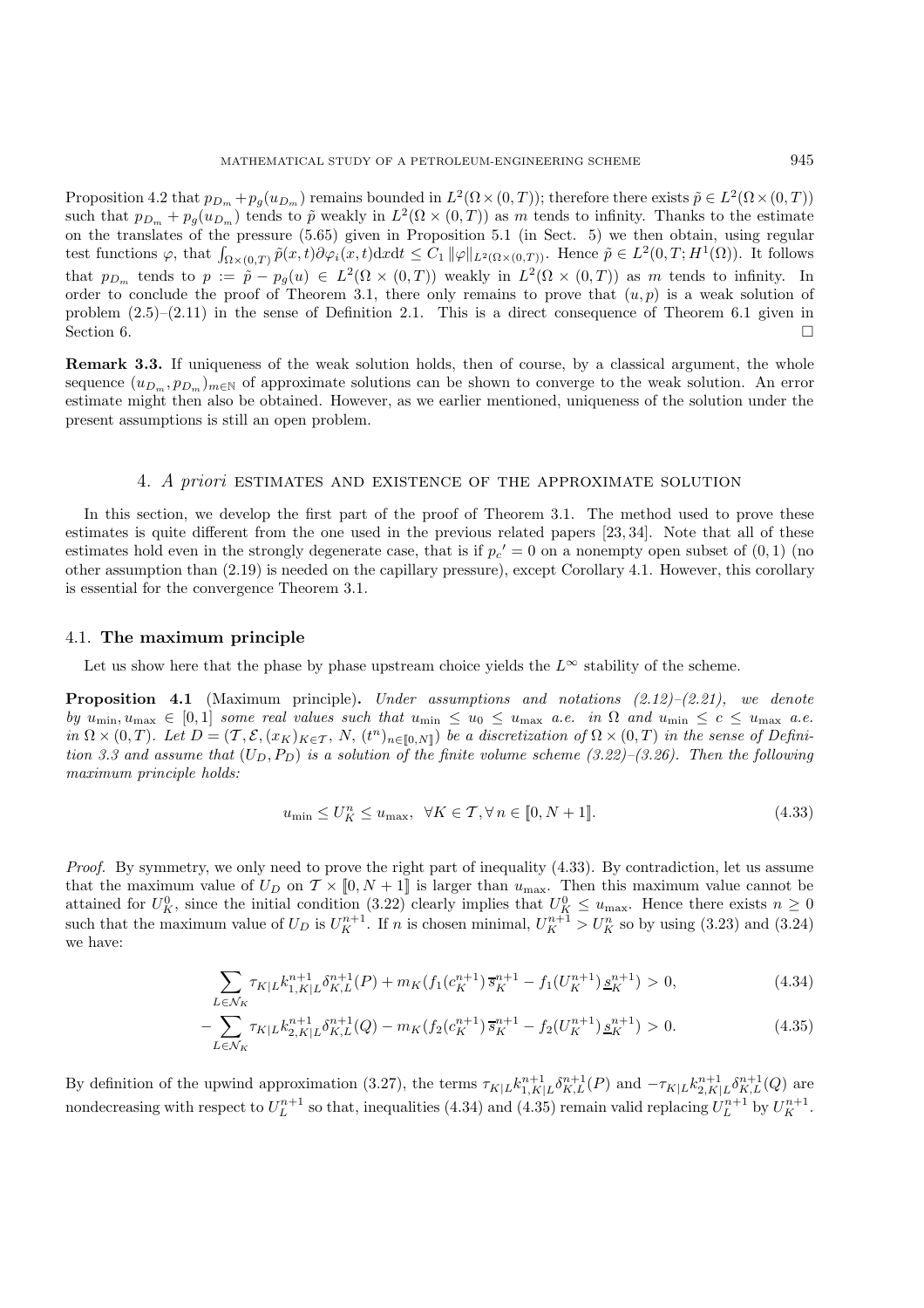#### 946 R. EYMARD ET AL.

Thus we obtain:

$$
k_1(U_K^{n+1}) \sum_{L \in \mathcal{N}_K} \tau_{K|L} \delta_{K,L}^{n+1}(P) + m_K(f_1(c_K^{n+1}) \overline{s}_K^{n+1} - f_1(U_K^{n+1}) \underline{s}_K^{n+1}) > 0,
$$
\n
$$
(4.36)
$$

$$
-k_2(U_K^{n+1})\sum_{L\in\mathcal{N}_K}\tau_{K|L}\delta_{K,L}^{n+1}(Q) - m_K(f_2(c_K^{n+1})\overline{s}_K^{n+1} - f_2(U_K^{n+1})\underline{s}_K^{n+1}) > 0.
$$
\n(4.37)

And since  $p_c$  is nonincreasing, we have  $\delta^{n+1}_{K,L}(Q) \geq \delta^{n+1}_{K,L}(P)$ , and therefore we also have

$$
-k_2(U_K^{n+1})\sum_{L\in\mathcal{N}_K}\tau_{K|L}\delta_{K,L}^{n+1}(P)-m_K(f_2(c_K^{n+1})\overline{s}_K^{n+1}-f_2(U_K^{n+1})\underline{s}_K^{n+1})>0. \tag{4.38}
$$

Now let us multiply (4.36) by  $k_2(U_K^{n+1})$ , (4.38) by  $k_1(U_K^{n+1})$  (one of these two nonnegative values is necessarily strictly positive) and sum the two resulting inequalities. This yields:

$$
(k_2(U_K^{n+1})f_1(c_K^{n+1}) - k_1(U_K^{n+1})f_2(c_K^{n+1}))m_K\overline{s}_K^{n+1} > 0.
$$
\n(4.39)

Now, since  $k_1$  is nonincreasing and  $k_2$  is nondecreasing, the left hand side in inequality (4.39) is nonincreasing with respect to  $U_K^{n+1}$  and is equal to zero if  $U_K^{n+1} = c_K^{n+1}$ . This is in contradiction with the hypothesis  $U_K^{n+1} > u_{\text{max}}$  since  $c_K^{n+1} \leq u_{\text{max}}$ .

# 4.2. **Estimates on the pressure**

The following lemma is a preliminary step to the proof of the estimates given in Proposition 4.2.

**Lemma 4.1** (Preliminary step)**.** *Under assumptions and notations (2.12)–(2.21), let* D *be a finite volume* discretization of  $\Omega \times (0,T)$  in the sense of Definition 3.3 and let  $(U_D, P_D)$  be a solution of (3.22)–(3.26). Then *the following inequalities hold:*

$$
k_{1,K|L}^{n+1} + k_{2,K|L}^{n+1} \ge \alpha, \ \forall (K, L) \in \mathcal{E}, \ \forall n \in [0, N], \tag{4.40}
$$

*and*

$$
\alpha \left(\delta_{K,L}^{n+1}(P) + \delta_{K,L}^{n+1}(p_g(U))\right)^2 \le k_{1,K|L}^{n+1} \left(\delta_{K,L}^{n+1}(P)\right)^2 + k_{2,K|L}^{n+1} \left(\delta_{K,L}^{n+1}(Q)\right)^2, \forall (K,L) \in \mathcal{E}, \ \forall n \in [0,N] \tag{4.41}
$$

*(recall that*  $p_q$  *is defined in (2.20)).* 

*Proof.* For the sake of clarity, we first sketch the proof of the continuous equivalent of  $(4.40)$  and  $(4.41)$ . We then give in Step 2 the proof in the discrete setting, which is adapted from the continuous one.

**Step 1.** Proof of the continuous equivalent of (4.40) and (4.41)

The continuous equivalent of (4.40) is  $k_1(u) + k_2(u) \ge \alpha$  which is the assumption (2.18) on the data. Now the continuous equivalent of inequality (4.41) writes:

$$
\alpha(\nabla(p + p_g(u)))^2 \le k_1(u)(\nabla p)^2 + k_2(u)(\nabla q)^2.
$$
\n(4.42)

By definition,  $f_1(u) + f_2(u) = 1$ . Hence, thanks to the Cauchy–Schwarz inequality,

$$
(\nabla(p + p_g(u)))^2 = (f_1(u)\nabla p + f_2(u)\nabla q)^2
$$
  
 
$$
\leq f_1(u)(\nabla p)^2 + f_2(u)(\nabla q)^2 = \frac{k_1(u)(\nabla p)^2 + k_2(u)(\nabla q)^2}{k_1(u) + k_2(u)},
$$

and (4.42) follows from the fact that  $k_1(u) + k_2(u) \ge \alpha$ .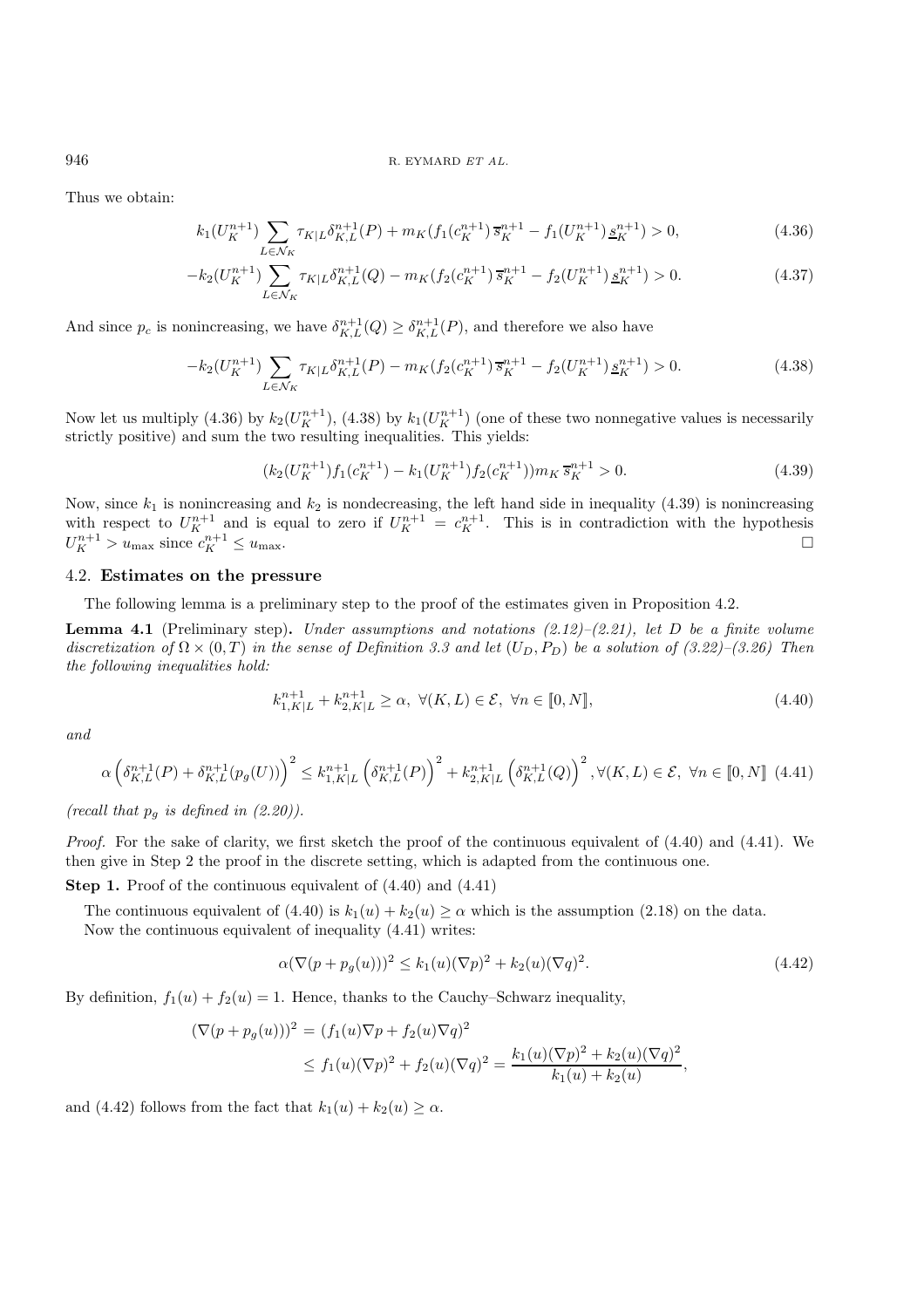#### **Step 2.** Proof in the discrete setting

In order to prove (4.40), we separately consider the exclusive cases  $(K, L) \in \mathcal{E}_1^{n+1} \cap \mathcal{E}_2^{n+1}, (K, L) \notin \mathcal{E}_1^{n+1} \cup \mathcal{E}_2^{n+1}$ ,  $(K, L) \in \mathcal{E}_1^{n+1}$  and  $(K, L) \notin \mathcal{E}_2^{n+1}$ , and the last case  $(K, L) \notin \mathcal{E}_1^{n+1}$  and  $(K, L) \in \mathcal{E}_2^{n+1}$ .

If  $(K, L) \in \mathcal{E}_1^{n+1} \cap \mathcal{E}_2^{n+1}$  or  $(K, L) \notin \mathcal{E}_1^{n+1} \cup \mathcal{E}_2^{n+1}$ , then  $U_{1,K|L}^{n+1} = U_{2,K|L}^{n+1}$  holds so (4.40) is an immediate consequence of (2.18).

If  $(K, L) \in \mathcal{E}_1^{n+1}$  and  $(K, L) \notin \mathcal{E}_2^{n+1}$ , then we have  $U_{1,K|L}^{n+1} = U_K^{n+1}$ ,  $U_{2,K|L}^{n+1} = U_L^{n+1}$  and  $\delta_{K,L}^{n+1}(p_c(U)) =$  $\delta_{K,L}^{n+1}(Q) - \delta_{K,L}^{n+1}(P) \geq 0$ , which yields  $U_K^{n+1} \geq U_L^{n+1}$ . Therefore

$$
k_{1,K|L}^{n+1} + k_{2,K|L}^{n+1} \ge k_1(U_K^{n+1}) + k_2(U_K^{n+1}) \ge \alpha.
$$

The case  $(K, L) \notin \mathcal{E}_1^{n+1}$  and  $(K, L) \in \mathcal{E}_2^{n+1}$  is similar. We may notice that if the upwind choice is different for the two equations, then:

$$
k_{1,K|L}^{n+1} = \max_{[U_K^{n+1}, U_L^{n+1}]} k_1 \quad \text{and} \quad k_{2,K|L}^{n+1} = \max_{[U_K^{n+1}, U_L^{n+1}]} k_2.
$$

Let us now turn to the proof of (4.41). Let us first study the case  $(K, L) \in \mathcal{E}_1^{n+1}$  and  $(K, L) \notin \mathcal{E}_2^{n+1}$ . By definition of  $p_g$  there exists some  $a_0 \in [U_L^{n+1}, U_K^{n+1}]$  such that  $\delta_{K,L}^{n+1}(p_g(U)) = f_2(a_0)\delta_{K,L}^{n+1}(p_c(U));$  hence, since  $f_1 + f_2 = 1$  and  $f_1 \leq 1, f_2 \leq 1$ , we get

$$
\begin{split} (\delta_{K,L}^{n+1}(P) + \delta_{K,L}^{n+1}(p_g(U)))^2 &= (f_1(a_0)\delta_{K,L}^{n+1}(P) + f_2(a_0)(\delta_{K,L}^{n+1}(P) + \delta_{K,L}^{n+1}(p_c(U))))^2 \\ &\leq f_1(a_0)(\delta_{K,L}^{n+1}(P))^2 + f_2(a_0)(\delta_{K,L}^{n+1}(P) + \delta_{K,L}^{n+1}(p_c(U)))^2. \end{split}
$$

Now, from (4.43), we have  $k_1(a_0) \leq k_{1,K|L}^{n+1}$  and  $k_2(a_0) \leq k_{2,K|L}^{n+1}$  so that we may write:

$$
(\delta_{K,L}^{n+1}(P) + \delta_{K,L}^{n+1}(p_g(U)))^2 \le \frac{k_{1,K|L}^{n+1}}{k_1(a_0) + k_2(a_0)} (\delta_{K,L}^{n+1}(P))^2 + \frac{k_{2,K|L}^{n+1}}{k_1(a_0) + k_2(a_0)} (\delta_{K,L}^{n+1}(P) + \delta_{K,L}^{n+1}(p_c(U)))^2,
$$

which gives *a fortiori* (4.41). The case  $(K, L) \notin \mathcal{E}_1^{n+1}$  and  $(K, L) \in \mathcal{E}_2^{n+1}$  is similar.

Let us now deal with the other case. If  $(K, L) \in \mathcal{E}_1^{n+1}$  and  $(K, L) \in \mathcal{E}_2^{n+1}$  then  $k_{1,K|L}^{n+1} = k_1(U_K^{n+1})$  and  $k_{2,K|L}^{n+1} = k_2(U_K^{n+1})$ . We then remark that, since the function  $f_2$  is nondecreasing and  $p_c$  is nonincreasing, the following inequality holds:

$$
k_2(U_K^{n+1})\delta_{K,L}^{n+1}(p_c(U)) - (k_1(U_K^{n+1}) + k_2(U_K^{n+1}))\delta_{K,L}^{n+1}(p_g(U)) =
$$
  

$$
(k_1(U_K^{n+1}) + k_2(U_K^{n+1})) \int_{U_K^{n+1}}^{U_L^{n+1}} (f_2(U_K^{n+1}) - f_2(a))p_c'(a)da \le 0.
$$

One then gets:

$$
[\delta_{K,L}^{n+1}(P) + \delta_{K,L}^{n+1}(p_c(U))][k_2(U_K^{n+1})\delta_{K,L}^{n+1}(p_c(U)) - (k_1(U_K^{n+1}) + k_2(U_K^{n+1}))\delta_{K,L}^{n+1}(p_g(U))] \ge 0,
$$
  

$$
\delta_{K,L}^{n+1}(P)[k_2(U_K^{n+1})\delta_{K,L}^{n+1}(p_c(U)) - (k_1(U_K^{n+1}) + k_2(U_K^{n+1}))\delta_{K,L}^{n+1}(p_g(U))] \ge 0.
$$

Adding these two inequalities leads to:

$$
2k_2(U_K^{n+1})\delta_{K,L}^{n+1}(P)\delta_{K,L}^{n+1}(p_c(U)) + k_2(U_K^{n+1})(\delta_{K,L}^{n+1}(p_c(U)))^2 \ge (k_1(U_K^{n+1}) + k_2(U_K^{n+1}))[2\delta_{K,L}^{n+1}(P)\delta_{K,L}^{n+1}(p_g(U)) + \delta_{K,L}^{n+1}(p_c(U))\delta_{K,L}^{n+1}(p_g(U))] \ge (k_1(U_K^{n+1}) + k_2(U_K^{n+1}))[2\delta_{K,L}^{n+1}(P)\delta_{K,L}^{n+1}(p_g(U)) + (\delta_{K,L}^{n+1}(p_g(U)))^2].
$$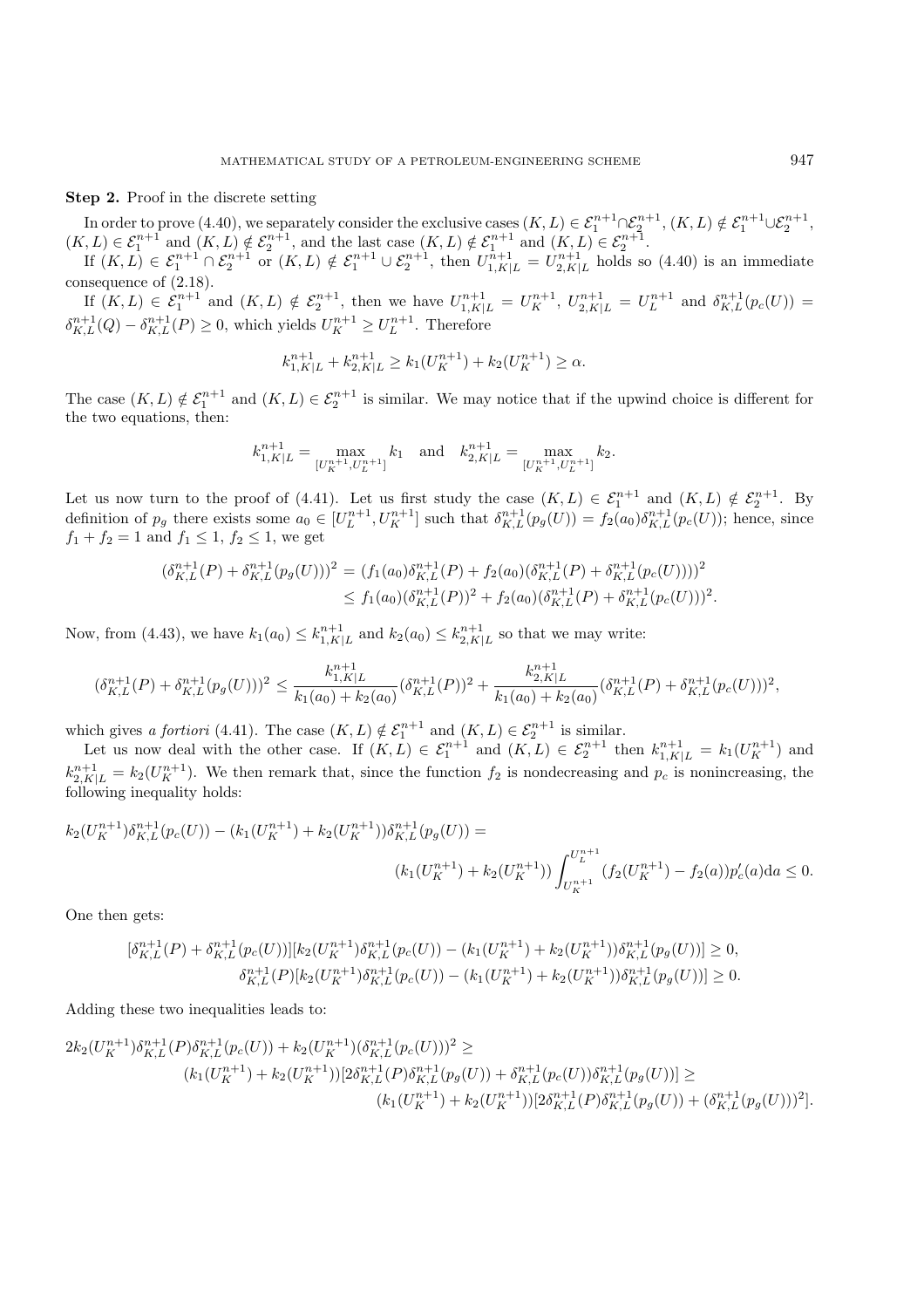The previous inequality gives

$$
k_1(U_K^{n+1})(\delta_{K,L}^{n+1}(P))^2 + k_2(U_K^{n+1})(\delta_{K,L}^{n+1}(P) + \delta_{K,L}^{n+1}(p_c(U)))^2 \ge (k_1(U_K^{n+1}) + k_2(U_K^{n+1}))(\delta_{K,L}^{n+1}(P) + \delta_{K,L}^{n+1}(p_g(U)))^2,
$$

which is (4.41) in that case. The case  $(K, L) \notin \mathcal{E}_1^{n+1}$  and  $(K, L) \notin \mathcal{E}_2^{n+1}$  is similar.

**Proposition 4.2** (Pressure estimates)**.** *Under assumptions and notations (2.12)–(2.21), let* D *be a finite volume* discretization of  $\Omega \times (0,T)$  in the sense of Definition 3.3 and let  $(U_D, P_D)$  be a solution of  $(3.22)$ – $(3.26)$ .

*Then there exists*  $C_1 > 0$ *, which only depends on*  $k_1$ *,*  $k_2$ *,*  $p_c$ *,*  $\Omega$ *,*  $T$ *,*  $u_0$ *,*  $\overline{s}$ *,*  $\underline{s}$ *,* and not on D*,* such that the *following discrete*  $L^2(0,T;H^1(\Omega))$  *estimates hold:* 

$$
\frac{1}{2} \sum_{n=0}^{N} \delta t^{n} \sum_{K \in \mathcal{T}} \sum_{L \in \mathcal{N}_{K}} \tau_{K|L} k_{1,K|L}^{n+1} (\delta_{K,L}^{n+1}(P))^{2} \le C_{1}, \qquad (4.43)
$$

$$
\frac{1}{2} \sum_{n=0}^{N} \delta t^{n} \sum_{K \in \mathcal{T}} \sum_{L \in \mathcal{N}_{K}} \tau_{K|L} k_{2,K|L}^{n+1} (\delta_{K,L}^{n+1}(Q))^{2} \le C_{1}, \qquad (4.44)
$$

*and*

$$
\frac{1}{2} \sum_{n=0}^{N} \delta t^{n} \sum_{K \in \mathcal{T}} \sum_{L \in \mathcal{N}_{K}} \tau_{K|L} (\delta_{K,L}^{n+1}(P) + \delta_{K,L}^{n+1}(p_{g}(U)))^{2} \le C_{1}
$$
\n(4.45)

*Proof.* Before proving this estimate, we shall give in Step 1 a formal proof in the continuous case to underline the main ideas.

#### **Step 1.** Proof in the continuous case

Suppose that u and p are regular functions that satisfy the coupled system of equations  $(2.5)-(2.11)$  and let us multiply (2.5) by p and (2.6) by q. Then adding one equation to the other and integrating over  $\Omega \times (0,T)$ yields:

$$
\int_0^T \int_{\Omega} \left[ u_t(x,t)(-p_c(u(x,t))) + k_1(u(x,t))(\nabla p(x,t))^2 + k_2(u(x,t))(\nabla q(x,t))^2 \right] dx dt =
$$
\n
$$
\int_0^T \int_{\Omega} \left[ \left( f_1(c(x,t)) \, \overline{s}(x,t) - f_1(u(x,t)) \, \underline{s}(x,t) \right) p(x,t) + \left( f_2(c(x,t)) \, \overline{s} - f_2(u(x,t)) \, \underline{s}(x,t) \right) q(x,t) \right] dx dt. \tag{4.46}
$$

Let  $g_c$  be a primitive of  $-p_c$ . Then  $\int_0^T$ Z  $\int u_t(x,t)(-p_c(u(x,t)))dxdt = \int$  $\int_{\Omega} [g_c(u(x,T)) - g_c(u_0(x,t))] dx$  which is bounded, thanks to the maximum principle. Now, thanks to Lemma 4.1, the remainder of the left hand-side of (4.46) is greater than  $\alpha \int_0^T$  $\mathbf{0}$ Z  $\int_{\Omega} (\nabla(p(x,t) + p_g(u(x,t))))^2 \mathrm{d}x \mathrm{d}t$ . Hence, we may obtain a bound for  $\nabla(p + p_g(u))$ in  $L^2(\Omega \times (0,T))$  provided that we control the right hand-side of (4.46). Let us then remark that  $q - q_g(u) =$  $p + p_q(u)$ . Hence we may write:

$$
(f_1(c)\overline{s} - f_1(u)\underline{s})p + (f_2(c)\overline{s} - f_2(u)\underline{s})q = (f_1(c)\overline{s} - f_1(u)\underline{s})(p + p_g(u)) + (f_2(c)\overline{s} - f_2(u)\underline{s})(q - q_g(u))
$$
  

$$
- (f_1(c)\overline{s} - f_1(u)\underline{s})p_g(u) + (f_2(c)\overline{s} - f_2(u)\underline{s})q_g(u)
$$
  

$$
= (\overline{s} - \underline{s})(p + p_g(u)) + (f_2(c)\overline{s} - f_2(u)\underline{s})q_g(u)
$$
  

$$
- (f_1(c)\overline{s} - f_1(u)\underline{s})p_g(u).
$$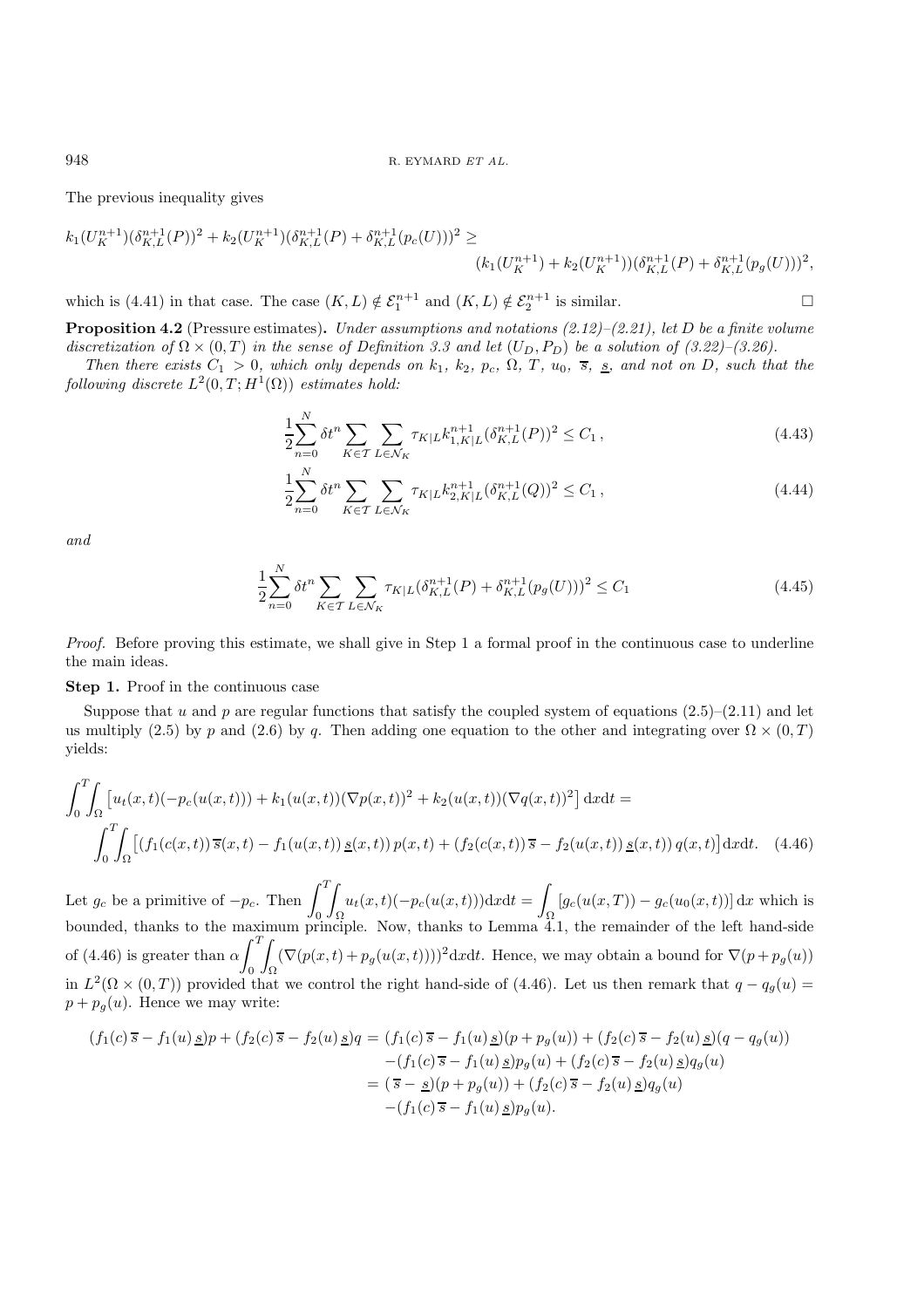$$
\left| \int_0^T \int_{\Omega} (f_1(c)\overline{s} - f_1(u) \underline{s})p - (f_2(c)\overline{s} - f_2(u) \underline{s})q \right| \leq C_1 ||\nabla(p + p_g(u))||_{L^2(Q)} + C_2.
$$

Then we get a bound on  $\nabla (p + p_g)^2$  in  $L^1(\Omega \times (0,T))$  *i.e.* a  $L^2(0,T,H^1(\Omega))$  bound on  $p + p_g$ . Analogous bounds on  $k_1(u)\nabla p^2$  and  $k_2(u)\nabla q^2$  may then be obtained from equation (4.46). This completes the proof in the continuous case.

**Step 2.** Proof of (4.43)–(4.45) (discrete case)

In the following proof, we denote by  $C_i$  various real values which only depend on  $k_1, k_2, p_c, \Omega, T, u_0, \overline{s}, \underline{s}$ , and not on D. Let us multiply (3.23) by  $\delta t^n P_K^{n+1}$  and (3.24) by  $\delta t^n Q_K^{n+1}$  and sum the two equations thus obtained. Next we sum the result over  $K \in \mathcal{T}$  and  $n \in [0, N]$ . Remarking that  $\sum_{i=1}^{N}$  $K \in \mathcal{T}$  $\sum$  $L \in \mathcal{N}_K$  $\left( P_K^{n+1^2} - P_L^{n+1} \right)$  $\binom{2}{1} = 0$ , we

obtain:

$$
-\sum_{n=0}^{N} \sum_{K \in \mathcal{T}} m_K (U_K^{n+1} - U_K^n) p_c (U_K^{n+1}) + \frac{1}{2} \sum_{n=0}^{N} \delta t^n \sum_{K \in \mathcal{T}} \sum_{L \in \mathcal{N}_K} \tau_{K|L} k_{1,K|L}^{n+1} |\delta_{K,L}^{n+1}(P)|^2
$$
  
+ 
$$
\frac{1}{2} \sum_{n=0}^{N} \delta t^n \sum_{K \in \mathcal{T}} \sum_{L \in \mathcal{N}_K} \tau_{K|L} k_{2,K|L}^{n+1} |\delta_{K,L}^{n+1}(Q)|^2 \leq C_2 + \sum_{n=0}^{N} \delta t^n \sum_{K \in \mathcal{T}} m_K (\overline{s}_K^{n+1} - \underline{s}_K^{n+1}) P_K^{n+1}.
$$
 (4.47)

Let  $g_c \in C^1([0,1], \mathbb{R}_+)$  be the function defined by  $g_c(b) = \int_b^1 p_c(a)da$ ,  $\forall b \in [0,1]$ . Since  $p_c$  is a decreasing function, the function  $g_c$  is convex. We thus get:

$$
-(U_K^{n+1} - U_K^n)p_c(U_K^{n+1}) \ge g_c(U_K^{n+1}) - g_c(U_K^n), \ \forall K \in \mathcal{T}, \ \forall n \in \mathbb{N}.
$$

Let us now consider the right hand-side. Let us remark that:

$$
\sum_{n=0}^{N} \delta t^{n} \sum_{K \in \mathcal{T}} m_{K} (\overline{s}_{K}^{n+1} - \underline{s}_{K}^{n+1}) P_{K}^{n+1} = \sum_{n=0}^{N} \delta t^{n} \sum_{K \in \mathcal{T}} m_{K} (\overline{s}_{K}^{n+1} - \underline{s}_{K}^{n+1}) (P_{K}^{n+1} + p_{g} (U_{K}^{n+1})) - \sum_{n=0}^{N} \delta t^{n} \sum_{K \in \mathcal{T}} m_{K} (\overline{s}_{K}^{n+1} - \underline{s}_{K}^{n+1}) p_{g} (U_{K}^{n+1}).
$$

Hence, by Proposition 4.1, assumption  $(2.17)$ , and by the discrete Poincaré–Wirtinger inequality, we get that:

$$
\sum_{n=0}^{N} \delta t^{n} \sum_{K \in \mathcal{T}} m_{K} (\overline{s}_{K}^{n+1} - \underline{s}_{K}^{n+1}) P_{K}^{n+1} \leq C_{2} \left( \frac{1}{2} \sum_{n=0}^{N} \delta t^{n} \sum_{K \in \mathcal{T}} \sum_{L \in \mathcal{N}_{K}} \tau_{K|L} (\delta_{K,L}^{n+1}(P) + \delta_{K,L}^{n+1}(p_{g}(U)))^{2} \right)^{1/2} + C_{3}.
$$

Thanks to Young's inequality, this implies the existence of  $C_4$  such that:

$$
\sum_{n=0}^{N} \delta t^{n} \sum_{K \in \mathcal{T}} m_{K} (\bar{s}_{K}^{n+1} - \underline{s}_{K}^{n+1}) P_{K}^{n+1} \leq \frac{\alpha}{4} \sum_{n=0}^{N} \delta t^{n} \sum_{K \in \mathcal{T}} \sum_{L \in \mathcal{N}_{K}} \tau_{K|L} (\delta_{K,L}^{n+1}(P) + \delta_{K,L}^{n+1}(p_{g}(U)))^{2} + C_{4}.
$$
 (4.49)

Inequalities (4.41), (4.47), (4.48) and (4.49) give (4.45).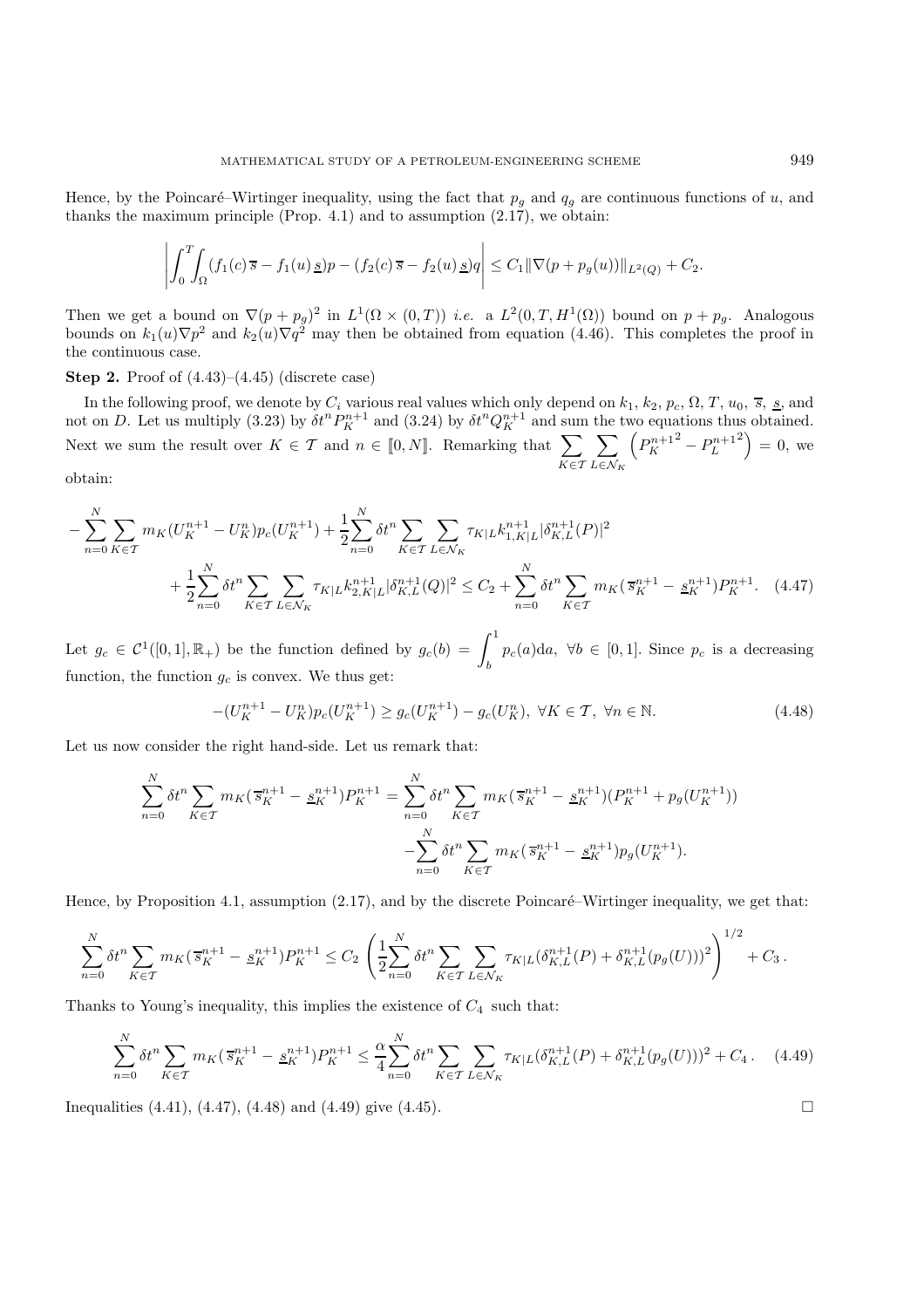#### 950 R. EYMARD  $ETAL$ .

### 4.3. **Existence of a discrete solution**

We prove here the existence of a solution to the scheme, which is a consequence of the invariance by homotopy of the Brower topological degree. This technique was first used for the existence of a solution to a nonlinear discretization scheme in [21]. The idea of the proof is the following: if we can modify continuously the scheme to obtain a linear system and if the modification simultaneously preserves the estimates which were obtained in Propositions 4.1 and 4.2, then the scheme has at least one solution (since in the linear case, these estimates also prove that the linear system has a unique solution).

**Proposition 4.3.** *Under Hypothesis*  $(2.14)$ *–* $(2.19)$ *, there exists at least one solution*  $(U_D, P_D)$  *to the scheme (3.22)–(3.26).*

*Proof.* We define the vector space of discrete solutions  $E_D$  by

$$
E_D = \mathbb{R}^{\mathcal{T} \times [\![0, N+1]\!]} \times \mathbb{R}^{\mathcal{T} \times [\![1, N+1]\!]}.
$$

Let  $K_0$  be a given control volume of the mesh. We define a continuous application  $\mathcal{F} : [0,1] \times E_D \to E_D$  by  $\mathcal{F}(t,(U_D,P_D)) = (A_D, B_D)$ , where

$$
\begin{cases}\nA_K^0 = U_K^0 - \frac{1}{m_K} \int_K u_0(x) dx, \quad \forall K \in \mathcal{T}, \\
A_K^{n+1} = \frac{U_K^{n+1} - U_K^n}{\delta t^n} m_K - \sum_{L \in \mathcal{N}_K} \tau_{K|L} k_1^{t n+1} \delta_{K,L}^{n+1}(P) \\
-m_K(f^t(c_K^{n+1}) t \overline{s}_K^{n+1} + f^t(U_K^{n+1}) t \underline{s}_K^{n+1}), \quad \forall (K, n) \in \mathcal{T} \times [0, N], \\
B_K^{n+1} = \frac{U_K^n - U_K^{n+1}}{\delta t^n} m_K - \sum_{L \in \mathcal{N}_K} \tau_{K|L} k_2^{t n+1} (\delta_{K,L}^{n+1}(P) + \delta_{K,L}^{n+1}(p_c^t(U))) \\
-m_K(h^t(c_K^{n+1}) t \overline{s}_K^{n+1} + h^t(U_K^{n+1})) t \underline{s}_K^{n+1}), \quad \forall K \in \mathcal{T} \setminus K_0, \forall n \in [0, N], \\
B_{K_0}^{n+1} = \sum_{K \in \mathcal{T}} m_K P_K^{n+1}, \quad \forall n \in [0, N].\n\end{cases} \tag{4.50}
$$

In (4.50),  $u_0^t$ ,  $k_1^t$ ,  $k_2^t$ ,  $f^t$  and  $p_c^t$  are continuous modifications of  $u_0$ ,  $k_1$ ,  $k_2$ ,  $f_1$  and  $p_c$  which preserve the properties used to obtain the maximum principle and the pressure estimates. More precisely, we take  $x_0 \in [0, 1]$ , we denote by  $H^t$  the function defined by  $H^t(x) = tx + (1-t)(x_0)$  and we choose  $k_1^t = k_1 \circ H^t$ ,  $k_2^t = k_2 \circ H^t$ ,  $f^t = f \circ H^t$  and  $p_c^t = p_c \circ H^t$ . Then, the definition of  $k_1^t(u)_{K|L}^{n+1}$  and  $k_2^t(u)_{K|L}^{n+1}$  is the analogue of definition of  $k_{1,K|L}^{n+1}$  and  $k_{2,K|L}^{n+1}$ by (3.27) with  $k_1^t$ ,  $k_2^t$  and  $Q^t$  instead of  $k_1$ ,  $k_2$  and  $Q$ , with  $\delta_{K,L}^{n+1}(Q^t) = \delta_{K,L}^{n+1}(P) + \delta_{K,L}^{n+1}(p_c^t(U)).$ 

Let us now complete the proof. First of all,  $\mathcal{F}(0, \cdot)$  is clearly an affine function. Moreover  $\mathcal{F}(t,(U_D, P_D)) = 0$ if and only if  $(U_D, P_D)$  is a solution to the scheme with functions  $u_0^t$ ,  $k_1^t$ ,  $k_2^t$ ,  $f^t$ ,  $p_c^t$ ,  $t\overline{s}$ , and  $t\underline{s}$ . Indeed, thanks to assumption (2.17), we have that:  $\sum_{K \in \mathcal{T}} (\overline{s}_{K}^{n+1} - \underline{s}_{K}^{n+1}) = 0$ . Therefore, the equation of (3.22)– (3.26)corresponding to the finite volume scheme for the conservation of component 2 in the control volume  $K = K_0$  may be obtained by summing all the equations of (4.50) corresponding to the other control volumes. Hence, using the *a priori* estimates (4.33) and (4.43) and the discrete Poincaré–Wirtinger inequality, we get a bound on  $U_D$  and  $P_D$  independent of t. The function  $\mathcal F$  is continuous. Indeed, the terms corresponding to the phase by phase upwinding can be rewritten with the help of the continuous functions  $x \mapsto x^+ = \max(x, 0)$  and  $x \mapsto x^- = \max(-x, 0)$  in the following way:  $k_{iK|L}^{t^{n+1}} \delta_{K,L}^{n+1}(P) = k_i^t(U_K^{n+1})(\delta_{K,L}^{n+1}(P)) + k_i^t(U_L^{n+1})(\delta_{K,L}^{n+1}(P))$  for  $i = 1, 2$ . If X is a ball with a sufficiently large radius in  $E_D$ , the equation  $\mathcal{F}(t,(U_D, P_D)) = 0$  has no solution on the boundary of  $X$ , so that

$$
degree(\mathcal{F}(1,\cdot),X) = degree(\mathcal{F}(0,\cdot),X) = det(\mathcal{F}(0,\cdot)) \neq 0,
$$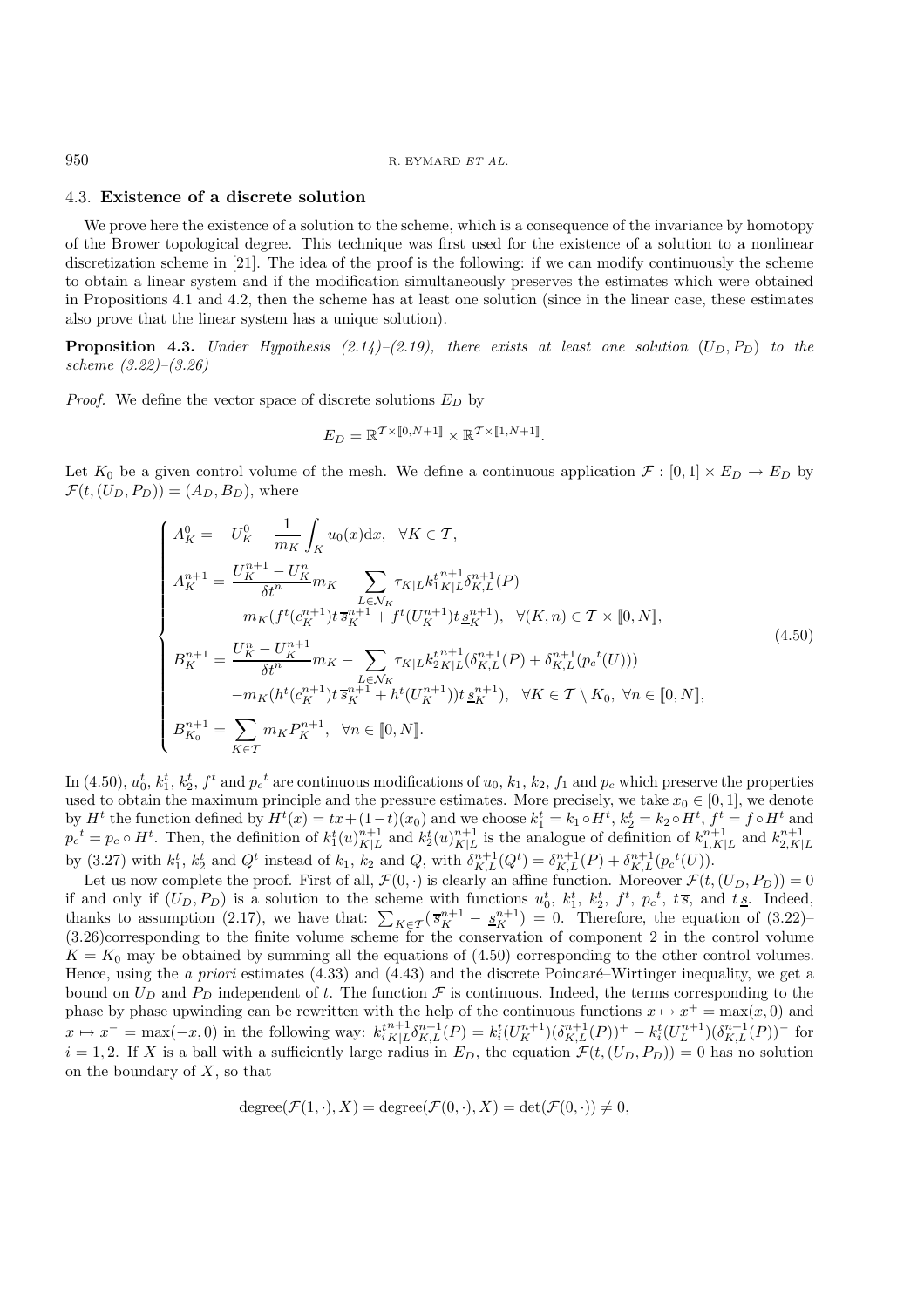where "degree" denotes the Brower topological degree (see *e.g.* [15]). Hence by the property of invariance by homotopy of the Brower degree, we obtain the existence of at least one solution to the scheme.

### 4.4. **Estimates on g(u)**

The following estimate is first used below to prove a compactness property on  $U_D$ , and then used for the convergence result. The proof in the continuous case is not very difficult, but it strongly uses the symmetry of the system. The discrete proof is somewhat more complicated because of the phase by phase upstream weighting.

**Proposition 4.4.** *Under assumptions and notations (2.12)–(2.21), let* D *be a finite volume discretization of*  $\Omega \times (0, T)$  *in the sense of Definition 3.3 and let*  $(U_D, P_D)$  *be a solution of the finite volume scheme (3.22)–(3.26). Then there exists*  $C_5$ *, which only depends on*  $k_1$ *,*  $k_2$ *,*  $p_c$ *,*  $\Omega$ *,*  $T$ *,*  $u_0$ *,*  $\overline{s}$ *,*  $\underline{s}$ *,* and not on D*,* such that the following *discrete*  $L^2(0,T;H^1(\Omega))$  *estimate holds:* 

$$
\sum_{n=0}^{N} \delta t^{n} \sum_{K \in \mathcal{T}} \sum_{L \in \mathcal{N}_{K}} \tau_{K|L} \delta_{K,L}^{n+1}(g(U)) \delta_{K,L}^{n+1}(f_{1}(U)) \leq C_{5}.
$$
\n(4.51)

*Proof.* **Step 1.** Proof in the continuous case

Let us first sketch the proof in the continuous case, assuming that  $(u, p)$  is a regular solution. The continuous estimate to (4.51) writes:

$$
\int_0^T \int_{\Omega} \nabla g(u(x,t)) \nabla f_1(u(x,t)) \, dx \, dt \le C. \tag{4.52}
$$

To preserve the symmetry of the system, we multiply the first equation by  $f_1(u)$  and the second equation by  $f_2(u)$ . Summing the two equations we obtain:

$$
\int_0^T \int_{\Omega} \left[ u_t(x,t)(f_1(u(x,t)) - f_2(u(x,t))) - \text{div}(k_1(u(x,t))\nabla p(x,t))f_1(u(x,t)) \right] dx dt = \int_0^T \int_{\Omega} f_1(u(x,t))(f_1(c(x,t))\,\overline{s}(x,t) - f_1(u(x,t))\,\underline{s}(x,t)) + \int_0^T \int_{\Omega} f_2(u(x,t))(f_2(c(x,t))\,\overline{s}(x,t) - f_2(u(x,t))\,\underline{s}(x,t)).
$$

Let us introduce the total velocity flow F which writes:  $F = k_1(u)\nabla p + k_2(u)\nabla q$ . Remarking that  $k_2(u)p_c'(u)\nabla u =$  $(k_1(u) + k_2(u)) \nabla p_g(u)$ , one has:  $F = (k_1(u) + k_2(u)) \nabla (p + p_g(u))$  and  $F = (k_1(u) + k_2(u)) \nabla (q - q_g(u))$ , so that  $k_1(u)\nabla p = f_1(u)F - k_1(u)\nabla p_g(u)$  and  $k_2(u)\nabla q = f_2(u)F + k_2(u)\nabla q_g(u)$ . By definition of  $p_g$ ,  $q_g$ , and g (see (2.20, 2.21)), one also has:  $k_1(u)\nabla p_g(u) = k_2(u)\nabla q_g(u) = -\nabla g(u)$ . Hence:

$$
\int_{0}^{T} \int_{\Omega} \left[ u_{t}(x,t) \left( f_{1}(u(x,t)) - f_{2}(u)(x,t) \right) \right] dx dt - \int_{0}^{T} \int_{\Omega} \left[ \operatorname{div}(f_{1}(u(x,t))F(x,t)) f_{1}(u(x,t)) + \operatorname{div}(f_{2}(u(x,t))F(x,t)) f_{2}(u(x,t)) \right] dx dt - \int_{0}^{T} \int_{\Omega} \Delta g(u(x,t)) \left( f_{1}(u(x,t)) - f_{2}(u(x,t)) \right) dx dt =
$$
\n
$$
\int_{0}^{T} \int_{\Omega} \left[ f_{1}(u(x,t)) \left( f_{1}(c(x,t)) \overline{s}(x,t) - f_{1}(u(x,t)) \underline{s}(x,t) \right) \right] dx dt - \int_{0}^{T} \int_{\Omega} \left[ f_{1}(u(x,t)) \left( f_{1}(c(x,t)) \overline{s}(x,t) - f_{2}(u(x,t)) \underline{s}(x,t) \right) \right] dx dt. \quad (4.53)
$$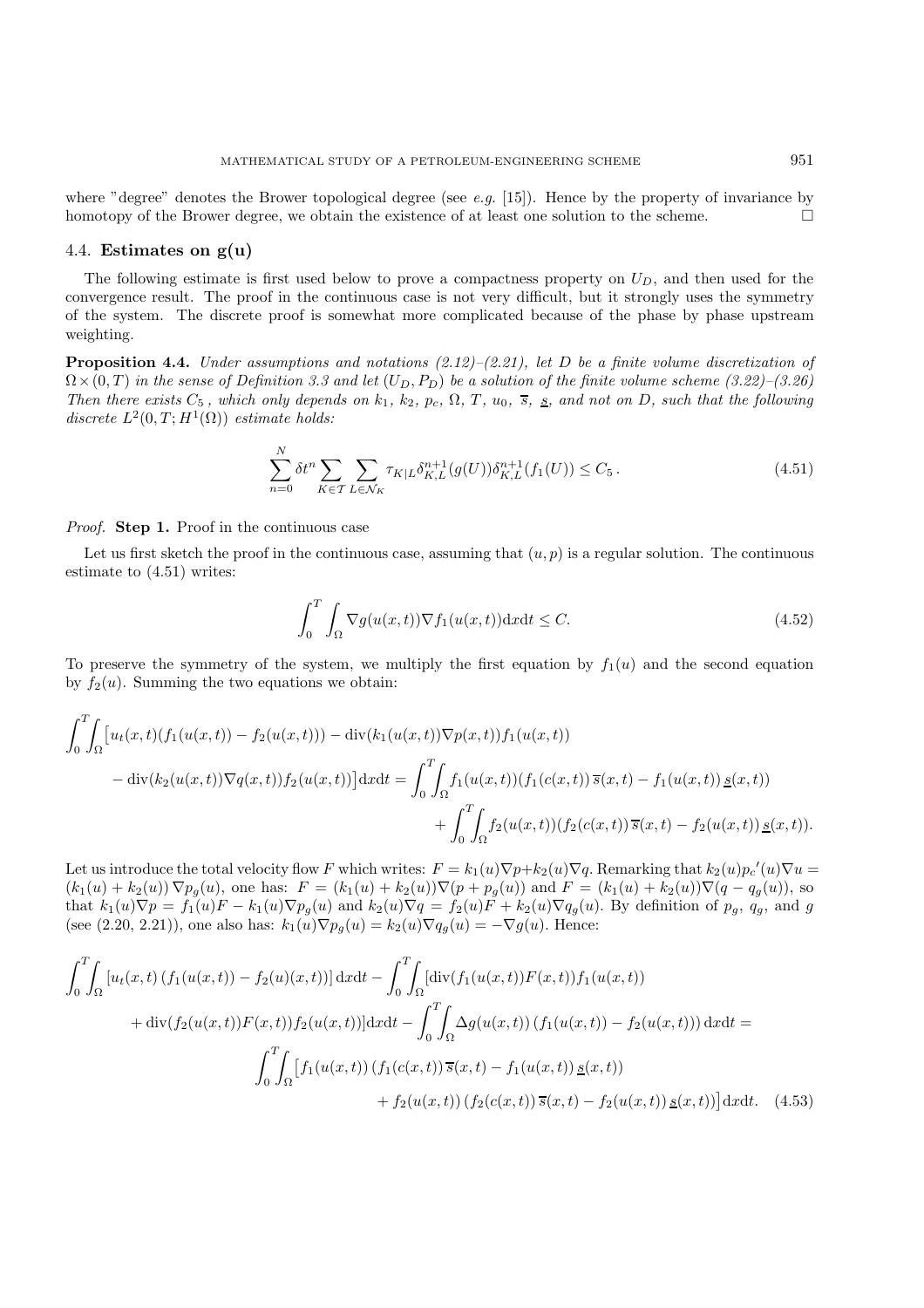The right hand-side of this equation is clearly bounded. The first term in the left side is also bounded (consider for example a primitive of  $f_1(u)-f_2(u)$ . Assuming that there exists a bound to the second term, an integration by parts in the third term and the fact that  $\nabla f_1(u) = -\nabla f_2(u)$  yield (4.52). Let us then deal with the second term (and the third) of the left hand side, *i.e.* the term concerning F. By summing equations (2.5) and (2.6), we obtain that  $div(F) = \overline{s} - \underline{s}$ , so that  $div(F)$  is bounded in  $L^2(\Omega \times (0,T))$ . Moreover, one has:  $div(f_i(u)F)f_i(u) =$  $\frac{1}{2}$ div $(f_i(u)^2 F) + \frac{1}{2} f_i(u)^2$ divF, for  $i = 1, 2$ , and since  $F \cdot n = 0$  on  $\partial \Omega$ ,  $\int_{\Omega \times (0,T)} \text{div}(f_i(u)^2 F) = 0$  for  $i = 1, 2$ . Hence we get a bound for the second and the third term of the left hand side of (4.53). This completes the proof in the continuous case.

### **Step 2.** The discrete counterpart: proof of  $(4.51)$

In the following proof, we denote by  $C_i$  various real values which only depend on  $k_1$ ,  $k_2$ ,  $p_c$ ,  $\Omega$ ,  $T$ ,  $u_0$ ,  $\overline{s}$ ,  $\underline{s}$ , and not on D. Let us multiply (3.23) by  $\delta t^n f_1(U_K^{n+1})$  and (3.24) by  $\delta t^n f_2(U_K^{n+1})$  and sum the two equations thus obtained. Next we sum the result over  $K \in \mathcal{T}$  and  $n \in [0, N]$ . This yields:

$$
\sum_{n=0}^{N} \sum_{K \in \mathcal{T}} m_K (U_K^{n+1} - U_K^n) (f_1(U_K^{n+1}) - f_2(U_K^{n+1})) - \sum_{n=0}^{N} \delta t^n \sum_{K \in \mathcal{T}} f_1(U_K^{n+1}) \sum_{L \in \mathcal{N}_K} \tau_{K|L} k_{1,K|L}^{n+1} \delta_{K,L}^{n+1}(P) - \sum_{n=0}^{N} \delta t^n \sum_{K \in \mathcal{T}} f_2(U_K^{n+1}) \sum_{L \in \mathcal{N}_K} \tau_{K|L} k_{2,K|L}^{n+1} \delta_{K,L}^{n+1}(Q) \le C_7.
$$

Adding  $(3.23)$  and  $(3.24)$  gives

$$
\sum_{L \in \mathcal{N}_K} \tau_{K|L} F_{K,L}^{n+1} = m_K (\overline{s}_K^{n+1} - \underline{s}_K^{n+1}), \tag{4.54}
$$

where  $F_{K,L}^{n+1}$  is the discrete counterpart of the total flux F, that is:

$$
F_{K,L}^{n+1} = -k_{1,K|L}^{n+1} \delta_{K,L}^{n+1}(P) - k_{2,K|L}^{n+1} \delta_{K,L}^{n+1}(Q)
$$
  
= 
$$
-(k_{1,K|L}^{n+1} + k_{2,K|L}^{n+1}) \delta_{K,L}^{n+1}(P) - k_{2,K|L}^{n+1} \delta_{K,L}^{n+1}(p_c(U))
$$
  
= 
$$
-(k_{1,K|L}^{n+1} + k_{2,K|L}^{n+1}) \delta_{K,L}^{n+1}(Q) + k_{1,K|L}^{n+1} \delta_{K,L}^{n+1}(p_c(U)).
$$

The first step of the estimate follows the continuous case; the total velocity flux F and the function  $g(u)$  are introduced by writing  $k_1 \nabla P$  as a function of F and  $\nabla p_c(u)$ . In the discrete case, the values of  $U_{1,K|L}^{n+1}$  and  $U_{2,K|}^{n+1}$ may differ. Hence we shall need to decompose the numerical fluxes  $k_{i,K|L}^{n+1} \delta_{K,L}^{n+1}(P)$  for  $i = 1, 2$ , in the following  $\text{way: } k_{i,K|L}^{n+1} \delta_{K,L}^{n+1}(P) = -f_i(U_{i,K|L}^{n+1}) F_{K,L}^{n+1} + \Phi_{i,K,L}^{n+1} + R_{i,K,L}^{n+1} \text{ with } \Phi_{i,K,L}^{n+1} = -f_i(U_{i,K|L}^{n+1}) k_{j,K|L}^{n+1} \delta_{K,L}^{n+1}(p_c(U)), \text{ and }$  $R_{i,K,L}^{n+1} = f_i(U_{i,K|L}^{n+1})[k_j(U_{i,K|L}^{n+1}) - k_j(U_{j,K|L}^{n+1})]\delta_{K,L}^{n+1}(P)$ , with  $j = 1, 2, j \neq i$ . In order to deal with the time derivative terms, we once more use the inequality  $(b - a)G'(b) \ge G(b) - G(a)$  for any functions G such that  $G' = f_1 - f_2$  (which is therefore convex since  $f_1 - f_2$  is nondecreasing), and get:

$$
-\sum_{n=0}^{N} \delta t^{n} \sum_{K \in \mathcal{T}} m_{K} (U_{K}^{n+1} - U_{K}^{n}) (f_{1}(U_{K}^{n+1}) - f_{2}(U_{K}^{n+1})) \leq \sum_{K \in \mathcal{T}} m_{K} (G(U_{K}^{N+1}) - G(U_{K}^{0})) \leq C_{8}.
$$
 (4.55)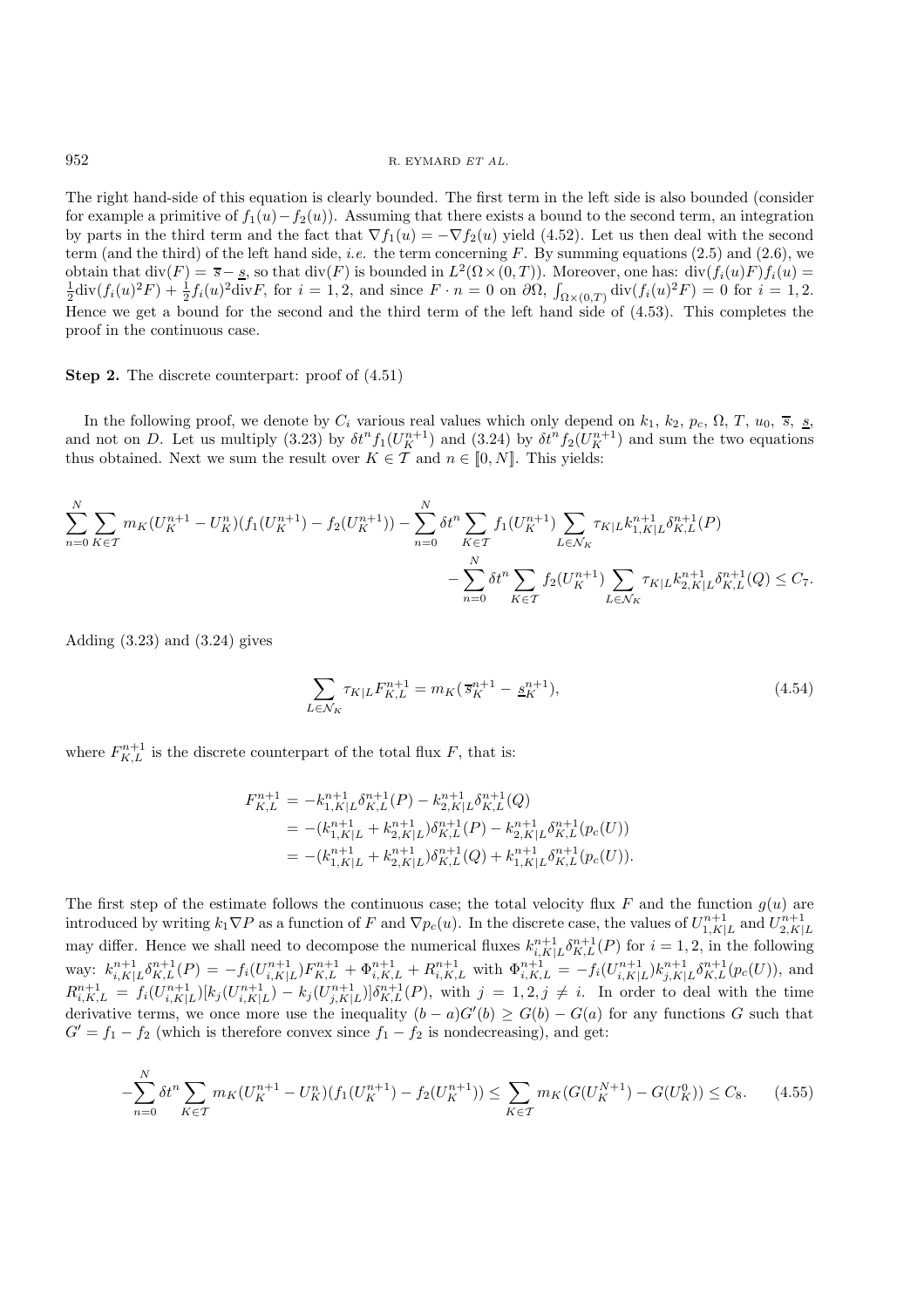Gathering by edges, and remarking that  $\delta^{n+1}_{K,L}(f_1(U)) + \delta^{n+1}_{K,L}(f_2(U)) = 0$  (this is a direct consequence of  $f_1 + f_2 =$ 1), we then obtain:

$$
\sum_{n=0}^{N} \delta t^{n} \sum_{K \in \mathcal{T}} f_{1}(U_{K}^{n+1}) \sum_{L \in \mathcal{N}_{K}} \tau_{K|L} f_{1}(U_{1,K|L}^{n+1}) F_{K,L}^{n+1} + \sum_{n=0}^{N} \delta t^{n} \sum_{K \in \mathcal{T}} f_{2}(U_{K}^{n+1}) \sum_{L \in \mathcal{N}_{K}} \tau_{K|L} f_{2}(U_{2,K|L}^{n+1}) F_{K,L}^{n+1} + \frac{1}{2} \sum_{n=0}^{N} \delta t^{n} \sum_{K \in \mathcal{T}} \sum_{L \in \mathcal{N}_{K}} \tau_{K|L} (\Phi_{1,K,L}^{n+1} + \Phi_{2,K,L}^{n+1} + R_{1,L,K}^{n+1} + R_{2,L,K}^{n+1}) \delta_{K,L}^{n+1}(f_{1}(U)) \leq C_{8}.
$$
 (4.56)

Since  $f_1 + f_2 = 1$ , multiplying (4.54) by  $f_1(U_K^{n+1}) + f_2(U_K^{n+1})$ , summing over  $K \in \mathcal{T}$  and substracting from (4.56) yields:

$$
\sum_{n=0}^{N} \delta t^{n} \sum_{K \in \mathcal{T}} f_{1}(U_{K}^{n+1}) \sum_{L \in \mathcal{N}_{K}} \tau_{K|L}(f_{1}(U_{1,K|L}^{n+1}) - f_{1}(U_{K}^{n+1})) F_{K,L}^{n+1} + \sum_{n=0}^{N} \delta t^{n} \sum_{K \in \mathcal{T}} f_{2}(U_{K}^{n+1}) \sum_{L \in \mathcal{N}_{K}} \tau_{K|L}(f_{2}(U_{2,K|L}^{n+1}))
$$

$$
-f_{2}(U_{K}^{n+1})) F_{K,L}^{n+1} + \frac{1}{2} \sum_{n=0}^{N} \delta t^{n} \sum_{K \in \mathcal{T}} \sum_{L \in \mathcal{N}_{K}} \tau_{K|L}(\Phi_{1,K,L}^{n+1} + \Phi_{2,K,L}^{n+1} + R_{1,L,K}^{n+1} + R_{2,L,K}^{n+1}) \delta_{K,L}^{n+1}(f_{1}(U)) \leq C_{9}.
$$
\n(4.57)

Using the equality  $b(a - b) = -\frac{1}{2}(a - b)^2 + \frac{1}{2}(a^2 - b^2)$ , we get from (4.57),

−1

$$
\frac{1}{2} \sum_{n=0}^{N} \delta t^{n} \sum_{K \in \mathcal{T}} \sum_{L \in \mathcal{N}_{K} \atop (K, L) \notin \mathcal{E}_{1}^{n+1}} \tau_{K|L}(f_{1}(U_{K}^{n+1}) - f_{1}(U_{L}^{n+1}))^{2} F_{K,L}^{n+1} + \frac{1}{2} \sum_{n=0}^{N} \delta t^{n} \sum_{K \in \mathcal{T}} \sum_{L \in \mathcal{N}_{K} \atop (K, L) \notin \mathcal{E}_{1}^{n+1}} \tau_{K|L}(f^{2}(U_{K}^{n+1}) - f^{2}(U_{L}^{n+1})) F_{K,L}^{n+1} - \frac{1}{2} \sum_{n=0}^{N} \delta t^{n} \sum_{K \in \mathcal{T}} \sum_{L \in \mathcal{N}_{K} \atop (K, L) \notin \mathcal{E}_{2}^{n+1}} \tau_{K|L}(f_{2}(U_{K}^{n+1}) - f_{2}(U_{L}^{n+1}))^{2} F_{K,L}^{n+1} + \frac{1}{2} \sum_{n=0}^{N} \delta t^{n} \sum_{K \in \mathcal{T}} \sum_{L \in \mathcal{N}_{K} \atop (K, L) \notin \mathcal{E}_{2}^{n+1}} \tau_{K|L}(h^{2}(U_{K}^{n+1}) - h^{2}(U_{L}^{n+1})) F_{K,L}^{n+1} + \frac{1}{2} \sum_{n=0}^{N} \delta t^{n} \sum_{K \in \mathcal{T}} \sum_{L \in \mathcal{N}_{K}} \tau_{K|L}(\Phi_{1,K,L}^{n+1} + \Phi_{2,K,L}^{n+1} + R_{1,L,K}^{n+1} + R_{2,L,K}^{n+1}) \delta_{K,L}^{n+1}(f_{1}(U)) \leq C_{9}.
$$
 (4.58)

If we denote by  $B_2$  and  $B_4$  the second and fourth terms in (4.58), we have:

$$
B_2 = \frac{1}{2} \sum_{n=0}^{N} \delta t^n \sum_{K \in \mathcal{T}} (f_1(U_K^{n+1}))^2 \left( \sum_{L \in \mathcal{N}_K \atop (K,L) \notin \mathcal{E}_1^{n+1}} \tau_{K|L} F_{K,L}^{n+1} - \sum_{L \in \mathcal{N}_K \atop (L,K) \notin \mathcal{E}_1^{n+1}} \tau_{K|L} F_{L,K}^{n+1} \right).
$$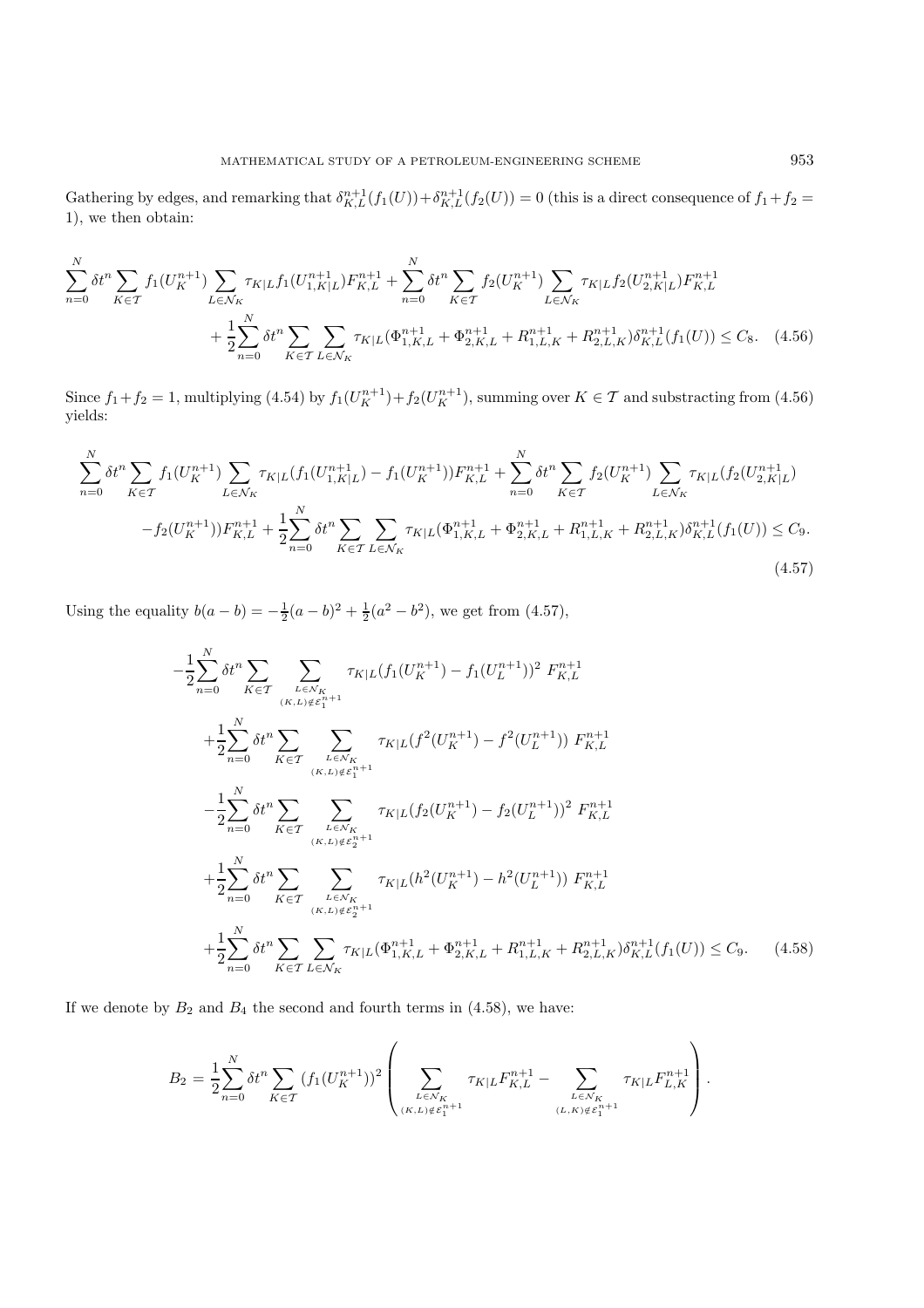But  $(L, K) \notin \mathcal{E}_1^{n+1} \Leftrightarrow (K, L) \in \mathcal{E}_1^{n+1}$  and  $F_{K,L} = -F_{L,K}$ , so that:

$$
B_2 = \frac{1}{2} \sum_{n=0}^{N} \delta t^n \sum_{K \in \mathcal{T}} (f_1(U_K^{n+1}))^2 \sum_{L \in \mathcal{N}_K} \tau_{K|L} F_{K,L}^{n+1} \leq C_6,
$$

and in the same way  $B_4 \leq C_{11}$ . Therefore if we develop all the terms, we obtain:

$$
\frac{1}{2} \sum_{n=0}^{N} \delta t^{n} \sum_{\substack{(K,L) \in \mathcal{E}_{1}^{n+1} \\ (K,L) \in \mathcal{E}_{2}^{n+1} \\ n \geq 0}} \tau_{K|L} |\delta_{K,L}^{n+1}(f_{1}(U))|^{2} (F_{K,L}^{n+1} + F_{K,L}^{n+1}) + \frac{1}{2} \sum_{n=0}^{N} \delta t^{n} \sum_{\substack{(K,L) \in \mathcal{E}_{1}^{n+1} \\ (K,L) \notin \mathcal{E}_{2}^{n+1} \\ n \geq 0}} \tau_{K|L} |\delta_{K,L}^{n+1}(f_{1}(U))|^{2} (F_{K,L}^{n+1} + F_{L,K}^{n+1}) + \sum_{\substack{(K,L) \notin \mathcal{E}_{2}^{n+1} \\ (K,L) \notin \mathcal{E}_{2}^{n+1} \\ n \geq 0}} \tau_{K|L} |\delta_{K,L}^{n+1}(f_{1}(U))|^{2} (F_{K,L}^{n+1} + F_{L,K}^{n+1})
$$
\n
$$
+ \sum_{n=0}^{N} \delta t^{n} \sum_{(K,L) \in \mathcal{E}_{1}^{n+1}} \tau_{K|L} (\Phi_{1,K,L}^{n+1} + \Phi_{2,K,L}^{n+1} + R_{1,L,K}^{n+1} + R_{2,L,K}^{n+1}) \delta_{K,L}^{n+1}(f_{1}(U)) \leq C_{7}.
$$
\n
$$
(4.59)
$$

Since  $F_{K,L}^{n+1} + F_{L,K}^{n+1} = 0$ , (4.59) leads to:

$$
\sum_{n=0}^{N} \delta t^n \sum_{(K,L)\in \mathcal{E}_1^{n+1}} \tau_{K|L} D_{K,L}^{n+1} \le C_8
$$

where

$$
D_{K,L}^{n+1} = |\delta_{K,L}^{n+1}(f_1(U))|^2 F_{K,L}^{n+1} + (\Phi_{1,K,L}^{n+1} + \Phi_{2,K,L}^{n+1} + R_{1,L,K}^{n+1} + R_{2,L,K}^{n+1}) \delta_{K,L}^{n+1}(f_1(U)),
$$
  

$$
\forall (K,L) \in \mathcal{E}_1^{n+1}, (K,L) \in \mathcal{E}_2^{n+1}
$$
 (4.60)

and

$$
D_{K,L}^{n+1} = (\Phi_{1,K,L}^{n+1} + \Phi_{2,K,L}^{n+1} + R_{1,L,K}^{n+1} + R_{2,L,K}^{n+1})\delta_{K,L}^{n+1}(f_1(U)), \ \forall (K,L) \in \mathcal{E}_1^{n+1}, (K,L) \notin \mathcal{E}_2^{n+1}.\tag{4.61}
$$

Let us first study  $D_{K,L}^{n+1}$  for  $(K, L) \in \mathcal{E}_1^{n+1} \cap \mathcal{E}_2^{n+1}$ . Since  $U_{1,K|L}^{n+1} = U_{2,K|L}^{n+1} = U_K^{n+1}$ , it is clear that  $R_{1,L,K}^{n+1} =$  $R_{2,L,K}^{n+1}=0$  and we have

$$
D_{K,L}^{n+1} = \delta_{K,L}^{n+1}(f_1(U))(\delta_{K,L}^{n+1}(f_1(U))F_{K,L}^{n+1} - 2\frac{k_1(U_K^{n+1})k_2(U_K^{n+1})}{k_1(U_K^{n+1}) + k_2(U_K^{n+1})}\delta_{K,L}^{n+1}(p_c(U))).
$$

If we assume that  $U_K^{n+1} \leq U_L^{n+1}$ , then  $\delta_{K,L}^{n+1}(p_c(U)) \leq 0$  and  $F_{K,L}^{n+1} \geq -k_2(U_K^{n+1})(\delta_{K,L}^{n+1}(p_c(U))),$  which leads to

$$
D_{K,L}^{n+1} \ge -[\delta_{K,L}^{n+1}(f_1(U))k_2(U_K^{n+1}) + 2\frac{k_1(U_K^{n+1})k_2(U_K^{n+1})}{k_1(U_K^{n+1}) + k_2(U_K^{n+1})}]\delta_{K,L}^{n+1}(f_1(U))\delta_{K,L}^{n+1}(p_c(U))
$$
  
\n
$$
\ge -[f_1(U_K^{n+1}) + f_1(U_L^{n+1})]k_2(U_K^{n+1})\delta_{K,L}^{n+1}(f_1(U))\delta_{K,L}^{n+1}(p_c(U)).
$$

And since  $f_1(U_K^{n+1}) \geq 0$ , we get that:

$$
D_{K,L}^{n+1} \geq -\frac{k_1(U_L^{n+1})k_2(U_K^{n+1})}{k_1(U_L^{n+1}) + k_2(U_L^{n+1})} \delta_{K,L}^{n+1}(f_1(U)) \delta_{K,L}^{n+1}(p_c(U))
$$
  
\n
$$
\geq \delta_{K,L}^{n+1}(f_1(U)) \int_{U_K^{n+1}}^{U_L^{n+1}} \frac{k_1(a)k_2(a)}{k_1(a) + k_2(a)} (-p_c'(a)) da = \delta_{K,L}^{n+1}(f_1(U)) \delta_{K,L}^{n+1}(g(U)). \tag{4.62}
$$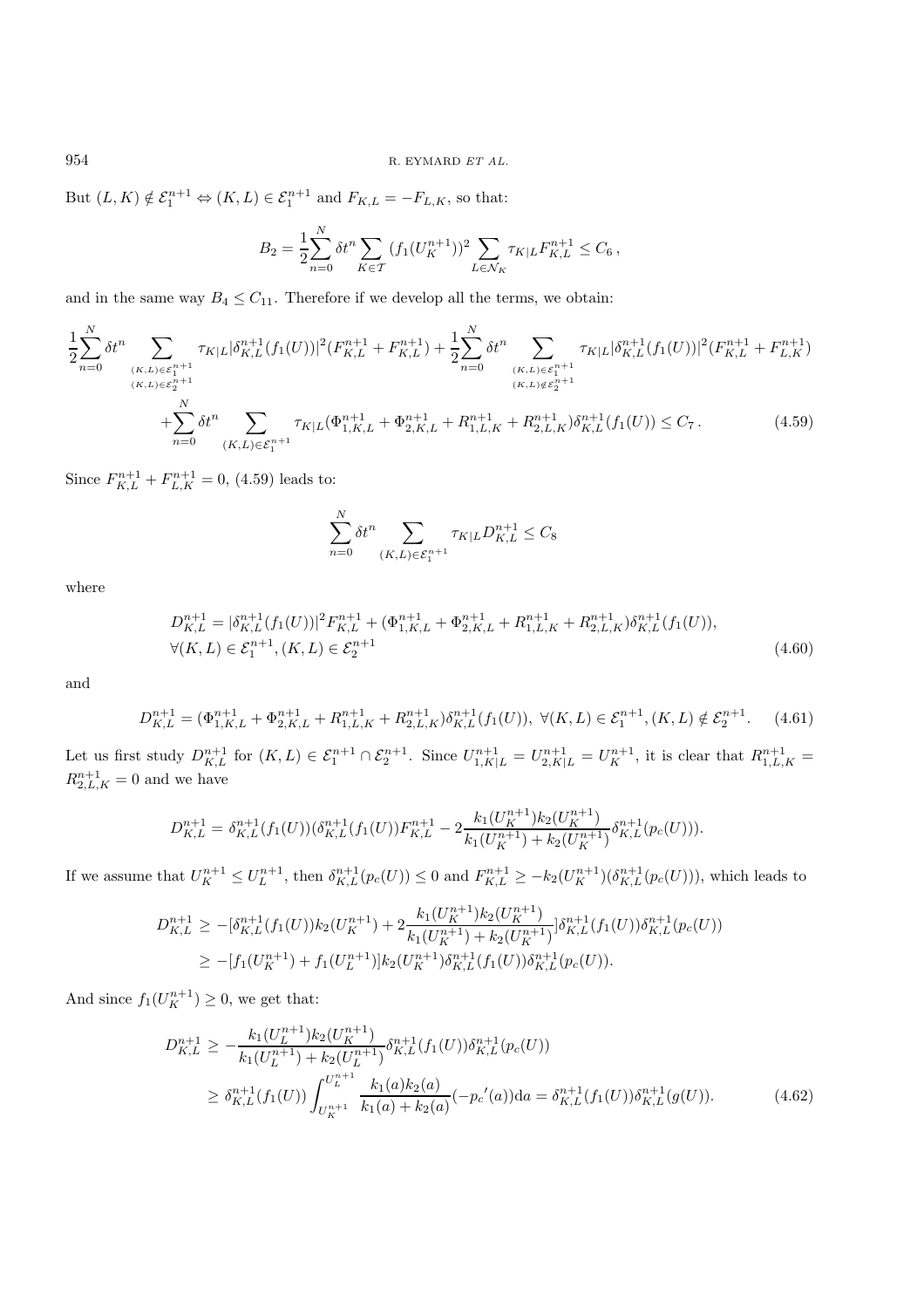The same inequality holds in the case  $U_K^{n+1} \ge U_L^{n+1}$ , and is obtained similarly, changing the roles of  $k_1$  and  $k_2$ , and  $f_1$  and  $f_2$ .

We now study  $D_{K,L}^{n+1}$  for  $(K,L) \in \mathcal{E}_1^{n+1}$ ,  $(K,L) \notin \mathcal{E}_2^{n+1}$ . We have  $\delta_{K,L}^{n+1}(P) \leq 0$  and  $\delta_{K,L}^{n+1}(Q) \geq 0$ , which yields  $\delta_{K,L}^{n+1}(p_c(U)) \geq 0$ , and therefore  $U_K^{n+1} \geq U_L^{n+1}$ . We have:

$$
D_{K,L}^{n+1} = -\delta_{K,L}^{n+1}(f_1(U))[f_1(U_{K}^{n+1})k_2(U_{L}^{n+1})\delta_{K,L}^{n+1}(p_c(U)) + \delta_{K,L}^{n+1}(k_2(U))\delta_{K,L}^{n+1}(P) +f_2(U_{L}^{n+1})(k_1(U_{L}^{n+1})\delta_{K,L}^{n+1}(p_c(U)) + \delta_{K,L}^{n+1}(k_1(U))\delta_{K,L}^{n+1}(Q)).
$$

Now we use the symmetry of the problem in p and q. We can express  $\delta^{n+1}_{K,L}(Q)$  as a function of  $\delta^{n+1}_{K,L}(P)$  or conversely. In the first case we obtain:

$$
D_{K,L}^{n+1} = -[(f_1(U_K^{n+1})k_2(U_L^{n+1}) + f_2(U_L^{n+1})(k_1(U_L^{n+1}))]\delta_{K,L}^{n+1}(f_1(U))\delta_{K,L}^{n+1}(p_c(U))
$$
  
 
$$
-[f_1(U_K^{n+1})\delta_{K,L}^{n+1}(k_2(U)) + f_2(U_L^{n+1})\delta_{K,L}^{n+1}(k_1(U))] \delta_{K,L}^{n+1}(f_1(U))\delta_{K,L}^{n+1}(P).
$$

In the second case, we obtain:

$$
D_{K,L}^{n+1} = -[(f_1(U_K^{n+1})k_2(U_K^{n+1}) + f_2(U_L^{n+1})(k_1(U_K^{n+1}))]\delta_{K,L}^{n+1}(f_1(U))\delta_{K,L}^{n+1}(p_c(U))
$$
  
 
$$
-[f_1(U_K^{n+1})\delta_{K,L}^{n+1}(k_2(U)) + f_2(U_L^{n+1})\delta_{K,L}^{n+1}(k_1(U))] \delta_{K,L}^{n+1}(f_1(U))\delta_{K,L}^{n+1}(Q).
$$

Since  $\delta^{n+1}_{K,L}(P) \leq 0$  and  $\delta^{n+1}_{K,L}(Q) \geq 0$ , one of the two terms,

$$
[f_1(U_K^{n+1})\delta_{K,L}^{n+1}(k_2(U)) + f_2(U_L^{n+1})\delta_{K,L}^{n+1}(k_1(U))] \delta_{K,L}^{n+1}(P)
$$

or

$$
[f_1(U_K^{n+1})\delta_{K,L}^{n+1}(k_2(U)) + f_2(U_L^{n+1})\delta_{K,L}^{n+1}(k_1(U))] \delta_{K,L}^{n+1}(Q)
$$

is non negative. Moreover, since one has:

$$
f_1(U_K^{n+1})k_2(U_K^{n+1}) + f_2(U_L^{n+1})k_1(U_K^{n+1}) \ge \frac{k_1(U_K^{n+1})k_2(U_L^{n+1})}{k_1(U_K^{n+1}) + k_2(U_L^{n+1})}
$$

and

$$
f_1(U_K^{n+1})k_2(U_L^{n+1}) + f_2(U_L^{n+1})k_1(U_L^{n+1}) \ge \frac{k_1(U_K^{n+1})k_2(U_L^{n+1})}{k_1(U_K^{n+1}) + k_2(U_L^{n+1})},
$$

one gets

$$
D_{K,L}^{n+1} \ge \delta_{K,L}^{n+1}(f_1(U)) \int_{U_K^{n+1}}^{U_L^{n+1}} \frac{k_1(a)k_2(a)}{k_1(a) + k_2(a)} (-p_c'(a)) da = \delta_{K,L}^{n+1}(g(U)) \delta_{K,L}^{n+1}(f_1(U)).
$$
\n(4.63)

Using  $(4.61, 4.62)$  and  $(4.63)$  yields  $(4.51)$ .

We now state the following corollary, which is essential for the compactness study.

**Corollary 4.1.** *Under assumptions and notations (2.12)–(2.21) and under the additional Hypotheses (3.30)–(3.31), let* D *be a finite volume discretization of*  $\Omega \times (0,T)$  *in the sense of Definition 3.3* and let  $(U_D, P_D)$  be a solution of the finite volume scheme  $(3.22)$ – $(3.26)$ . Then there exists  $C_9$ , which only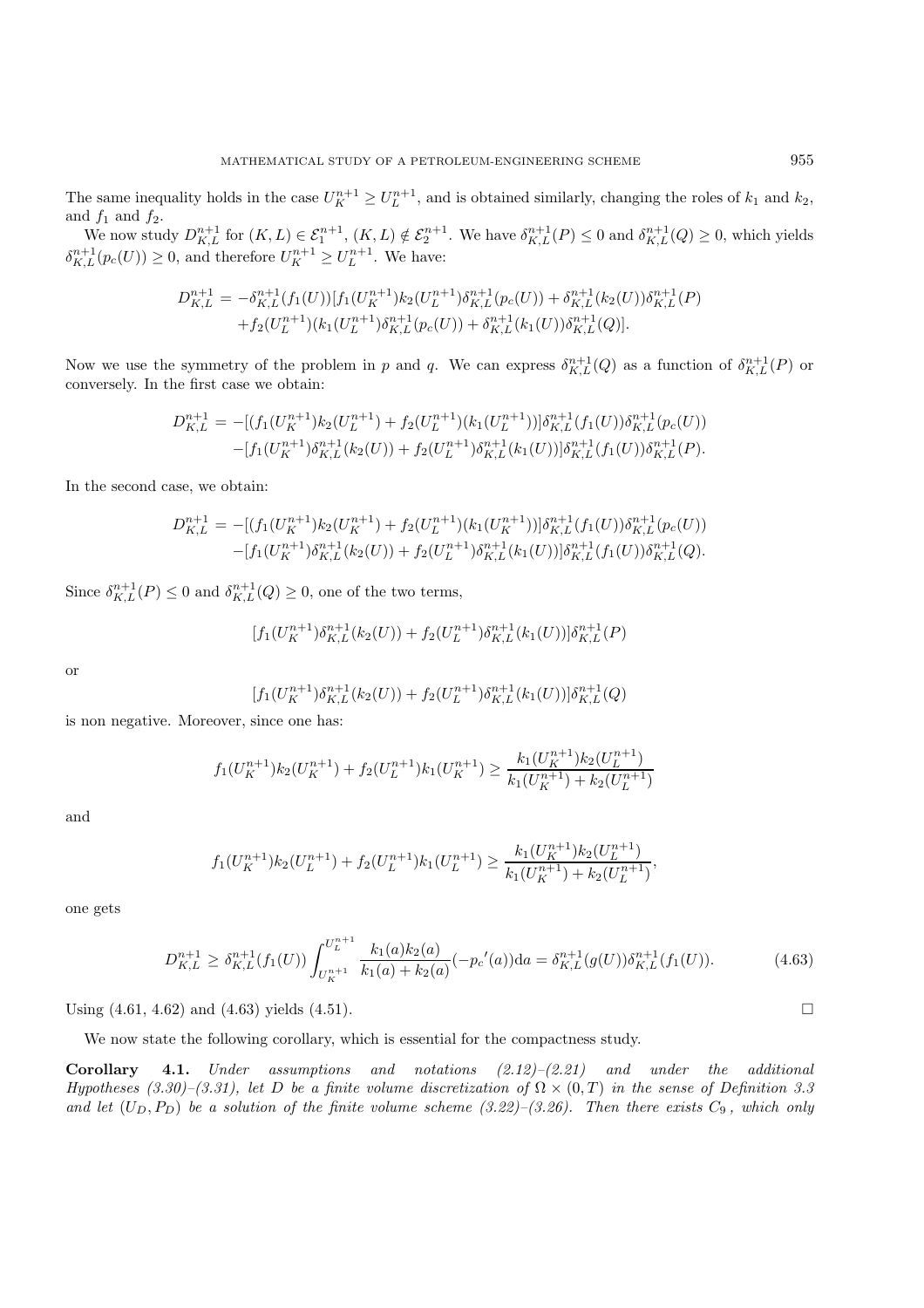depends on  $k_1$ ,  $k_2$ ,  $p_c$ ,  $\alpha_1$ ,  $\theta_1$ ,  $\alpha_2$ ,  $\theta_2$ ,  $\alpha_0$ ,  $\beta_0$ ,  $\beta_1$ ,  $\Omega$ ,  $T$ ,  $u_0$ ,  $\overline{s}$ ,  $\underline{s}$ , and not on  $D$ , such that the following discrete  $L^2(0,T;H^1(\Omega))$  *estimate holds:* 

$$
\sum_{n=0}^{N} \delta t^n \sum_{K \in \mathcal{T}} \sum_{L \in \mathcal{N}_K} \tau_{K|L} (\delta_{K,L}^{n+1}(g(U)))^2 \le C_9.
$$
\n(4.64)

*Proof.* Since the hypotheses of Corollary 4.1 include that of the technical Proposition 9.1 (given in the appendix), the following inequality holds:

$$
\delta_{K,L}^{n+1}(g(U))^{2} \leq C_{fg}\delta_{K,L}^{n+1}(g(U))\delta_{K,L}^{n+1}(f_{1}(U)), \ \forall (K,L)\in\mathcal{E},\ \forall n\in\llbracket 0,N\rrbracket.
$$

It then suffices to apply Proposition 4.4 to conclude (4.64).

#### 5. Compactness properties

Using the results of [24], one may deduce from (4.45) the following property:

**Corollary 5.1** (Space translates of the pressure)**.** *Under assumptions and notations (2.12)–(2.21), let* D *be a finite volume discretization of*  $\Omega \times (0,T)$  *in the sense of Definition 3.3 and let*  $(U_D, P_D)$  *be a solution of (3.22)–(3.26).*

*Then the value*  $C_1 > 0$  *given by Proposition 4.2, which only depends on*  $k_1$ ,  $k_2$ ,  $p_c$ ,  $\Omega$ ,  $T$ ,  $u_0$ ,  $\overline{s}$ ,  $\underline{s}$ , and not *on* D, is such that, for any  $\xi \in \mathbb{R}^d$ , the following inequality holds:

$$
\int_0^T \int_{\Omega_\xi} [p_{\mathcal{D}}(x+\xi,t) + p_g(u_{\mathcal{D}})(x+\xi,t) - p_{\mathcal{D}}(x,t) - p_g(u_{\mathcal{D}})(x,t)]^2 \mathrm{d}x \mathrm{d}t \le C_1 |\xi| (2 \mathrm{size}(\mathcal{T}) + |\xi|), \quad (5.65)
$$

*where*  $\Omega_{\xi} = \{x \in \mathbb{R}^d, [x, x + \xi] \subset \Omega\}.$ 

Similarly, we deduce from Corollary 4.1 the following property:

**Corollary 5.2** (Space translates of  $g(u)$ ). *Under assumptions and notations (2.12)–(2.21) and under the additional hypotheses (3.30, 3.31), let* D *be a finite volume discretization of*  $\Omega \times (0,T)$  *in the sense of Definition 3.3* and let  $(U_D, P_D)$  be a solution of the finite volume scheme  $(3.22)$ – $(3.26)$ . Then the value  $C_9$  *given by Corol*lary 4.1, which only depends on  $k_1$ ,  $k_2$ ,  $p_c$ ,  $\alpha_1$ ,  $\theta_1$ ,  $\alpha_2$ ,  $\theta_2$ ,  $\alpha_0$ ,  $\beta_0$ ,  $\beta_1$ ,  $\Omega$ , T,  $u_0$ ,  $\overline{s}$ ,  $\underline{s}$ , and not on D, is such *that*

$$
\int_0^T \int_{\Omega_\xi} \left[ g(u_\mathcal{D}(x+\xi,t)) - g(u_\mathcal{D}(x,t)) \right]^2 \mathrm{d}x \mathrm{d}t \le C_9 \left| \xi \right| (2 \mathrm{size}(\mathcal{T}) + |\xi|),\tag{5.66}
$$

*where*  $\Omega_{\xi} = \{x \in \mathbb{R}^d, [x, x + \xi] \subset \Omega\}.$ 

In the proof of convergence below, an important argument is the strong compactness of the sequence  $g(u_D)$ in  $L^2(\Omega \times (0,T))$ . We already have an estimate of the space translates, we also need an estimate on the time translates of  $q(u_D)$  to apply Kolmogorov's theorem. This estimate is given in the following proposition.

**Proposition 5.1** (Time translates of  $g(u)$ ). *Under assumptions and notations (2.12)–(2.21) and under the additional Hypotheses (3.30, 3.31), let* D *be a finite volume discretization of*  $\Omega \times (0, T)$  *in the sense of Definition 3.3* and let  $(U_D, P_D)$  be a solution of the finite volume scheme  $(3.22)$ – $(3.26)$ .

Then there exists  $C_{10}$ , which only depends on  $k_1$ ,  $k_2$ ,  $p_c$ ,  $\alpha_1$ ,  $\theta_1$ ,  $\alpha_2$ ,  $\theta_2$ ,  $\alpha_0$ ,  $\beta_0$ ,  $\beta_1$ ,  $\Omega$ ,  $T$ ,  $u_0$ ,  $\overline{s}$ ,  $\underline{s}$ , and not *on* D, such that, for all  $\tau \in (0, T)$ , the following discrete estimate holds

$$
\int_0^{T-\tau} \int_{\Omega} [g(u_{\mathcal{D}}(x, t+\tau)) - g(u_{\mathcal{D}}(x, t))]^2 dx dt \le C_{10} (\tau + \text{size}(D)).
$$
 (5.67)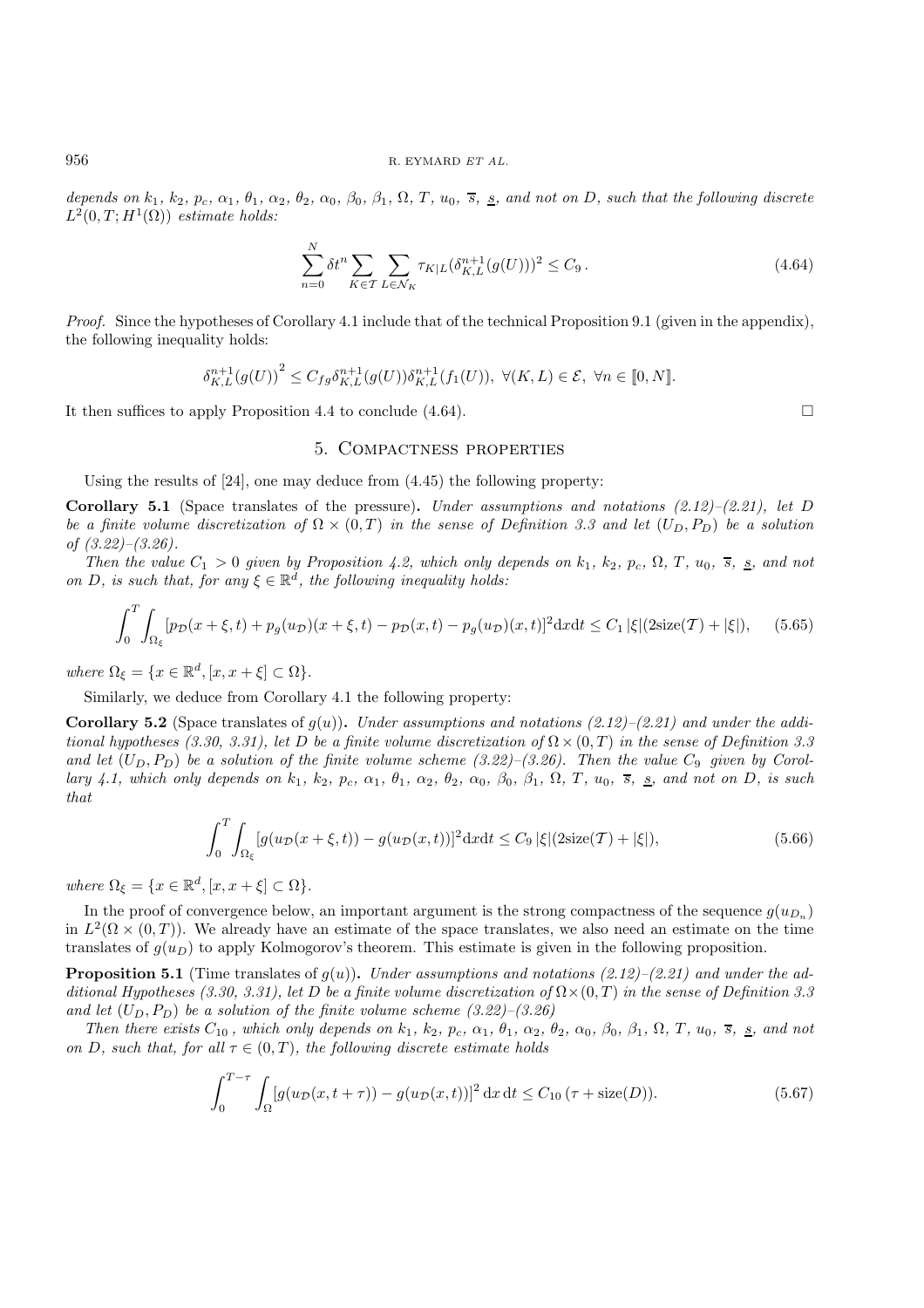*Proof.* Some of the techniques used in this proof were introduced in the nonlinear parabolic scalar case in *e.g.* [24].

### **Step 1.** Proof in the continuous case

We give here the analogue of this proof in the continuous case. The main argument is that the functions  $k_1(u)(\nabla p)^2$  and on  $(\nabla g(u))^2$  are bounded in  $L^1(\Omega \times (0,T))$  and that an expression of  $u_t$  can be drawn from equation (2.5). Using the Fubini–Tonelli theorem, we have:

$$
\int_{\Omega} \int_0^{T-\tau} [g(u(x, t+\tau)) - g(u(x, t))]^2 dt dx = \int_0^{T-\tau} A(t) dt,
$$

where  $A(t) = \int_{\Omega} [g(u(x, t + \tau) - g(u(x, t))]^2 dt dx$ . Since g is a Lipschitz function with Lipschitz constant  $\mathbb{C}_{16}$ , one has:

$$
A(t) \leq C_{16} \int_{\Omega} (g(u(x, t + \tau)) - g(u(x, t)))(u(x, t + \tau) - u(x, t)) dx
$$
  
\n
$$
\leq C_{16} \int_{\Omega} (g(u(x, t + \tau)) - g(u(x, t))) \int_{t}^{t + \tau} u_t(x, \theta) d\theta dx
$$
  
\n
$$
\leq C_{16} \int_{\Omega} \int_{t}^{t + \tau} (g(u(x, t + \tau)) - g(u(x, t))) [\text{div}(k_1(u)\nabla p)(x, \theta) + f_1(c)\overline{s}(x, \theta) - f_1(u(x, \theta)) \underline{s}(x, \theta)] d\theta dx.
$$

Now if we develop and integrate by parts in  $x$ , we obtain:

$$
A(t) \leq C_{16} \int_{\Omega} \int_{t}^{t+\tau} k_{1}(u(x,\theta)) \nabla p(x,\theta) \nabla g(u(x,t+\tau)) d\theta dx
$$
  

$$
-C_{16} \int_{\Omega} \int_{t}^{t+\tau} k_{1}(u(x,\theta)) \nabla p(x,\theta) \nabla g(u(x,t)) d\theta dx
$$
  

$$
+C_{16} \int_{\Omega} \int_{t}^{t+\tau} (f_{1}(c) \overline{s}(x,\theta) - f_{1}(u(x,\theta)) \underline{s}(x,\theta)) (g(u(x,t+\tau)) - g(u(x,t))) d\theta dx.
$$

Thanks to the Young inequality, we get:

$$
A(t) \le \frac{C_{16}}{2} (2A_1(t) + A_2(t) + A_3(t) + 2A_4(t)),
$$

with

$$
A_1(t) = \int_t^{t+\tau} \int_{\Omega} k_1(u(x,\theta)) (\nabla p(x,\theta))^2 d\theta dx,
$$
  
\n
$$
A_2(t) = k_1(1) \int_t^{t+\tau} \int_{\Omega} (\nabla g(u(t)))^2 d\theta dx,
$$
  
\n
$$
A_3(t) = k_1(1) \int_t^{t+\tau} \int_{\Omega} (\nabla g(u(t+\tau)))^2 d\theta dx,
$$
  
\n
$$
A_4(t) = \int_t^{t+\tau} \int_{\Omega} (\overline{s}(x,\theta)^2 + \underline{s}(x,\theta)^2 + C(g)) d\theta dx.
$$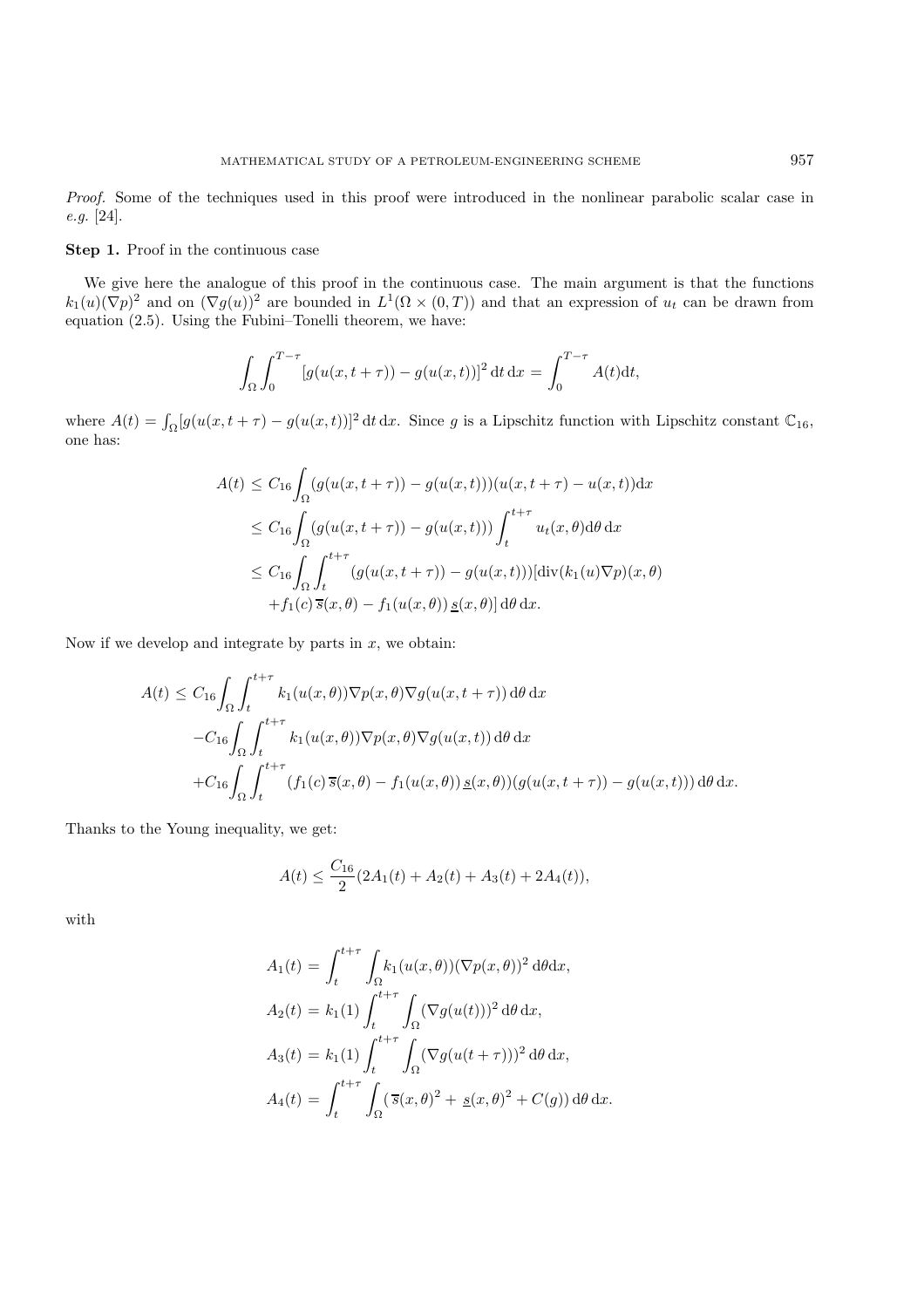Then using the Fubini theorem, and the bound obtained in the preceding propositions, we obtain that:

$$
\int_0^T A(t) \le C\tau.
$$

**Step 2.** Proof in the discrete case

For  $t \in [0, T)$ , let us denote by  $n(t)$  the integer  $n \in [0, N]$  such that  $t \in [t<sup>n</sup>, t<sup>n+1</sup>)$ . We can write:

$$
\int_0^{T-\tau} \int_{\Omega} (g(u_{\mathcal{D}}(x,t+\tau)) - g(u_{\mathcal{D}}(x,t)))^2 \mathrm{d}x \mathrm{d}t = \int_0^{T-\tau} A(t) \mathrm{d}t,
$$

with, for a.e.  $t \in (0, T - \tau)$ ,

$$
A(t) = \sum_{K \in \mathcal{T}} m_K \left( g \left( u_K^{n(t+\tau)+1} \right) - g \left( u_K^{n(t)+1} \right) \right)^2.
$$

Since g is non decreasing and Lipschitz continuous with constant  $C_{16}$  (thanks to Hypotheses (3.30) and (3.31)), one gets:

$$
A(t) \leq C_{16} \sum_{K \in \mathcal{T}} m_K \left( g \left( u_K^{n(t+\tau)+1} \right) - g \left( u_K^{n(t)+1} \right) \right) \left( u_K^{n(t+\tau)+1} - u_K^{n(t)+1} \right)
$$
  
\n
$$
= C_{16} \sum_{K \in \mathcal{T}} \left( g \left( u_K^{n(t+\tau)+1} \right) - g \left( u_K^{n(t)+1} \right) \right) \sum_{n=n(t)+1}^{n(t+\tau)} m_K(U_K^{n+1} - U_K^n)
$$
  
\n
$$
= C_{16} \sum_{K \in \mathcal{T}} \left( g \left( u_K^{n(t+\tau)+1} \right) - g \left( u_K^{n(t)+1} \right) \right) \sum_{n=n(t)+1}^{n(t+\tau)} \delta t^n \left( \sum_{L \in \mathcal{N}_K} \tau_{K|L} k_{1,K|L}^{n+1} \delta_{K,L}^{n+1}(P) + \sum_{K \in \mathcal{T}} k_{1,K|L} \delta_{K,L}^{n+1}(P) \right).
$$

Gathering by edges, we get

$$
A(t) \leq C_{16} \sum_{n=n(t)+1}^{n(t+\tau)} \delta t^{n} \sum_{K \in \mathcal{T}} \left( \sum_{L \in \mathcal{N}_{K}} \tau_{K|L} k_{1,K|L}^{n+1} \delta_{K,L}^{n+1}(P) \left( g \left( u_{K}^{n(t+\tau)+1} \right) - g \left( u_{L}^{n(t+\tau)+1} \right) \right) \right)
$$
  

$$
-C_{16} \sum_{n=n(t)+1}^{n(t+\tau)} \delta t^{n} \sum_{K \in \mathcal{T}} \left( \sum_{L \in \mathcal{N}_{K}} \tau_{K|L} k_{1,K|L}^{n+1} (\delta_{K,L}^{n+1}(P) \left( g \left( u_{K}^{n(t)+1} \right) - g \left( u_{L}^{n(t)+1} \right) \right) \right)
$$
  

$$
+C_{16} \sum_{n=n(t)+1}^{n(t+\tau)} \delta t^{n} \sum_{K \in \mathcal{T}} \left( m_{K} \left( f_{1} \left( c_{K}^{n+1} \right) \overline{s}_{K}^{n+1} - f_{1} \left( U_{K}^{n+1} \right) \underline{s}_{K}^{n+1} \right) \left( g \left( u_{K}^{n(t+\tau)+1} \right) - g \left( u_{K}^{n(t)+1} \right) \right) \right).
$$

Thanks to the Young inequality, we get

$$
A(t) \le \frac{C_{16}}{2}(2A_1(t) + A_2(t) + A_3(t) + 2A_4(t)),
$$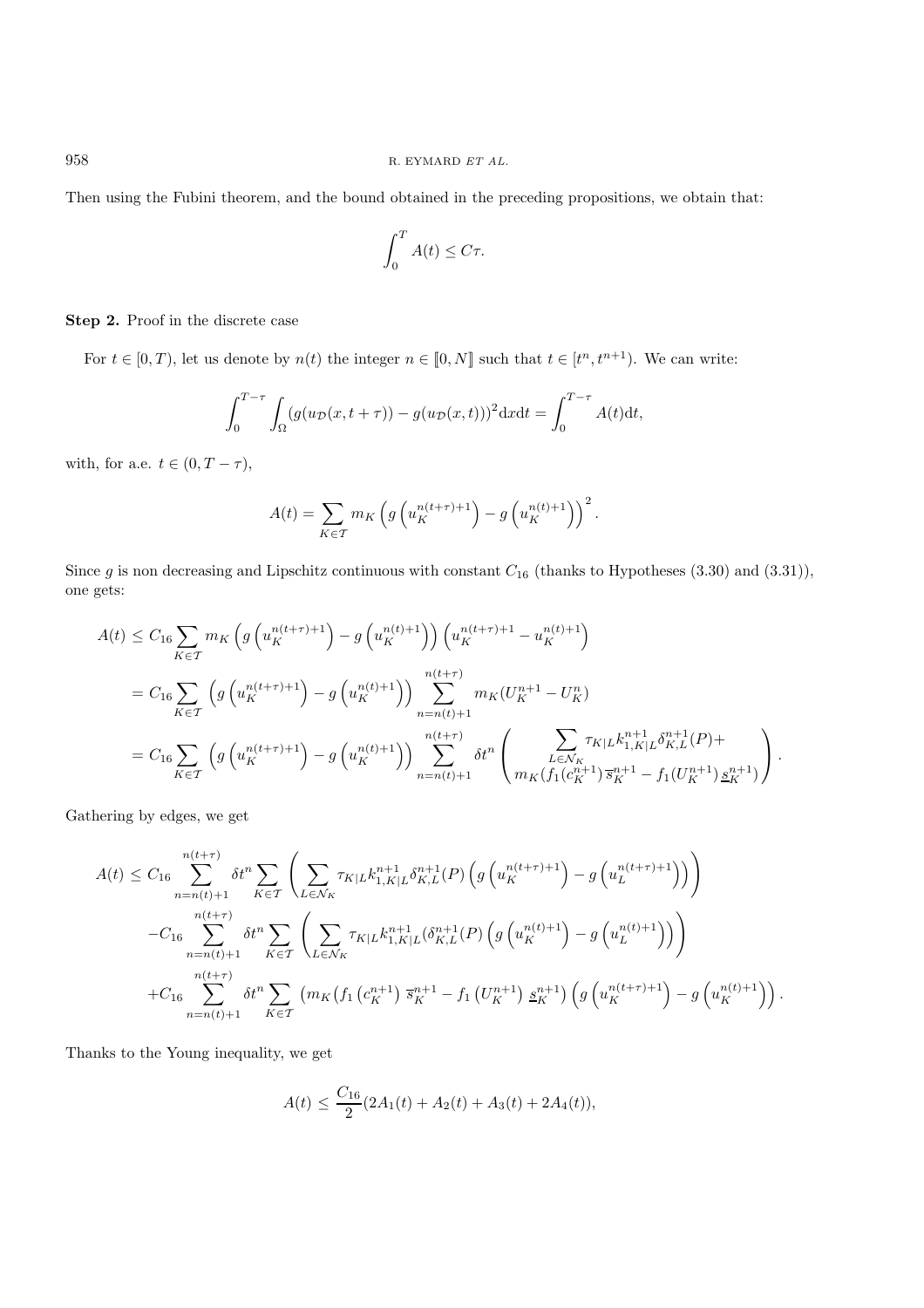with

$$
A_{1}(t) = \sum_{n=n(t)+1}^{n(t+\tau)} \delta t^{n} \sum_{K \in \mathcal{T}} \left( \sum_{L \in \mathcal{N}_{K}} \tau_{K|L} k_{1,K|L}^{n+1} \left( \delta_{K,L}^{n+1}(P) \right)^{2} \right),
$$
  
\n
$$
A_{2}(t) = k_{1}(1) \sum_{n=n(t)+1}^{n(t+\tau)} \delta t^{n} \sum_{K \in \mathcal{T}} \left( \sum_{L \in \mathcal{N}_{K}} \tau_{K|L} \left( g \left( u_{K}^{n(t+\tau)+1} \right) - g \left( u_{L}^{n(t+\tau)+1} \right) \right)^{2} \right),
$$
  
\n
$$
A_{3}(t) = k_{1}(1) \sum_{n=n(t)+1}^{n(t+\tau)} \delta t^{n} \sum_{K \in \mathcal{T}} \left( \sum_{L \in \mathcal{N}_{K}} \tau_{K|L} \left( g \left( u_{K}^{n(t)+1} \right) - g \left( u_{L}^{n(t)+1} \right) \right)^{2} \right),
$$
  
\n
$$
A_{4}(t) = \sum_{n=n(t)+1}^{n(t+\tau)} \delta t^{n} \sum_{K \in \mathcal{T}} m_{K} \left( \left( \overline{s}_{K}^{n+1} \right)^{2} + \left( \underline{s}_{K}^{n+1} \right)^{2} + C_{11} \right).
$$

Thanks to Lemma 9.3 given in the appendix, we may apply  $(9.98)$  to  $A<sub>1</sub>$  with

$$
a^{n+1} = \sum_{K \in \mathcal{T}} \left( \sum_{L \in \mathcal{N}_K} \tau_{K|L} k_{1,K|L}^{n+1} \left( \delta_{K,L}^{n+1}(P) \right)^2 \right)
$$

and using the estimate  $(4.43)$ , and again apply  $(9.98)$  to  $A<sub>4</sub>$  with

$$
a^{n+1} = \sum_{K \in \mathcal{T}} m_K \left( \left( \overline{s}_K^{n+1} \right)^2 + \left( \underline{s}_K^{n+1} \right)^2 + C_{11} \right)
$$

and using Hypothesis (2.17). We then apply (9.99) to  $A_2$  with  $\zeta = \tau$ , defining

$$
a^{n} = \sum_{K \in \mathcal{T}} \left( \sum_{L \in \mathcal{N}_{K}} \tau_{K|L} \left( g(u_{K}^{n}) - g(u_{L}^{n}) \right)^{2} \right)
$$

and using (4.64), and to  $A_3$ , setting  $\zeta = 0$  and with the same definition for  $a^n$  and again using (4.64). Thus the proof of (5.67) is complete. proof of (5.67) is complete.

## 6. Study of the limit

**Proposition 6.1.** *Under assumptions and notations (2.12)–(2.21) and under the additional Hypotheses (3.30, 3.31), let*  $(D_m)_{m \in \mathbb{N}}$  *be a sequence of finite volume discretizations of*  $\Omega \times (0,T)$  *in the sense of Definition 3.3 such that*  $\lim_{m\to+\infty}$  size( $D_m$ ) = 0 *and such that the*  $\theta$ -regularity property (3.32) is satisfied. Let *us again denote by*  $(D_m)_{m \in \mathbb{N}}$  *some subsequence of*  $(D_m)_{m \in \mathbb{N}}$  *such that the sequence of corresponding approximate solutions*  $(u_{D_m}, p_{D_m})_{m \in \mathbb{N}}$  *is such that*  $u_{D_m}$  *tends to* u *in*  $L^2(\Omega \times (0,T))$  *and*  $p_{D_m}$  *tends to* p *weakly in*  $L^2(\Omega \times (0,T))$ , as m tends to infinity, where the functions u and p satisfy:

$$
u \in L^{\infty}(\Omega \times (0, T)), \text{ with } 0 \le u(x, t) \le 1 \text{ for a.e. } (x, t) \in \Omega \times (0, T),
$$
  
\n
$$
p \in L^{2}(\Omega \times (0, T)),
$$
  
\n
$$
p + p_{g}(u) \in L^{2}(0, T; H^{1}(\Omega)),
$$
  
\n
$$
g(u) \in L^{2}(0, T; H^{1}(\Omega)).
$$

*Then*  $(u, p)$  *is a weak solution of*  $(2.5)$ *–* $(2.11)$  *in the sense of Definition 2.1.*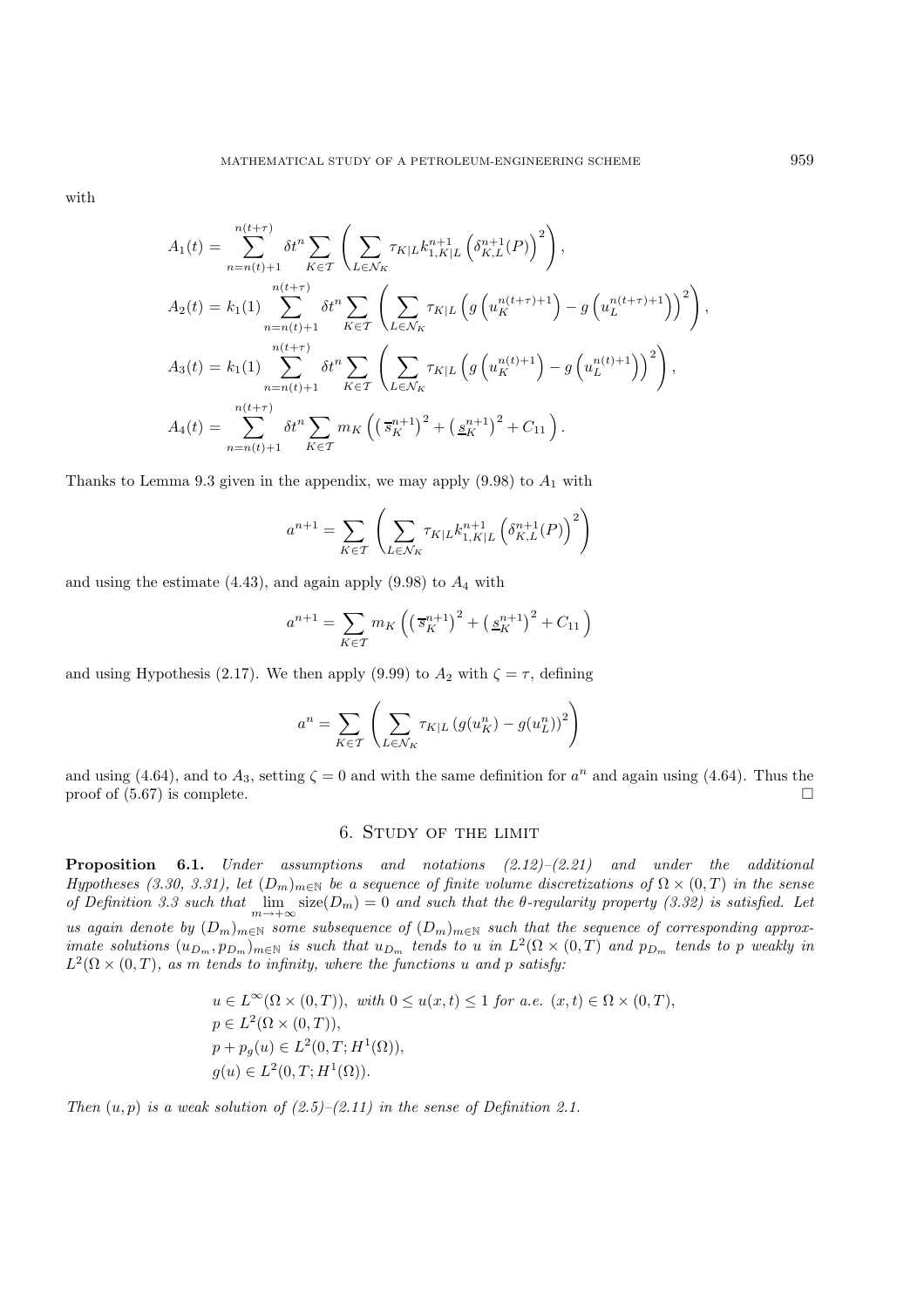*Proof.* Let  $\varphi \in C^{\infty}(\mathbb{R}^d \times \mathbb{R})$  such that  $\varphi(\cdot,T) = 0$  and  $\nabla \varphi \cdot \mathbf{n} = 0$  on  $\partial \Omega \times (0,T)$ . Thanks to the fact that  $\Omega$ is a polygonal subset of  $\mathbb{R}^d$ , the set of such functions  $\varphi$  is dense for the norm of  $L^2(0,T;H^1(\Omega))$  in the set of functions  $\psi \in C^{\infty}(\mathbb{R}^d \times \mathbb{R})$  which only satisfy  $\psi(\cdot, T) = 0$ , see [16]. We multiply equations (3.23) and (3.24) by  $\varphi(x_K, t^{n+1})$  and sum over  $K \in \mathcal{T}$  and  $n \in [0, N]$ . Then there remains to show that the discrete terms converge to the corresponding integrals terms. Using the results of convergence of such terms, which can be found in [24] for example, there only remains to prove that the sequence of discrete terms  $(C_m)_{m\in\mathbb{N}}$  defined, for all  $m\in\mathbb{N}$ , by

$$
C_m = -\sum_{n=0}^{N} \delta t^n \sum_{K \in \mathcal{T}} \varphi(x_K, t^{n+1}) \sum_{L \in \mathcal{N}_K} \tau_{K|L} k_{1, K|L}^{n+1} \delta_{K, L}^{n+1}(P) = A_m + B_m
$$

with

$$
A_m = -\sum_{n=0}^{N} \delta t^n \sum_{K \in \mathcal{T}} \varphi(x_K, t^{n+1}) \sum_{L \in \mathcal{N}_K} \tau_{K|L} k_{1,K|L}^{n+1} (\delta_{K,L}^{n+1}(P) + \delta_{K,L}^{n+1}(p_g(U)))
$$

and

$$
B_m = -\sum_{n=0}^{N} \delta t^n \sum_{K \in \mathcal{T}} \varphi(x_K, t^{n+1}) \sum_{L \in \mathcal{N}_K} \tau_{K|L} k_{1, K|L}^{n+1} \delta_{K, L}^{n+1}(p_g(U)),
$$

converges to  $\int_0^T \int_{\Omega} (k_1(u(x,t))\nabla(p+p_g(u))(x,t) - \nabla g(u(x,t))) \cdot \nabla \varphi(x,t) dxdt$  (a similar result then holds for the second equation). This proof can be achieved thanks to two lemmas. Lemma 6.1 applies to the study of the limit of  $(A_m)_{m\in\mathbb{N}}$  as  $m\to\infty$  whereas Lemma 6.2 yields the limit of  $(B_m)_{m\in\mathbb{N}}$  as  $m\to\infty$ .

**Lemma 6.1** (Weak-Strong convergence). [34] Let  $\Omega$  be a polygonal connected subset of  $\mathbb{R}^d$ , with  $d = 2$  or 3 and let  $T > 0$  be given. Let  $(D_m)_{m \in \mathbb{N}}$  be a sequence of finite volume discretizations of  $\Omega \times (0,T)$  in the sense *of Definition 3.3 such that*  $\lim_{m\to+\infty} \text{size}(D_m)=0$  *and such that the regularity Property (3.32) is satisfied. Let*  $(v_{D_m})_{m\in\mathbb{N}} \subset L^2(\Omega\times(0,T))$  *(resp.*  $(w_{D_m})_{m\in\mathbb{N}} \subset L^2(\Omega\times(0,T))$ ) be a sequence of piecewise constant functions *corresponding (in the sense of Def. 3.4) to a sequence of discrete functions*  $(V_{D_m})_{m\in\mathbb{N}}$  *(resp.*  $(W_{D_m})_{m\in\mathbb{N}}$ *) from*  $\mathcal{T}_m \times [0, N_m + 1]$  to R. Assume that there exists a real value  $C_{12} > 0$  independent on m verifying

$$
\sum_{n=0}^{N} \delta t^{n} \sum_{K \in \mathcal{T}} \sum_{L \in \mathcal{N}_{K}} \tau_{K|L} (V_{L}^{n+1} - V_{K}^{n+1})^{2} \leq C_{12},
$$

and that the sequence  $(v_{D_m})_{m\in\mathbb{N}}$  *(resp.*  $(w_{D_m})_{m\in\mathbb{N}}$ *)* converges to some function  $v \in L^2(\Omega \times (0,T))$  *(resp.*  $w \in L^2(\Omega \times (0,T))$ *)* weakly (resp. strongly) in  $L^2(\Omega \times (0,T))$ , as  $m \to +\infty$ . Let  $\varphi \in C^{\infty}(\mathbb{R}^d \times \mathbb{R})$  such that  $\varphi(\cdot,T) = 0$  *and*  $\nabla \varphi \cdot \mathbf{n} = 0$  *on*  $\partial \Omega \times (0,T)$ *. For all*  $m \in \mathbb{N}$ *, let*  $A_m$  *be defined by* 

$$
A_m = -\sum_{n=0}^{N} \delta t^n \sum_{K \in \mathcal{T}} \varphi(x_K, t^{n+1}) \sum_{L \in \mathcal{N}_K} \tau_{K|L} W_{K,L}^{n+1} (V_L^{n+1} - V_K^{n+1}),
$$

where, for all  $(K, L) \in \mathcal{E}$  and  $n \in [0, N]$ ,  $W_{K, L}^{n+1} = W_{L, K}^{n+1}$ , and  $W_{K, L}^{n+1}$  is either equal to  $W_{K}^{n+1}$  or to  $W_{L}^{n+1}$ . *Then*  $v \in L^2(0,T;H^1(\Omega))$  *and* 

$$
\lim_{m \to +\infty} A_m = \int_0^T \int_{\Omega} w(x, t) \nabla v(x, t) \nabla \varphi(x, t) \mathrm{d}x \mathrm{d}t.
$$

We now turn to the statement and the proof of Lemma 6.2.

 $\mathbf{v}$ 

**Lemma 6.2.** *Under assumptions and notations (2.12)–(2.21) and under the additional Hypotheses (3.30, 3.31), let*  $(D_m)_{m \in \mathbb{N}}$  *be a sequence of finite volume discretizations of*  $\Omega \times (0,T)$  *in the sense*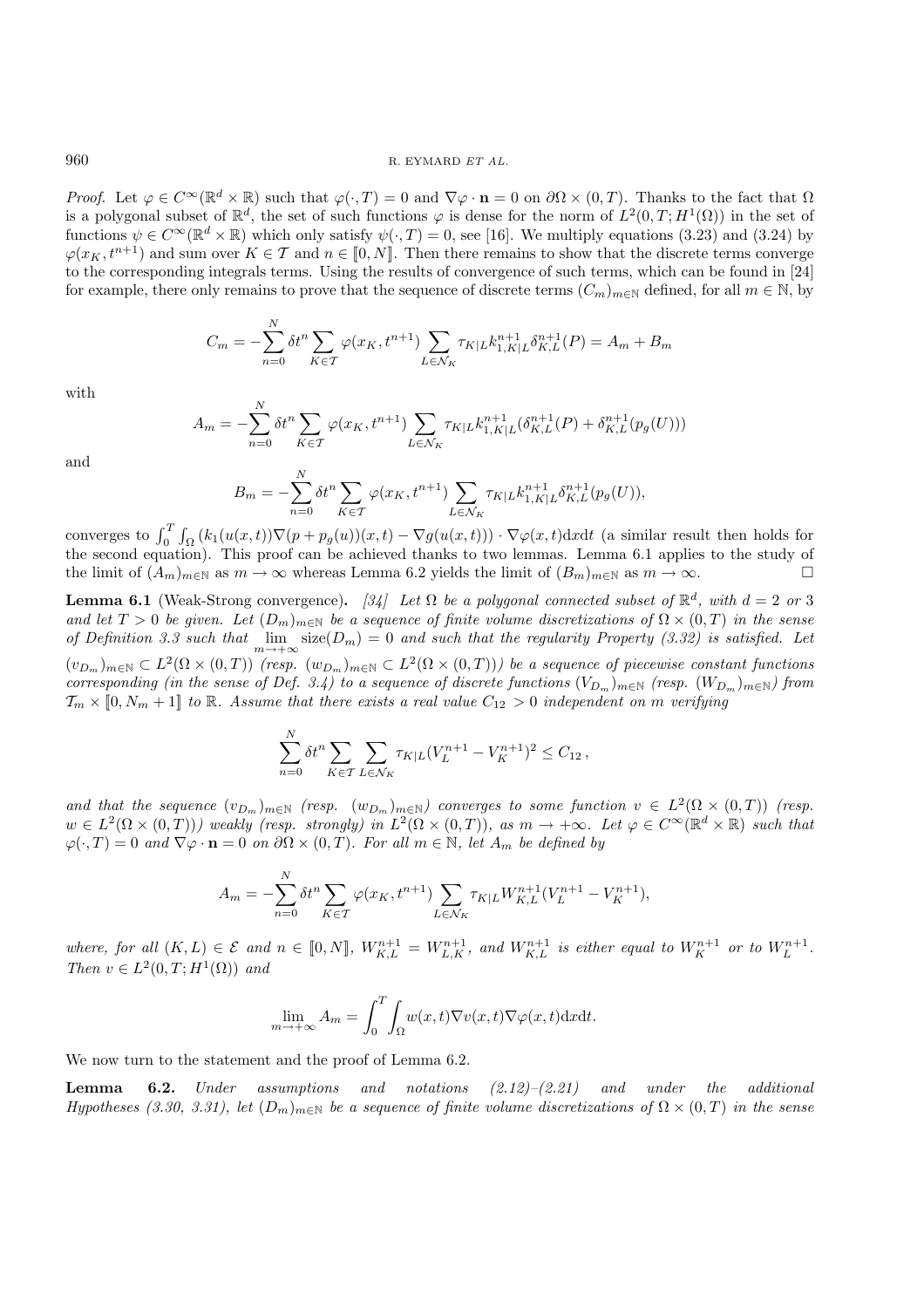*of Definition 3.3 such that*  $\lim_{m\to+\infty}$  size( $D_m$ ) = 0 *and such that the regularity Property (3.32) is satisfied. Let*  $(u_{D_m})_{m\in\mathbb{N}} \subset L^2(\Omega\times(0,T))$  be a sequence of piecewise constant functions corresponding (in the sense of Def. 3.4) *to a sequence of discrete functions*  $(U_{D_m})_{m \in \mathbb{N}}$  *from*  $\mathcal{T}_m \times [0, N_m + 1]$  *to*  $[0, 1]$ *, such that there exists a real value*  $C_{13} > 0$ *, verifying, for all*  $m \in \mathbb{N}$ *,* 

$$
\sum_{n=0}^{N} \delta t^n \sum_{K \in \mathcal{T}} \sum_{L \in \mathcal{N}_K} \tau_{K|L} \delta_{K,L}^{n+1}(g(U)) \delta_{K,L}^{n+1}(f_1(U)) \le C_{13} \,. \tag{6.68}
$$

*Assume that the sequence*  $(u_{D_m})_{m\in\mathbb{N}}$  *converges in*  $L^2(\Omega \times (0,T))$  *to some function*  $u \in L^2(\Omega \times (0,T))$  *as*  $m \to +\infty$ *. Let*  $\varphi \in C^{\infty}(\mathbb{R}^d \times \mathbb{R})$  *such that*  $\varphi(\cdot,T) = 0$  *and*  $\nabla \varphi \cdot \mathbf{n} = 0$  *on*  $\partial \Omega \times (0,T)$ *. Let*  $(B_m)_{m \in \mathbb{N}}$  *be the sequence of real values defined, for all*  $m \in \mathbb{N}$ *, by* 

$$
B_m = -\sum_{n=0}^{N} \delta t^n \sum_{K \in \mathcal{T}} \varphi(x_K, t^{n+1}) \sum_{L \in \mathcal{N}_K} \tau_{K|L} k_1(U_{K,L}^{n+1}) \delta_{K,L}^{n+1}(p_g(U)),
$$

where, for all  $(K, L) \in \mathcal{E}$  and  $n \in [0, N]$ ,  $U_{K,L}^{n+1} = U_{L,K}^{n+1}$ , and  $U_{K,L}^{n+1}$  is either equal to  $U_K^{n+1}$  or to  $U_L^{n+1}$ . Then *the following limit holds:*

$$
\lim_{m \to +\infty} B_m = \int_0^T \int_{\Omega} \nabla g(u)(x, t) \nabla \varphi(x, t) \mathrm{d}x \mathrm{d}t.
$$

*Proof.* Gathering by edges, the term  $B_m$  can be rewritten as:

$$
B_m = \frac{1}{2} \sum_{n=0}^{N} \delta t^n \sum_{(K,L) \in \mathcal{E}} \tau_{K|L} k_1(U_{K,L}^{n+1}) \delta_{K,L}^{n+1}(p_g(U)) (\varphi(x_L, t^{n+1}) - \varphi(x_K, t^{n+1})).
$$

Let

$$
B_{1m}=\frac{1}{2}\overset{N}{\underset{n=0}{\sum}}\delta t^n\sum_{(K,L)\in\mathcal{E}}\tau_{K|L}\delta^{n+1}_{K,L}(g(U))(\varphi(x_L,t^{n+1})-\varphi(x_K,t^{n+1})).
$$

Following the conclusion of Corollary 4.1 which holds under the hypotheses of Lemma 6.2, one gets  $q(u) \in$  $L^2(0,T;H^1(\Omega))$  and one can apply Lemma 6.1. This yields:

$$
\lim_{m \to +\infty} B_{1m} = \int_0^T \int_{\Omega} \nabla g(u)(x, t) \nabla \varphi(x, t) \mathrm{d}x \mathrm{d}t.
$$

We now study  $B_{1m} - B_m$ . Thanks to the regularity of the test function  $\varphi$  and to Properties (2.18) and (2.19) on  $k_1$ ,  $k_2$  and  $p_c$ , one gets the existence of a real value  $C_{14} > 0$ , which only depends on  $\varphi$ , such that:

$$
|B_{1m} - B_m| \le C_{14} \sum_{n=0}^{N} \delta t^n \sum_{(K,L) \in \mathcal{E}} \tau_{K|L} d_{K|L} A_{K,L}^{n+1},
$$

where  $A_{K,L}^{n+1}$  is defined, for all  $(K,L) \in \mathcal{E}$  and  $n \in [0,N]$ , by:

$$
A_{K,L}^{n+1} = (k_1 (U_K^{n+1}) - k_1 (U_L^{n+1})) (p_g (U_L^{n+1}) - p_g (U_K^{n+1})).
$$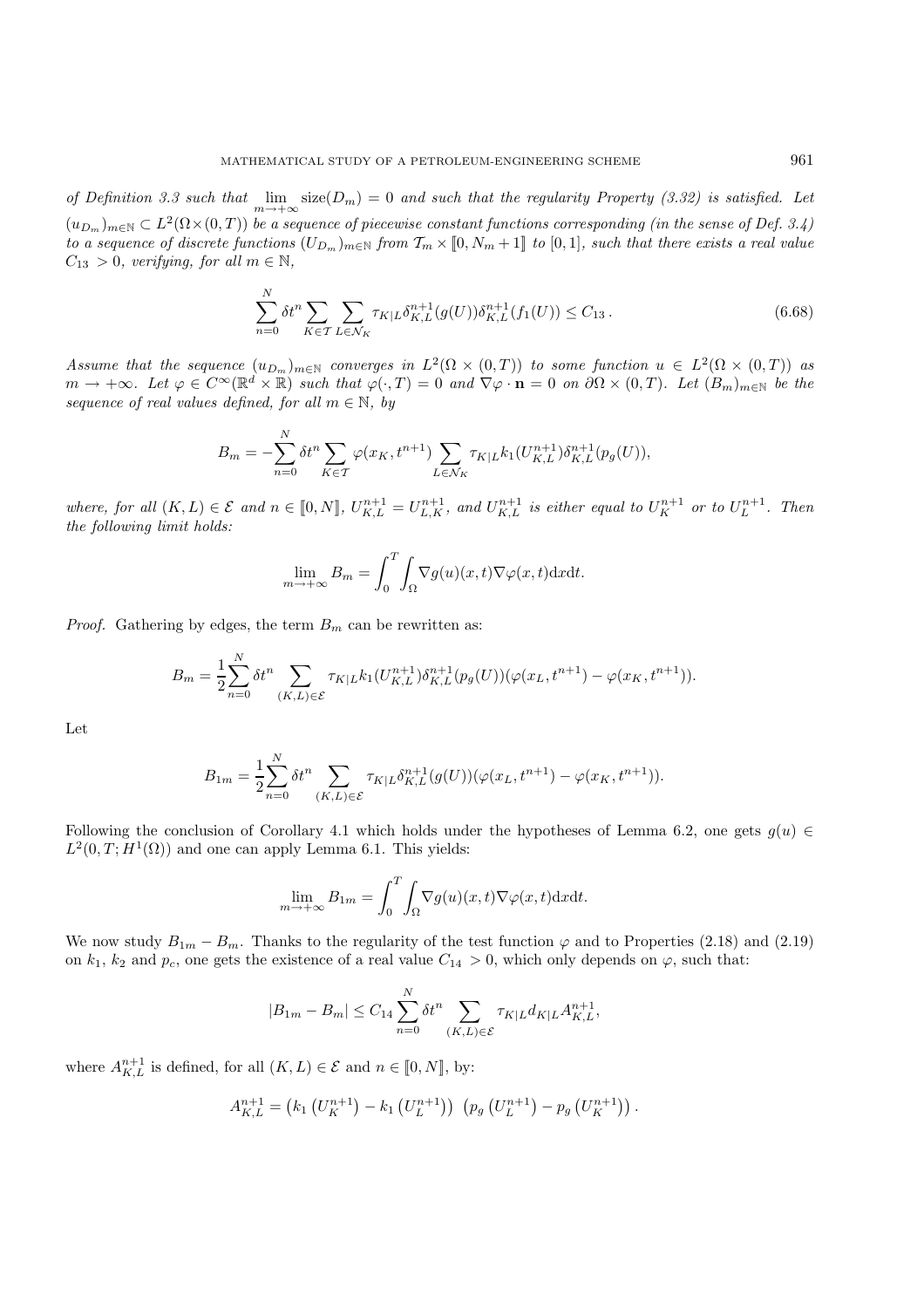

Figure 2. Horizontal homogeneous column with injection and production wells.

We now apply the technical Proposition 9.2 (proven in the appendix) with  $\delta = d_{K|L}/diam(\Omega)$ ,  $a = U_K^{n+1}$  and  $b = U_L^{n+1}$ . This yields:

$$
A_{K,L}^{n+1} \le C_p \left( \frac{\text{diam}(\Omega)}{d_{K|L}} (f_1(U_K^{n+1}) - f_1(U_L^{n+1})) (g(U_K^{n+1}) - g(U_L^{n+1})) + \frac{d_{K|L}}{\text{diam}(\Omega)} \right) \left( \frac{d_{K|L}}{\text{diam}(\Omega)} \right)^{\gamma}
$$

which leads, setting  $C_{15} = C_p \max\left(\text{diam}(\Omega), \frac{1}{\text{diam}(\Omega)}\right) \frac{1}{\text{diam}(\Omega)^{\gamma}}$ , to:

$$
A_{K,L}^{n+1} \le C_{15} \left( \frac{1}{d_{K|L}} (f_1(U_K^{n+1}) - f_1(U_L^{n+1})) (g(U_K^{n+1}) - g(U_L^{n+1})) + d_{K|L} \right) (d_{K|L})^{\gamma}.
$$

Thus, thanks to Hypothesis (6.68) and thanks to the geometrical property  $\frac{1}{2} \sum_{(K,L)\in\mathcal{E}} m_{K|L} d_{K|L} \leq d \text{ meas}(\Omega)$ , we get:

$$
|B_{1m} - B_m| \leq C_{15} (C_{13} + d \operatorname{meas}(\Omega)) \operatorname{size}(\mathcal{T})^{\gamma}
$$

which shows that  $|B_{1m} - B_m| \to 0$  as  $m \to \infty$ . We thus have completed the proof of Lemma 6.2.

# 7. Numerical experiments

In this section, we present some numerical results for the simulation of the flow of two fluids (water and oil) in a porous homogeneous horizontal column. The flow is driven by two injection wells (with different flow rates) located around a unique production well (see Fig. 2).

The purpose of this simple real case is initially to confront the theoretical results concerning the "weakly degenerate" problem studied in this paper to the experiments. In a second step, we shall try to determine the rate of convergence of the scheme. The specific data that we use for this test are the following:

- $\Omega = [0, 1];$
- $p_c(u) = 1 u^{0.7}, k_1(u) = u^2, k_2(u) = 2(1 u);$
- $\bar{s} = 10\chi_{[0.1, 0.2]} + 30\chi_{[0.8, 0.9]}, \underline{s} = 40\chi_{[0.5, 0.6]};$
- $u_0(x) = 0, c(x) = 0.8.$

We represent in Figure 3, the evolution of the saturation u from  $t = 0$  to  $t = 0.5$ . Some important numbers like the mean value of the water saturation (equal here to the rate of oil extracted from the reservoir) or the saturation of water at the production well are reported in the table present in Figure 3.

We can observe that the water front  $(u > 0)$  moves with a finite speed and that the saturation u remains in the interval [0, 0.8] related to our choice of  $u_0$  and  $c(x)$ . The saturation u is continuous but its gradient can be discontinuous. The production rate increases quickly at the beginning of the process and decreases as the water reaches to the production well.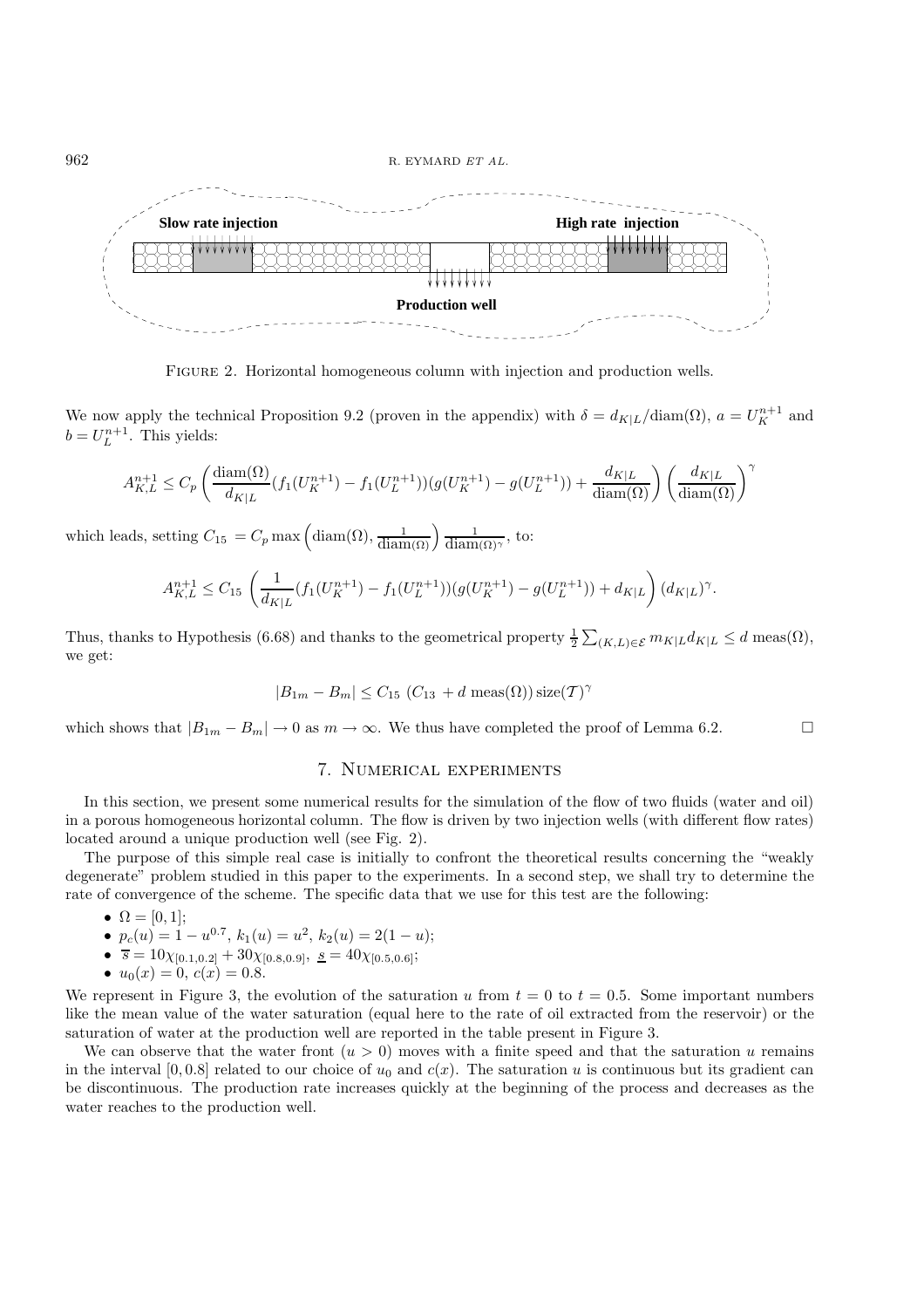

FIGURE 3. Water saturation evolution from  $t = 0$  to  $t = 0.5$ .  $|u_w| := \text{mean value}$ , and  $u_w$ (prod) := value at the production well.

TABLE 1. Numerical rates of convergence on the saturation  $u$  for the 1D column test, computed from data plotted in Figure 4 and Figure 5.

|                                                               | $\parallel$ Exact TVF + Upwind PE scheme |  |                                                   |  |  |  |
|---------------------------------------------------------------|------------------------------------------|--|---------------------------------------------------|--|--|--|
|                                                               |                                          |  | $L^1$ $L^2$ $L^{\infty}$ $L^1$ $L^2$ $L^{\infty}$ |  |  |  |
| $time: N-2N$   1.001 0.998 0.996   1.001 1.000 0.976          |                                          |  |                                                   |  |  |  |
| space: $ncv - 2ncv$   1.034 0.940 0.552 0.812 0.684 0.343     |                                          |  |                                                   |  |  |  |
| space: $ncv - solref$   1.045 0.960 0.842   0.798 0.688 0.378 |                                          |  |                                                   |  |  |  |

In the one-dimensional case, the total velocity flow may be exactly computed, and the problem reduces to a parabolic hyperbolic equation for u. This problem, however, is still nonlinear and degenerate, and so no easy analytical solution is known. Hence we shall compute (and this is also the case of the full scheme on the system) an approximate solution on a very fine mesh, and this numerical solution will be used as a reference solution ("solref" in the various tables and figures) to compute the rate of convergence (see Tab. 1). In the tables, we shall denote by "Exact  $TVF + Upwind$ " the numerical solution of the parabolic-hyperbolic equations (see [22]), while we shall denote by "PE scheme" the solution of the petroleum engineering scheme.

The two schemes have monotony properties in space and time so that the study of the errors  $E_{\text{space}}(ncv)$  =  $||u_{N,ncv} - u_{N,2ncv}||$  and  $E_{time}(N) = ||u_{N,ncv} - u_{2N,ncv}||$  gives a good indication on the convergence rate in space and time if  $N$  is the number of time steps and ncv the number of control volumes. The results are summarized in Figure 4.

The fully implicit upwind scheme used to solve the parabolic degenerate problem is a first order scheme in time and space. Since our problem is only weakly degenerate, the exact solution  $u$  is regular (at least continuous), which can explain why the rate of convergence is nearly equal to 1 in the  $L^1$ -norm. For the Petroleum engineering scheme, the analysis is more difficult because it is a coupling of two first order schemes. Nevertheless, the results seem to indicate that the rate of convergence in space is not so far from 0.8 on regular solutions in the  $L^1$ -norm.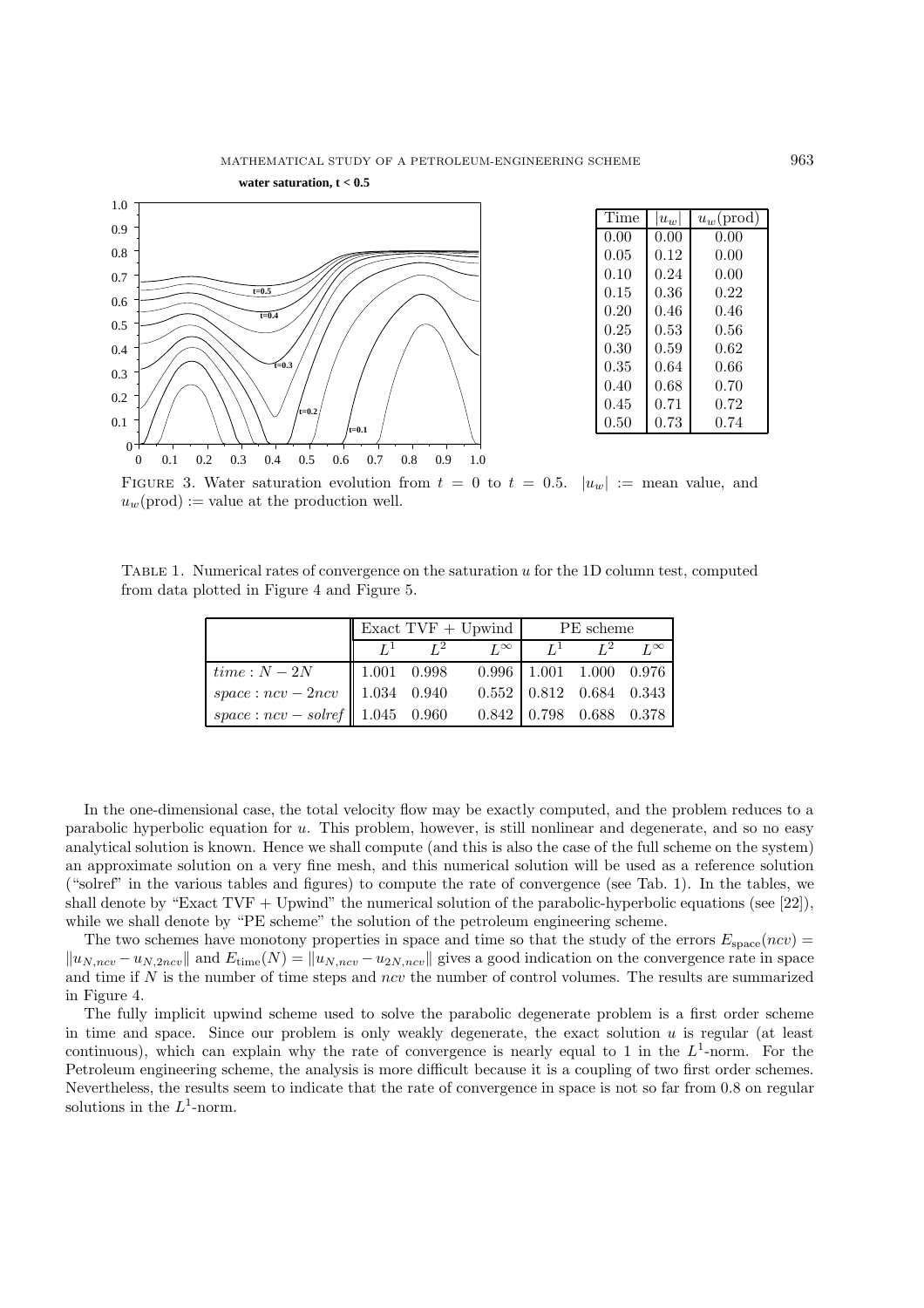

FIGURE 4. Log-Log diagrams of the errors  $||u_{N,ncv} - u_{2N,ncv}||$ , and  $||u_{N,ncv} - u_{N,2ncv}||$  for the "Exact  $TVF + Upwind$ " method and for the "PE scheme".



FIGURE 5. Log-Log diagram of the error  $||u_{N,ncv} - u_{500,576}^{ref}||$  for the "PE scheme".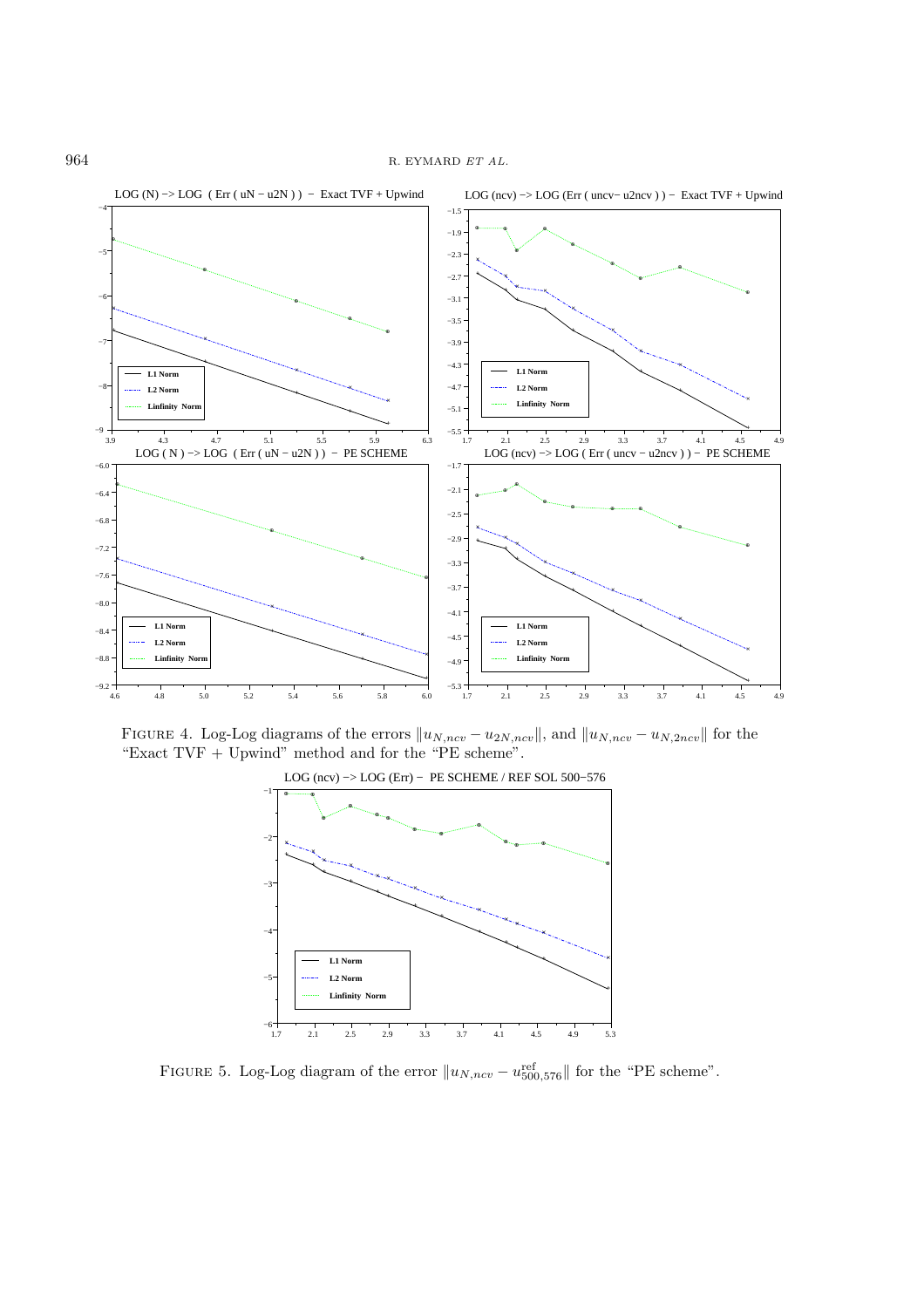### 8. Concluding remarks

In this work, we showed the convergence of the approximate velocities and pressure obtained by a finite volume scheme for the solution of a coupled system of parabolic equations which describes an incompressible two phase flow in a porous media. The question of weaker hypotheses in order to obtain the result of convergence presented here arises. However, the technical assumptions (3.30) and (3.31) seem to cover most of the actual engineering cases. Therefore one can consider other directions for further research; the convergence result should be first extended to more realistic multi-dimensional case in presence of gravity terms. It can secondly be studied in the compressible and compositional cases, but a number of intermediate steps should probably be previously performed.

A first step could be the introduction of a compressible porous medium, that is an approximation of the actual coupling between the flow in the porous media and the mechanical behaviour of the skeleton. In such a case, one could expect that estimates on the time derivative of the pressure might lead to a result of strong convergence for the discrete pressure (in the present paper, this convergence property is only weak, since the time variation of the pressure cannot be controlled in the incompressible case).

A second step would be the introduction of the gravity terms. Some new problems arise, for example in the proof of the discrete maximum principle, or in the proof of the discrete  $L^2(0,T; H^1(\Omega))$  in the multidimensional case (note that new results in this direction have been obtained, in the case of no capillary pressure, in [17]).

#### 9. Appendix: technical propositions

**Proposition 9.1.** *Under Hypotheses (2.18) and (3.30) on the functions*  $k_1$ ,  $k_2$ *, and under the Hypotheses (2.19)* and  $(3.31)$  on the function  $p_c$ , let  $f_1$  and  $g$  be the functions respectively defined by  $(2.12)$  and  $(2.21)$ . Then *there exists*  $C_{fg} > 0$ *, which only depends on*  $k_1$ *,*  $k_2$ *,*  $p_c$ *,*  $\alpha_1$ *,*  $\theta_1$ *,*  $\alpha_2$ *,*  $\theta_2$ *,*  $\alpha_0$ *,*  $\beta_0$  *and*  $\beta_1$ *, such that:* 

$$
|g(a) - g(b)| \le C_{fg} |f_1(a) - f_1(b)|, \ \forall (a, b) \in [0, 1]^2.
$$

*Proof.* In the following proof, let us denote by  $C_i$ , for any integer value i, various strictly positive real values which only depend on  $k_1$ ,  $k_2$ ,  $p_c$ ,  $\alpha_1$ ,  $\theta_1$ ,  $\alpha_2$ ,  $\theta_2$ ,  $\alpha_0$ ,  $\beta_0$  and  $\beta_1$ . Thanks to the hypotheses of the proposition, the following inequalities hold:

$$
C_{16}b^{\theta_1} \le k_1(b) \le C_{17}b^{\theta_1}, \ \forall b \in (0,1), \tag{9.69}
$$

$$
C_{18} (1 - b)^{\theta_2} \le k_2(b) \le C_{19} (1 - b)^{\theta_2}, \ \forall b \in (0, 1), \tag{9.70}
$$

$$
C_{20} \le k_1(b) + k_2(b) \le C_{21}, \ \forall b \in (0, 1), \tag{9.71}
$$

$$
C_{22} b^{\theta_1 - 1} \le f'_1(b), \text{ for a.e. } b \in (0, 3/4), \tag{9.72}
$$

$$
C_{23} (1 - b)^{\theta_2 - 1} \le f_1'(b), \text{ for a.e. } b \in (1/4, 1). \tag{9.73}
$$

Let  $(a, b) \in [0, 1]^2$ . We can suppose, without loss of generality, that  $0 \le a \le b \le 1$ . Let us consider three cases: case 1,  $(a, b) \in D_1 = \{(a, b) \in [0, 1]^2, a + 1/4 \leq b\}$ , case 2, where  $(a, b) \in D_2 = \{(a, b) \in [0, 1]^2, a \leq b \leq a + 1/4\}$ and  $a + b \le 1$ , and case 3 where  $(a, b) \in D_3 = \{(a, b) \in [0, 1]^2, a \le b \le a + 1/4 \text{ and } a + b \ge 1\}.$ 

Let us first consider the case  $(a, b) \in D_1$ . Let us define, since  $b - a \geq 1/4$ ,

$$
C_{24} = \max_{(a',b') \in D_1} (g(b') - g(a'))
$$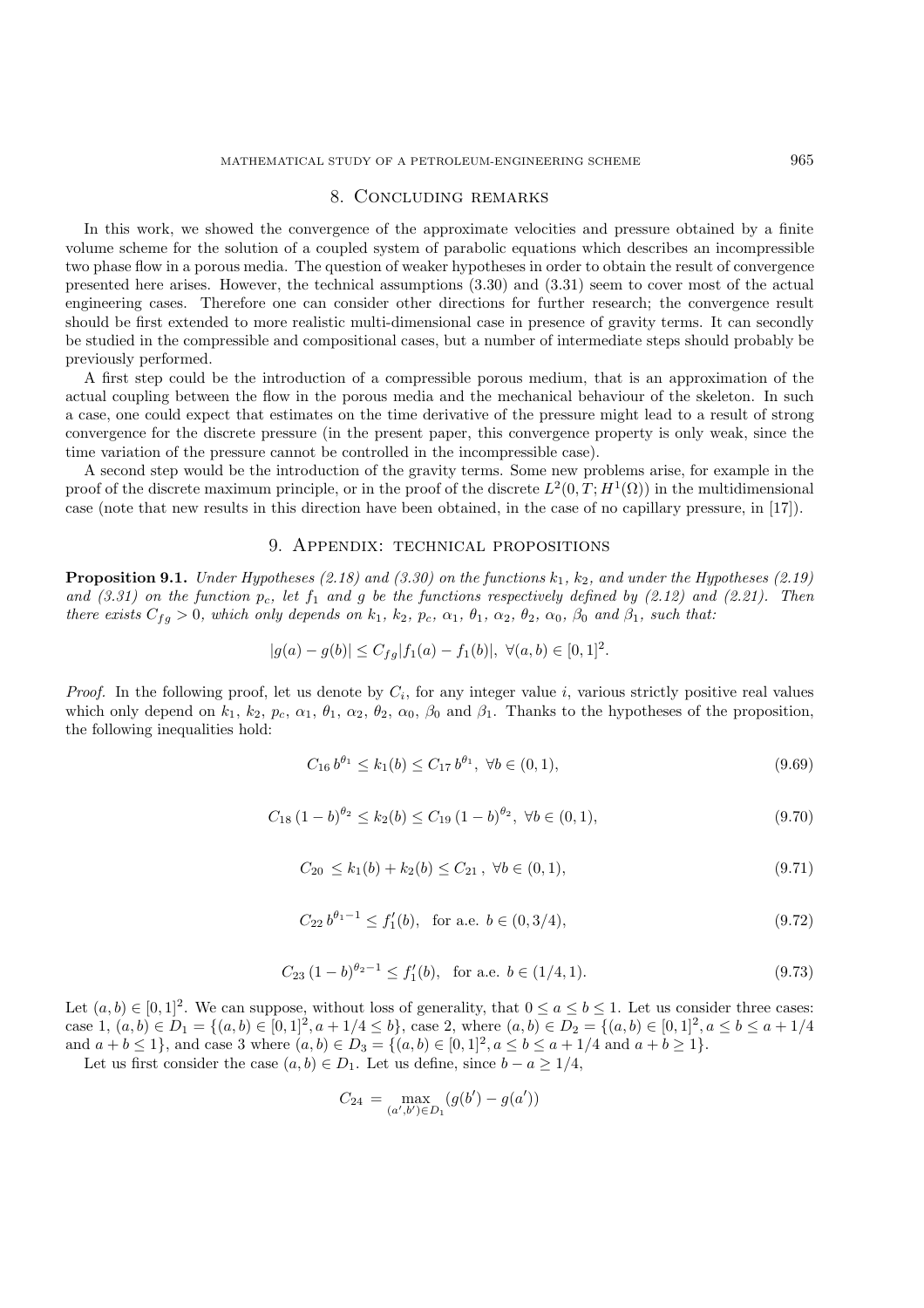and, since  $f_1$  is strictly increasing,

$$
C_{25} = \min_{(a',b') \in D_1} (f_1(b') - f_1(a')).
$$

We thus get

$$
(g(b) - g(a)) \le \frac{C_{24}}{C_{25}} (f_1(b) - f_1(a)).
$$
\n(9.74)

We now consider the case  $(a, b) \in D_2$ . We then have  $0 \le a \le b \le 3/4$  and therefore, thanks to  $g'(c) \le$  $C_{26} e^{\theta_1 + \beta_0 - 1}$ , for all  $c \in [0, 3/4]$ , we get

$$
(g(b) - g(a)) \le C_{27} (b - a)b^{\theta_1 + \beta_0 - 1} \le C_{27} (b - a)b^{\theta_1 - 1}
$$

and, thanks to (9.72), we get

 $(f_1(b) - f_1(a)) \geq \frac{C_{22}}{a}$  $\frac{\partial^2 2}{\partial y_1} (b^{\theta_1} - a^{\theta_1}).$ Let us consider the subcase  $(a, b) \in D_{21} = \{(a', b') \in D_2, 2a' \leq b'\}.$  Then

$$
(g(b) - g(a)) \le C_{27} b^{\theta_1} \tag{9.75}
$$

and

$$
(f_1(b) - f_1(a)) \ge \frac{C_{22}}{\theta_1} \left(1 - \frac{1}{2^{\theta_1}}\right) b^{\theta_1}.
$$
\n(9.76)

Thus we get, from  $(9.75)-(9.76)$ ,

$$
(g(b) - g(a)) \le C_{28} \left( f_1(b) - f_1(a) \right). \tag{9.77}
$$

We now consider the subcase  $(a, b) \in D_{22} = \{(a', b') \in D_2, 2a' \ge b'\}.$  We then get

$$
(g(b) - g(a)) \le C_{27} \frac{1}{2^{\theta_1 - 1}} (b - a) a^{\theta_1 - 1}
$$
\n(9.78)

and

$$
(f_1(b) - f_1(a)) \ge \frac{C_{22}}{\theta_1}(b-a)a^{\theta_1 - 1}.
$$
\n(9.79)

This yields

$$
(g(b) - g(a)) \le C_{29} \left( f_1(b) - f_1(a) \right). \tag{9.80}
$$

Let us now handle the case  $(a, b) \in D_3$ , with a similar method to the case  $(a, b) \in D_2$ , where  $1 - b$  plays the role of a and  $1 - a$  that of b. Since the inequality  $0 \le 1 - b \le 1 - a \le 3/4$  holds, we thus get:

$$
(g(b) - g(a)) \le C_{30} (b - a)(1 - a)^{\theta_2 - 1}
$$

and

$$
(f_1(b) - f_1(a)) \ge C_{31} \left( (1-a)^{\theta_2} - (1-b)^{\theta_2} \right).
$$

Considering the subcases  $(a, b) \in D_{31} = \{(a', b') \in D_3, 2(1 - b') \leq (1 - a')\}$  similarly to the case  $(a, b) \in D_{21}$ , and the subcase  $(a, b) \in D_{32} = \{(a', b') \in D_3, 2(1 - b') \ge (1 - a')\}$  similarly to the case  $(a, b) \in D_{22}$ , we obtain the same conclusion. Gathering all the results for  $D_1$ ,  $D_{21}$ ,  $D_{22}$ ,  $D_{31}$  and  $D_{32}$ , we thus conclude the proof.  $\Box$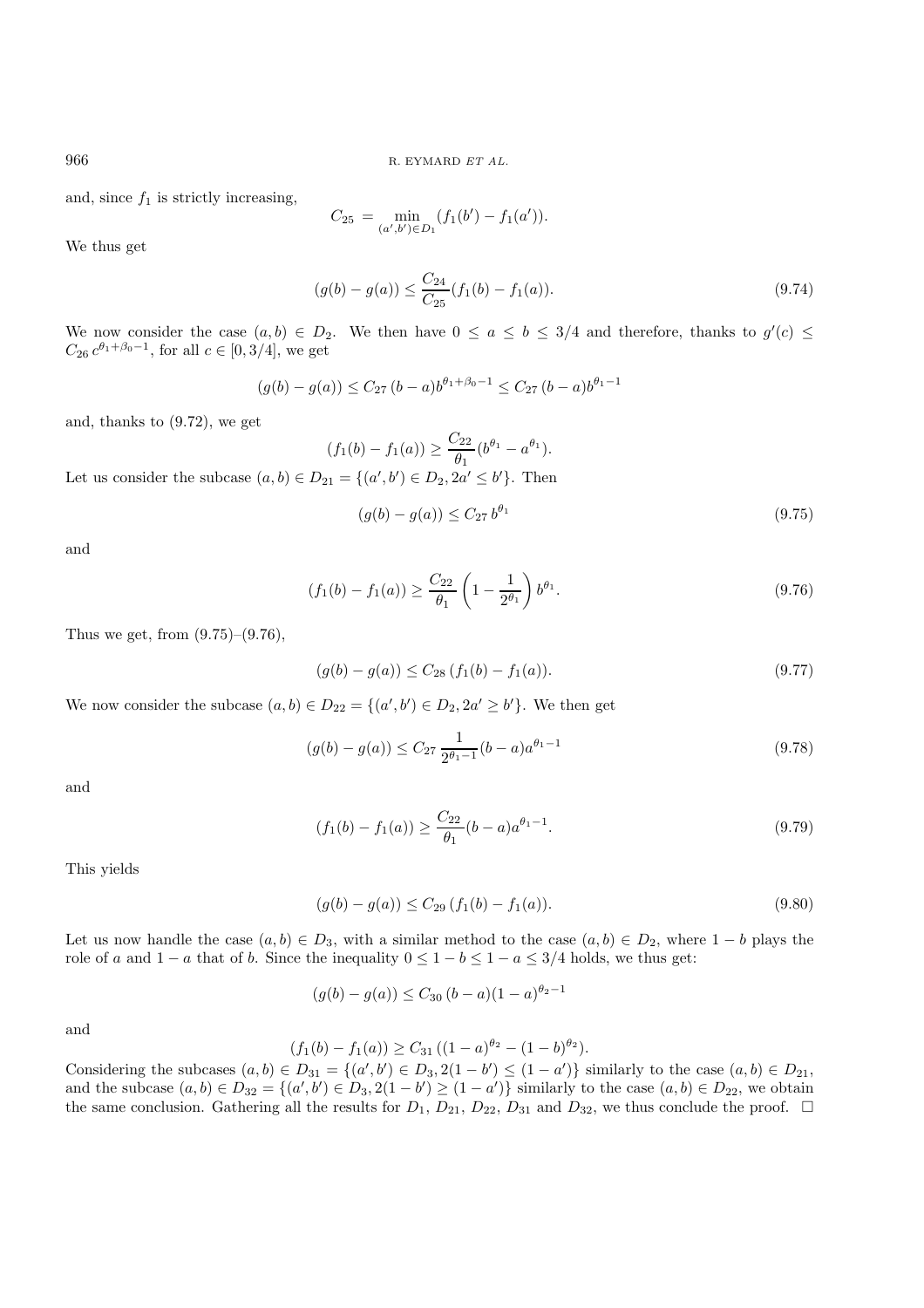**Proposition 9.2.** *Under Hypotheses (2.18) and (3.30) on the functions*  $k_1$ ,  $k_2$ , and under the Hypotheses (2.19) and  $(3.31)$  on the function  $p_c$ , let  $p_g$ ,  $f_1$ ,  $g$  be the functions respectively defined by  $(2.20)$ ,  $(2.12)$  and  $(2.21)$ . *Then there exists*  $C_p > 0$  *and*  $\gamma > 0$ *, which only depend on*  $k_1$ *,*  $k_2$ *,*  $p_c$ *,*  $\alpha_1$ *,*  $\theta_1$ *,*  $\alpha_2$ *,*  $\theta_2$ *,*  $\alpha_0$ *,*  $\beta_0$  *and*  $\beta_1$ *, such that:* 

$$
(k_1(b) - k_1(a))(p_g(a) - p_g(b)) \le C_p \delta^{\gamma} \left(\frac{1}{\delta}(f_1(b) - f_1(a))(g(b) - g(a)) + \delta\right), \ \forall (a, b) \in [0, 1]^2, \ \forall \delta \in (0, 1).
$$

*Proof.* In the following proof, let us again denote by  $C_i$ , for any integer value i, various strictly positive real values which only depend on  $k_1$ ,  $k_2$ ,  $p_c$ ,  $\alpha_1$ ,  $\theta_1$ ,  $\alpha_2$ ,  $\theta_2$ ,  $\alpha_0$ ,  $\beta_0$  and  $\beta_1$ . We apply the same method as that is used in the proof of Proposition 9.1.

Let  $(a, b) \in [0, 1]^2$  and  $\delta \in (0, 1)$ . We again suppose, without loss of generality, that  $0 \le a \le b \le 1$ . Let us again consider the same three cases: case 1,  $(a, b) \in D_1 = \{(a, b) \in [0, 1]^2, a + 1/4 \leq b\}$ , case 2, where  $(a, b) \in D_2 = \{(a, b) \in [0, 1]^2, a \leq b \leq a + 1/4 \text{ and } a + b \leq 1\}$ , and case 3 where  $(a, b) \in D_3 = \{(a, b) \in D_4\}$  $[0, 1]^2, a \le b \le a + 1/4 \text{ and } a + b \ge 1$ .

Let us first consider the case  $(a, b) \in D_1$ . Let us define, since  $b - a \geq 1/4$ ,

$$
C_{32} = \max_{(a',b') \in D_1} (k_1(b') - k_1(a'))(p_g(a') - p_g(b'))
$$

and

$$
C_{33} = \min_{(a',b') \in D_1} (f_1(b') - f_1(a'))(g(b') - g(a')).
$$

We thus get

$$
(k_1(b) - k_1(a))(p_g(a) - p_g(b)) \le \frac{C_{32}}{C_{33}} \delta \frac{1}{\delta} (f_1(b) - f_1(a))(g(b) - g(a)).
$$
\n(9.81)

We now consider the case  $(a, b) \in D_2$ . We then have  $0 \le a \le b \le 3/4$  and therefore, thanks to  $-p_g'(c) \le C_{34} c^{\beta_0}$ for all  $c \in [0, 3/4]$ , we obtain

$$
(k_1(b) - k_1(a))(p_g(a) - p_g(b)) \le C_{35} (b - a)^2 b^{\theta_1 + \beta_0 - 2}
$$

and, thanks to the inequalities  $f_1'(c) \geq C_{22} c^{\theta_1 - 1}$  and  $g'(c) \geq C_{36} c^{\theta_1 + \beta_0 - 1}$  for all  $c \in [0, 3/4]$ , we get

$$
(f_1(b) - f_1(a))(g(b) - g(a)) \geq C_{37} (b^{\theta_1} - a^{\theta_1})(b^{\theta_1 + \beta_0} - a^{\theta_1 + \beta_0}).
$$

Let us consider the subcase  $(a, b) \in D_{21} = \{(a', b') \in D_2, 2a' \leq b'\}.$  Then

$$
(k_1(b) - k_1(a))(p_g(a) - p_g(b)) \le C_{35} b^{\theta_1 + \beta_0}
$$
\n(9.82)

and

$$
(f_1(b) - f_1(a))(g(b) - g(a)) \ge C_{37} \left(1 - \frac{1}{2^{\theta_1}}\right) \left(1 - \frac{1}{2^{\theta_1 + \beta_0}}\right) b^{2\theta_1 + \beta_0}.
$$
\n(9.83)

Let  $\varepsilon > 0$ , the value of which will be chosen later on. In the case where  $b \leq \varepsilon$ , then

$$
(k_1(b) - k_1(a))(p_g(a) - p_g(b)) \le C_{35} \varepsilon^{\theta_1 + \beta_0},\tag{9.84}
$$

else, from (9.82, 9.83),

$$
(k_1(b) - k_1(a))(p_g(a) - p_g(b)) \le C_{38} \left(f_1(b) - f_1(a)\right)(g(b) - g(a))\varepsilon^{-\theta_1}.
$$
\n(9.85)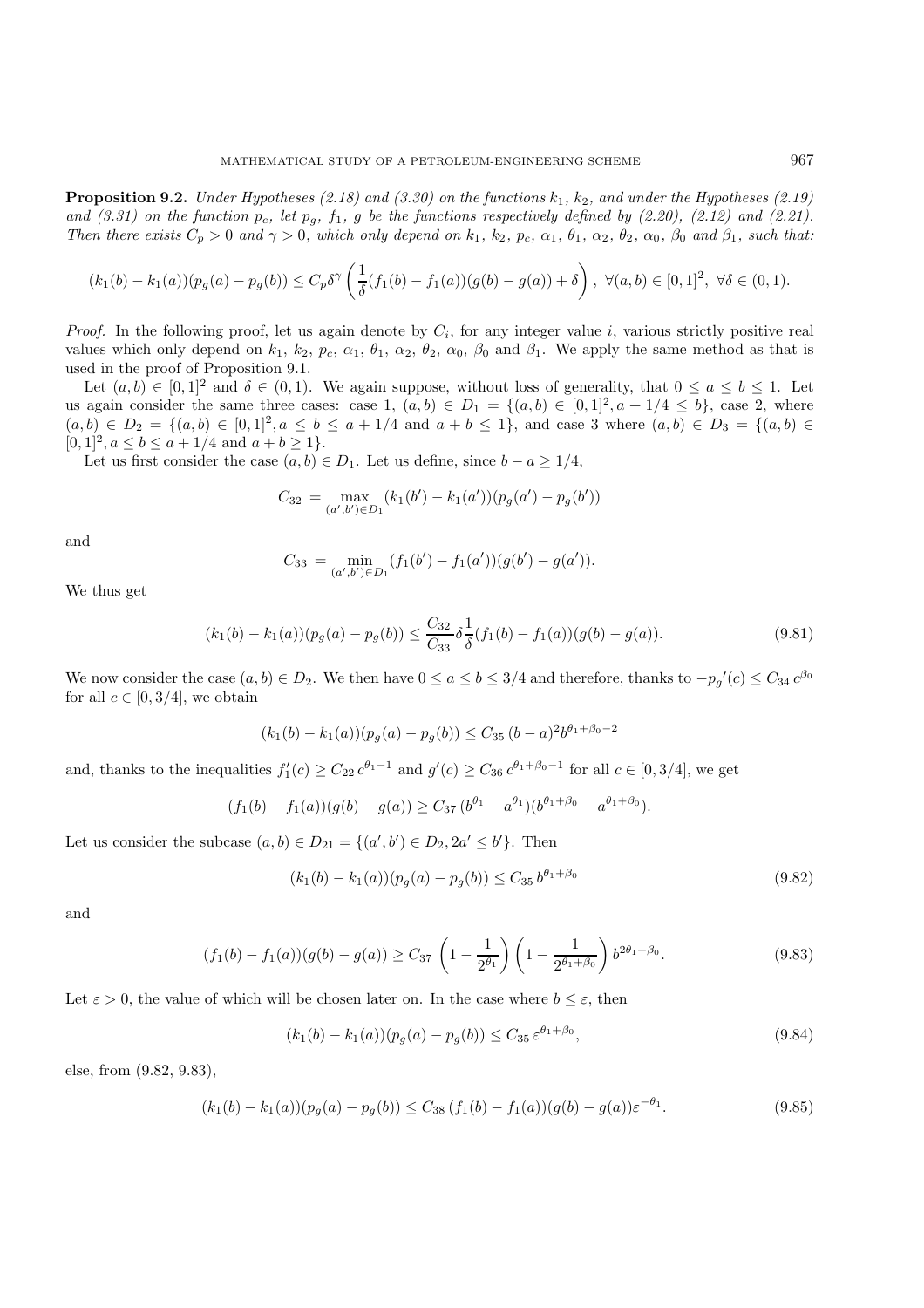It now suffices to choose  $\varepsilon$  such that

$$
\frac{\varepsilon^{\theta_1+\beta_0}}{\delta}=\frac{\delta}{\varepsilon^{\theta_1}},
$$

that is  $\varepsilon = \delta^{2/(2\theta_1 + \beta_0)}$ , to obtain either, from (9.84),

$$
(k_1(b) - k_1(a))(p_g(a) - p_g(b)) \le C_{35} \delta \delta^{3} \delta^{(2\theta_1 + \beta_0)}, \tag{9.86}
$$

either from (9.85)

$$
(k_1(b) - k_1(a))(p_g(a) - p_g(b)) \le C_{38} \frac{1}{\delta}(f_1(b) - f_1(a))(g(b) - g(a)) \delta^{\beta_0/(2\theta_1 + \beta_0)}.
$$
\n(9.87)

We now consider the subcase  $(a, b) \in D_{22} = \{(a', b') \in D_2, 2a' \ge b'\}.$  We then get

$$
(k_1(b) - k_1(a))(p_g(a) - p_g(b)) \le C_{35} 2^{\theta_1 + \beta_0 - 2} (b - a)^2 a^{\theta_1 + \beta_0 - 2}
$$
\n(9.88)

and

$$
(f_1(b) - f_1(a))(g(b) - g(a)) \ge C_{37} (b - a)^2 a^{2\theta_1 + \beta_0 - 2}.
$$
\n(9.89)

Let  $\varepsilon > 0$ , the value of which will be chosen later on. In the case where  $a \leq \varepsilon$ , then

$$
(k_1(b) - k_1(a))(p_g(a) - p_g(b)) \le C_{35} 2^{\theta_1 + \beta_0 - 2} \varepsilon^{\theta_1 + \beta_0},\tag{9.90}
$$

else, from (9.88, 9.89),

$$
(k_1(b) - k_1(a))(p_g(a) - p_g(b)) \le C_{39} \left(f_1(b) - f_1(a)\right)(g(b) - g(a))\varepsilon^{-\theta_1}.
$$
\n(9.91)

It now suffices to again choose  $\varepsilon$  such that  $\varepsilon = \delta^{2/(2\theta_1+\beta_0)}$ , to obtain either, from (9.90),

$$
(k_1(b) - k_1(a))(p_g(a) - p_g(b)) \le C_{37} \delta \delta^{\beta_0/(2\theta_1 + \beta_0)}, \tag{9.92}
$$

or, from (9.91)

$$
(k_1(b) - k_1(a))(p_g(a) - p_g(b)) \le C_{40} \frac{1}{\delta} (f_1(b) - f_1(a))(g(b) - g(a)) \delta^{\beta_0/(2\theta_1 + \beta_0)}.
$$
\n(9.93)

Let us now handle the case  $(a, b) \in D_3$ , with a similar method to the case  $(a, b) \in D_2$ , where  $1 - b$  plays the role of a and  $1 - a$  that of b. Since the inequality  $0 \le 1 - b \le 1 - a \le 3/4$  holds, we thus get

$$
(k_1(b) - k_1(a))(p_g(a) - p_g(b)) \le C_{41} ((1 - a) - (1 - b))^2 (1 - a)^{\theta_2 + \beta_1 - 1}
$$

and

$$
(f_1(b) - f_1(a))(g(b) - g(a)) \ge C_{42} \left( (1-a)^{\theta_2} - (1-b)^{\theta_2} \right) \left( (1-a)^{\theta_2 + \beta_1} - (1-b)^{\theta_2 + \beta_1} \right).
$$

Considering the subcase  $(a, b) \in D_{31} = \{(a', b') \in D_3, 2(1 - b') \le (1 - a')\}$  similarly to the case  $(a, b) \in D_{21}$ , we let  $\varepsilon$  be defined by

$$
\frac{\varepsilon^{\theta_2+\beta_1+1}}{\delta}=\frac{\delta}{\varepsilon^{\theta_2-1}},
$$

and we obtain either, if  $(1 - a) \leq \varepsilon$ ,

$$
(k_1(b) - k_1(a))(p_g(a) - p_g(b)) \le C_{43} \delta \delta^{(\beta_1 + 2)/(2\theta_2 + \beta_1)}, \tag{9.94}
$$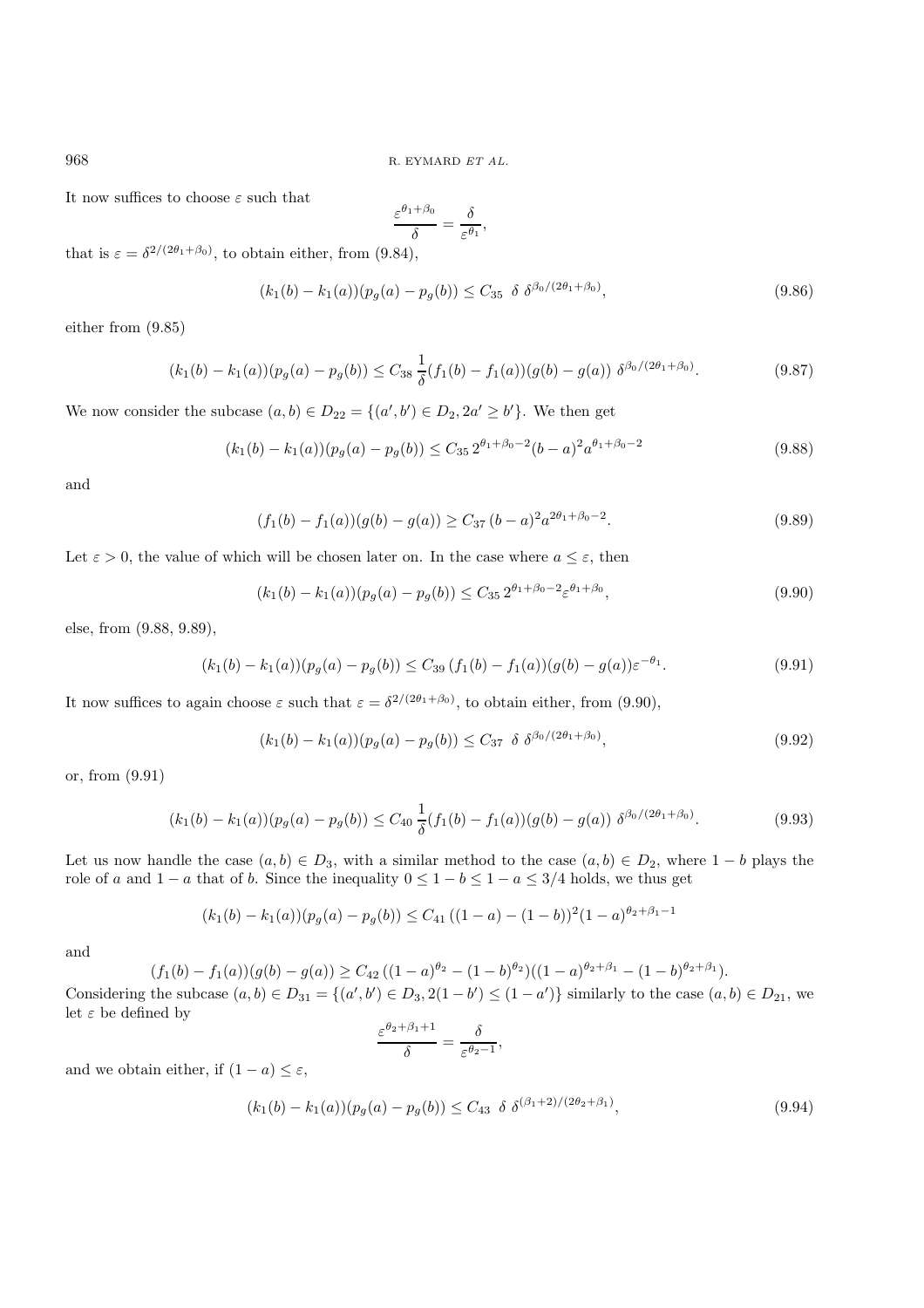$$
(k_1(b) - k_1(a))(p_g(a) - p_g(b)) \le C_{44} \frac{1}{\delta}(f_1(b) - f_1(a))(g(b) - g(a)) \delta^{(\beta_1 + 2)/(2\theta_2 + \beta_1)}.
$$
\n(9.95)

In the subcase  $(a, b) \in D_{32} = \{(a', b') \in D_3, 2(1 - b') \ge (1 - a')\}$ , we obtain, similarly to the case  $(a, b) \in D_{22}$ either, if  $(1 - b) \leq \varepsilon$ ,

$$
(k_1(b) - k_1(a))(p_g(a) - p_g(b)) \le C_{45} \delta \delta^{(\beta_1 + 2)/(2\theta_2 + \beta_1)}, \tag{9.96}
$$

or

$$
(k_1(b) - k_1(a))(p_g(a) - p_g(b)) \le C_{46} \frac{1}{\delta}(f_1(b) - f_1(a))(g(b) - g(a)) \delta^{(\beta_1 + 2)/(2\theta_2 + \beta_1)}.
$$
\n(9.97)

Gathering (9.81, 9.86, 9.87, 9.91, 9.93–9.96) and (9.97), we thus complete the proof letting  $\gamma = \min(1, \beta_0/(2\theta_1 +$  $\beta_0, (\beta_1 + 2)/(2\theta_2 + \beta_1)$  (since  $\delta \in (0, 1)$ ).

**Proposition 9.3.** Let  $(t^n)_{n\in\mathbb{Z}}$  be a stricly increasing sequence of real values such that  $\delta t^n := t^{n+1} - t^n$  is  $uniformly bounded, \lim_{n\to\infty} t^n = -\infty \text{ and } \lim_{n\to\infty} t^n = \infty.$  For all  $t \in \mathbb{R}$ , we denote by  $n(t)$  the element  $n \in \mathbb{Z}$  such *that*  $t \in [t^n, t^{n+1})$ *. Let*  $(a^n)_{n \in \mathbb{Z}}$  *be a family of non negative real values with a finite number of non zero values. Then*

$$
\int_{\mathbb{R}} \sum_{n=n(t)+1}^{n(t+\tau)} (\delta t^n a^{n+1}) dt = \tau \sum_{n \in \mathbb{Z}} (\delta t^n a^{n+1}), \ \forall \tau \in (0, +\infty),
$$
\n(9.98)

*and*

$$
\int_{\mathbb{R}} \left( \sum_{n=n(t)+1}^{n(t+\tau)} \delta t^n \right) a^{n(t+\zeta)+1} \mathrm{d}t \le \left( \tau + \max_{n \in \mathbb{Z}} \delta t^n \right) \sum_{n \in \mathbb{Z}} \left( \delta t^n a^{n+1} \right), \ \forall \tau \in (0, +\infty), \ \forall \zeta \in \mathbb{R}.
$$

*Proof.* Let us define the function  $\chi(t, n, \tau)$  by  $\chi(t, n, \tau) = 1$  if  $t < t^n$  and  $t + \tau \geq t^n$ , else  $\chi(t, n, \tau) = 0$ . We have

$$
\int_{\mathbb{R}} \sum_{n=n(t)+1}^{n(t+\tau)} \left(\delta t^n a^{n+1}\right) dt = \int_{\mathbb{R}} \sum_{n \in \mathbb{Z}} \left(\delta t^n a^{n+1} \chi(t,n,\tau)\right) dt = \sum_{n \in \mathbb{Z}} \left(\delta t^n a^{n+1} \int_{\mathbb{R}} \chi(t,n,\tau) dt\right).
$$

Since  $\int_{\mathbb{R}} \chi(t, n, \tau) dt = \int_{t^n-\tau}^{t^n} dt = \tau$ , thus (9.98) is proven.<br>We now turn to the proof of (9.99). We define the function  $\tilde{\chi}(n, t)$  by  $\tilde{\chi}(n, t) = 1$  if  $n(t) = n$ , else  $\tilde{\chi}(n, t) = 0$ .

We have

$$
\int_{\mathbb{R}} \left( \sum_{n=n(t)+1}^{n(t+\tau)} \delta t^n \right) a^{n(t+\zeta)+1} \mathrm{d}t = \int_{\mathbb{R}} \left( \sum_{n=n(t)+1}^{n(t+\tau)} \delta t^n \right) \sum_{m \in \mathbb{Z}} a^{m+1} \tilde{\chi}(m, t+\zeta) \mathrm{d}t,
$$

which yields

$$
\int_{\mathbb{R}} \left( \sum_{n=n(t)+1}^{n(t+\tau)} \delta t^n \right) a^{n(t+\zeta)+1} \mathrm{d}t = \sum_{m \in \mathbb{Z}} a^{m+1} \int_{t^m - \zeta}^{t^{m+1} - \zeta} \left( \sum_{n=n(t)+1}^{n(t+\tau)} \delta t^n \right) \mathrm{d}t. \tag{9.100}
$$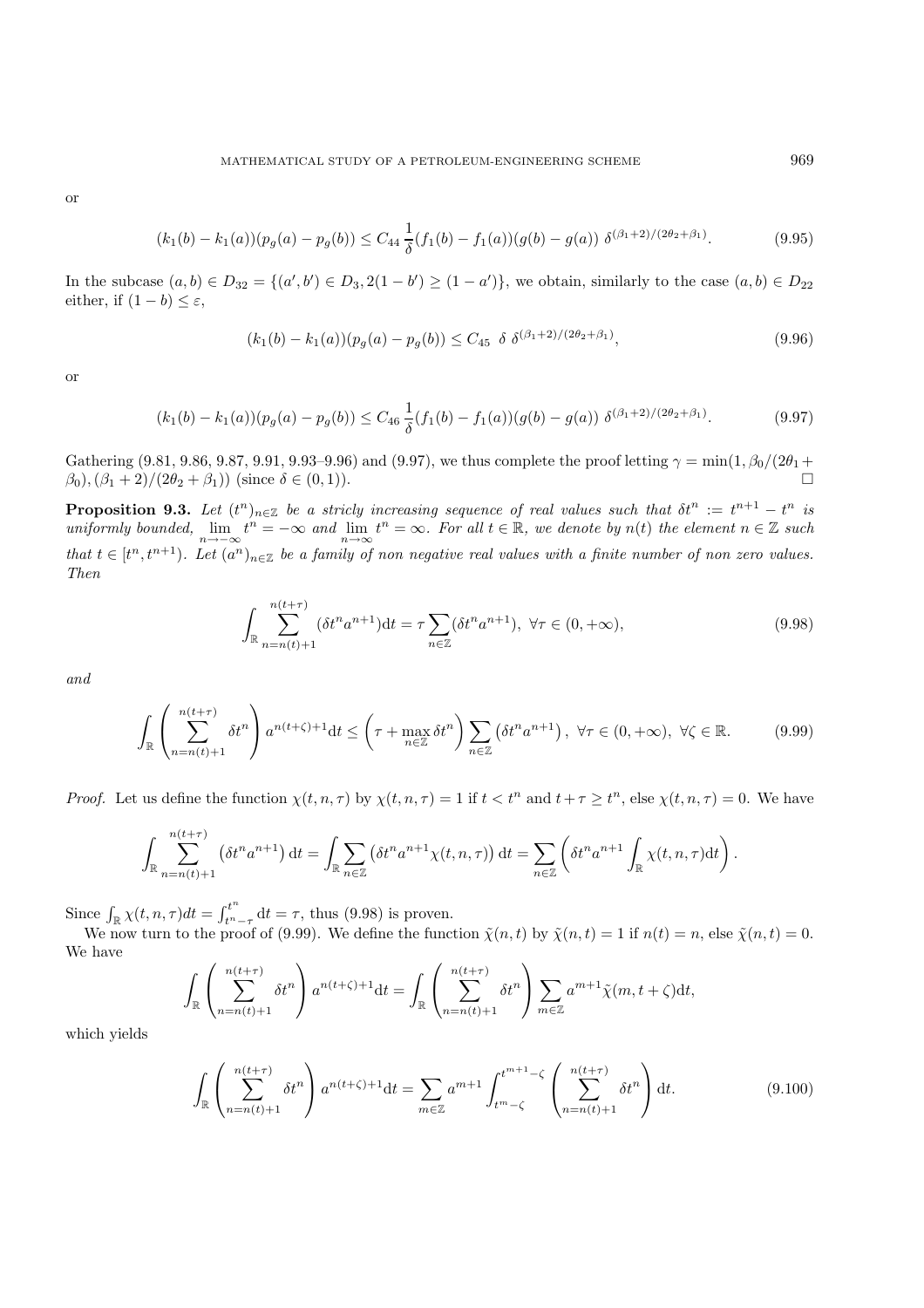Since we have

$$
\sum_{n=n(t)+1}^{n(t+\tau)} \delta t^n = \sum_{n \in \mathbb{Z}, \ t < t^n \leq t+\tau} \left( t^{n+1} - t^n \right) \leq \tau + \max_{n \in \mathbb{Z}} \delta t^n,
$$

we can write from (9.100)

$$
\int_{\mathbb{R}} \left( \sum_{n=n(t)+1}^{n(t+\tau)} \delta t^n \right) a^{n(t+\zeta)+1} \mathrm{d}t \le \left( \tau + \max_{n \in \mathbb{Z}} \delta t^n \right) \sum_{m \in \mathbb{Z}} a^{m+1} \int_{t^m - \zeta}^{t^{m+1} - \zeta} \mathrm{d}t = \left( \tau + \max_{n \in \mathbb{Z}} \delta t^n \right) \sum_{m \in \mathbb{Z}} a^{m+1} \delta t^m,
$$

which is exactly  $(9.99)$ .

We have the following corollary of Kolmogorov's theorem.

**Corollary 9.1** (Consequence of Kolmogorov's theorem). Let  $\Omega$  be a bounded open subset of  $\mathbb{R}^d$ ,  $d \in \mathbb{N}_*$ , and *let*  $(w_n)_{n \in \mathbb{N}}$  *be a sequence of functions such that:* 

*for all*  $n \in \mathbb{N}$ ,  $w_n \in L^{\infty}(\Omega)$  *and there exists a real value*  $C_b > 0$  *which does not depend on* n *such that*  $||w_n||_{L^{\infty}(\Omega)} \leq C_b$ 

*there exists a real value*  $C_K > 0$  *and a sequence of non negative real values*  $(\mu_n)_{n \in \mathbb{N}}$  *verifying* lim  $\mu_n = 0$ *and*

$$
\int_{\Omega_{\xi}} (w_n(x+\xi) - w_n(x))^2 dx \le C_K(|\xi| + \mu_n), \ \forall n \in \mathbb{N}, \ \forall \xi \in \mathbb{R}^d
$$

*where, for all*  $\xi \in \mathbb{R}^d$ *, we set*  $\Omega_{\xi} = \{x \in \mathbb{R}^d, [x, x + \xi] \subset \Omega\}$ *.* 

*Then there exists a subsequence of*  $(w_n)_{n\in\mathbb{N}}$ *, again denoted*  $(w_n)_{n\in\mathbb{N}}$ *, and a function*  $w \in L^{\infty}(\Omega)$  *such that*  $w_n \to w$  *in*  $L^p(\Omega)$  *as*  $n \to \infty$  *for all*  $p \geq 1$ *.* 

*Proof.* We first extend the definition of  $w_n$  on  $\mathbb{R}^d$  by the value 0 on  $\mathbb{R}^d \setminus \Omega$ . We then prove that

$$
\lim_{|\xi| \to 0} \sup_{n \in \mathbb{N}} \int_{\mathbb{R}^d} (w_n(x + \xi) - w_n(x))^2 dx = 0.
$$
\n(9.101)

Indeed, let  $\varepsilon > 0$ . Since  $\cup_{\eta>0} \{x \in \Omega, B(x,\eta) \subset \Omega\} = \Omega$ , then there exists  $\bar{\eta} > 0$  such that

$$
\operatorname{meas}(\Omega \setminus \{x \in \Omega, B(x, \bar{\eta}) \subset \Omega\}) \le \varepsilon.
$$

Thus, for all  $\xi \in \mathbb{R}^d$  verifying  $|\xi| \leq \bar{\eta}$ , we have

$$
\{x\in\Omega,\ B(x,\bar\eta)\subset\Omega\}\ \subset\ \Omega_\xi\cup\Omega_{-\xi}\ \subset\ \Omega
$$

and therefore meas $(\Omega \setminus (\Omega_{\xi} \cup \Omega_{-\xi})) \leq \varepsilon$ . Let  $n_0 \in \mathbb{N}$  such that, for all  $n>n_0$ ,  $\mu_n \leq \varepsilon$ . Thanks to the theorem of continuity in means, for all  $n = 0, \ldots, n_0$ , there exists  $\eta_n > 0$  such that, for all  $\xi \in \mathbb{R}^d$  verifying  $|\xi| \leq \eta_n$ , we have  $\int_{\mathbb{R}^d} (w_n(x+\xi) - w_n(x))^2 dx \leq \varepsilon$ .

We now take  $\xi \in \mathbb{R}^d$  verifying  $|\xi| \leq \min(\bar{\eta}, (\eta_n)_{n=0,\dots,n_0}, \varepsilon)$ . We then get that, for all  $n = 0,\dots,n_0$ , the inequality  $\int_{\mathbb{R}^d} (w_n(x+\xi) - w_n(x))^2 dx \leq \varepsilon$  holds, and for all  $n \in \mathbb{N}$  such that  $n > n_0$ , then

$$
\int_{\mathbb{R}^d} (w_n(x+\xi) - w_n(x))^2 dx \le 4C_b^2 \varepsilon + \int_{\Omega_\xi} (w_n(x+\xi) - w_n(x))^2 dx,
$$

and

$$
\int_{\Omega_{\xi}} (w_n(x+\xi) - w_n(x))^2 dx \le C_K(|\xi| + \mu_n) \le 2C_K \varepsilon.
$$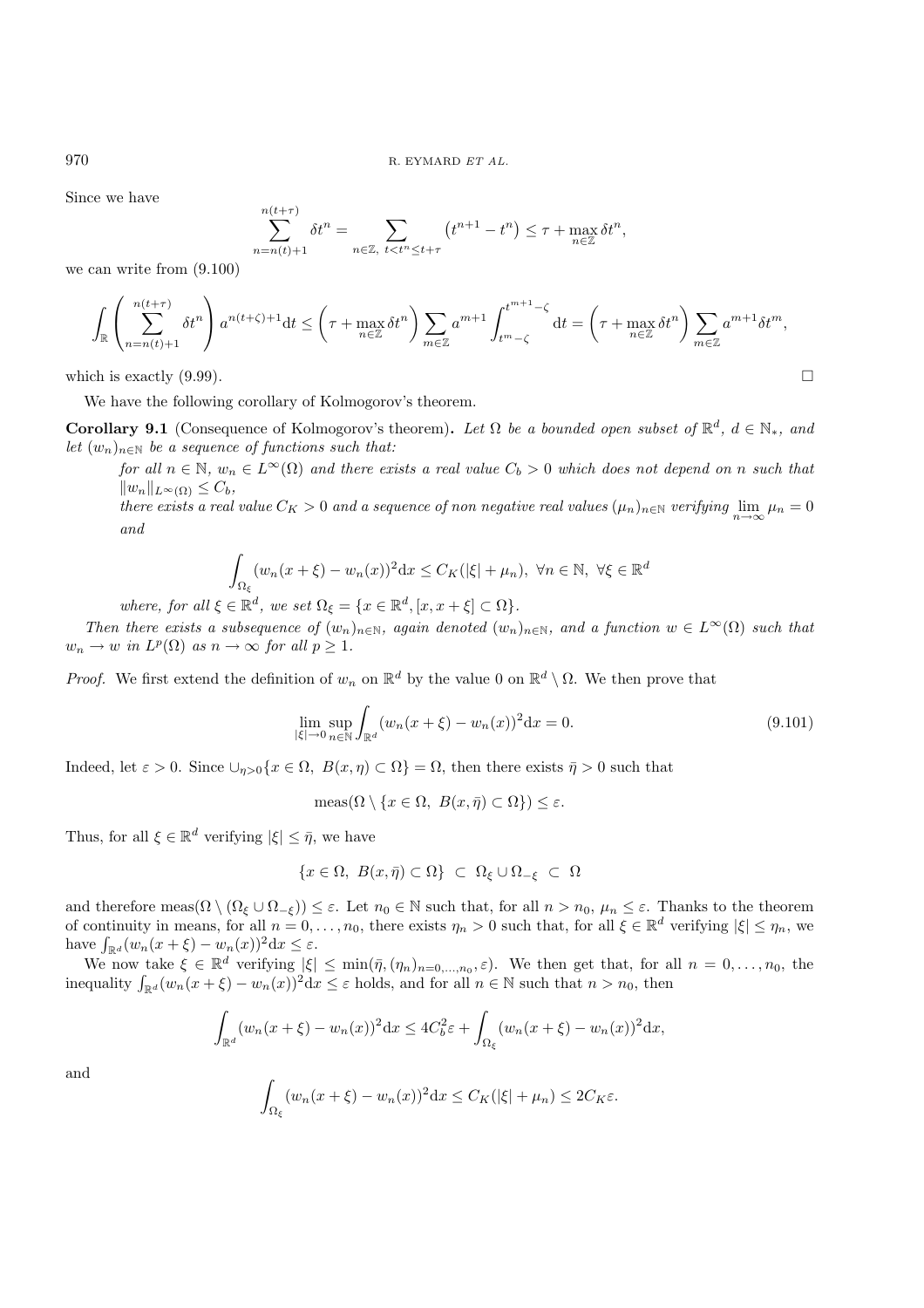Gathering the previous results gives (9.101). Then applying Kolmogorov's theorem gives the conclusion of Corollary 9.1.  $\Box$ 

### **REFERENCES**

- [1] H.W. Alt and E. DiBenedetto, Flow of oil and water through porous media. Astérisque 118 (1984) 89-108. Variational methods for equilibrium problems of fluids, Trento (1983).
- [2] H.W. Alt and S. Luckhaus, Quasilinear elliptic-parabolic differential equations. Math. Z. **183** (1983) 311–341.
- [3] S.N. Antontsev, A.V. Kazhikhov and V.N. Monakhov, Boundary value problems in mechanics of nonhomogeneous fluids. North-Holland Publishing Co., Amsterdam (1990). Translated from the Russian.
- [4] T. Arbogast, M.F. Wheeler and N.-Y. Zhang, A nonlinear mixed finite element method for a degenerate parabolic equation arising in flow in porous media. SIAM J. Numer. Anal. **33** (1996) 1669–1687.
- [5] K. Aziz and A. Settari, Petroleum reservoir simulation. Applied Science Publishers, London (1979).
- [6] J. Bear, Dynamic of flow in porous media. Dover (1967).
- [7] J. Bear, Modeling transport phenomena in porous media, in Environmental studies (Minneapolis, MN, 1992). Springer, New York (1996) 27–63.
- [8] Y. Brenier and J. Jaffré, Upstream differencing for multiphase flow in reservoir simulation. SIAM J. Numer. Anal. 28 (1991) 685–696.
- [9] J. Carrillo, Entropy solutions for nonlinear degenerate problems. Arch. Rational. Mech. Anal. **147** (1999) 269–361.
- [10] G. Chavent and J. Jaffré, Mathematical models and finite elements for reservoir simulation. Elsevier (1986).
- [11] Z. Chen, Degenerate two-phase incompressible flow. I. Existence, uniqueness and regularity of a weak solution. J. Differential Equations **171** (2001) 203–232.
- [12] Z. Chen, Degenerate two-phase incompressible flow. II. Regularity, stability and stabilization. J. Differential Equations **186** (2002) 345–376.
- [13] Z. Chen and R. Ewing, Mathematical analysis for reservoir models. SIAM J. Math. Anal. **30** (1999) 431–453.
- [14] Z. Chen and R.E. Ewing, Degenerate two-phase incompressible flow. III. Sharp error estimates. Numer. Math. **90** (2001) 215–240.
- [15] K. Deimling, Nonlinear functional analysis. Springer-Verlag, Berlin (1985).
- [16] J. Droniou, A density result in sobolev spaces. J. Math. Pures Appl. **81** (2002) 697–714.
- [17] G. Enchéry, R. Eymard, R. Masson and S. Wolf, Mathematical and numerical study of an industrial scheme for two-phase flows in porous media under gravity. Comput. Methods Appl. Math. **2** (2002) 325–353.
- [18] R.E. Ewing and R.F. Heinemann, Mixed finite element approximation of phase velocities in compositional reservoir simulation. R.E. Ewing Ed., Comput. Meth. Appl. Mech. Engrg. **47** (1984) 161–176.
- [19] R.E. Ewing and M.F. Wheeler, Galerkin methods for miscible displacement problems with point sources and sinks unit mobility ratio case, in Mathematical methods in energy research (Laramie, WY, 1982/1983). SIAM, Philadelphia, PA (1984) 40–58.
- [20] R. Eymard and T. Gallouët, Convergence d'un schéma de type éléments finis–volumes finis pour un système formé d'une ´equation elliptique et d'une ´equation hyperbolique. RAIRO Mod´el. Math. Anal. Num´er. **27** (1993) 843–861.
- [21] R. Eymard, T. Gallouët, M. Ghilani and R. Herbin, Error estimates for the approximate solutions of a nonlinear hyperbolic equation given by finite volume schemes. IMA J. Numer. Anal. **18** (1998) 563–594.
- [22] R. Eymard, T. Gallouët, R. Herbin and A. Michel, Convergence. Numer. Math. **92** (2002) 41–82.
- [23] R. Eymard, T. Gallouët, D. Hilhorst and Y. Naït Slimane, Finite volumes and nonlinear diffusion equations. RAIRO Modél. Math. Anal. Numér. **32** (1998) 747-761.
- [24] R. Eymard, T. Gallouët and R. Herbin, Finite volume methods, in Handbook of numerical analysis, Vol. VII. North-Holland, Amsterdam (2000) 713–1020.
- [25] R. Eymard, T. Gallouët and R. Herbin, Error estimate for approximate solutions of a nonlinear convection-diffusion problem. Adv. Differential Equations **7** (2002) 419–440.
- [26] P. Fabrie and T. Gallouët, Modeling wells in porous media flow. Math. Models Methods Appl. Sci. 10 (2000) 673–709.
- [27] X. Feng, On existence and uniqueness results for a coupled system modeling miscible displacement in porous media. J. Math. Anal. Appl. **194** (1995) 883–910.
- [28] P.A. Forsyth, A control volume finite element method for local mesh refinements, in SPE Symposium on Reservoir Simulation. number SPE 18415, Texas: Society of Petroleum Engineers Richardson Ed., Houston, Texas (February 1989) 85–96.
- [29] P.A. Forsyth, A control volume finite element approach to NAPL groundwater contamination. SIAM J. Sci. Statist. Comput. **12** (1991) 1029–1057.
- [30] Gérard Gagneux and Monique Madaune-Tort, Analyse mathématique de modèles non linéaires de l'ingénierie pétrolière. Springer-Verlag, Berlin (1996). With a preface by Charles-Michel Marle.
- [31] R. Helmig, Multiphase Flow and Transport Processes in the Subsurface: A Contribution to the Modeling of Hydrosystems. Springer-Verlag Berlin Heidelberg (1997). P. Schuls (Translator).
- [32] D. Kroener and S. Luckhaus, Flow of oil and water in a porous medium. J. Differential Equations **55** (1984) 276–288.